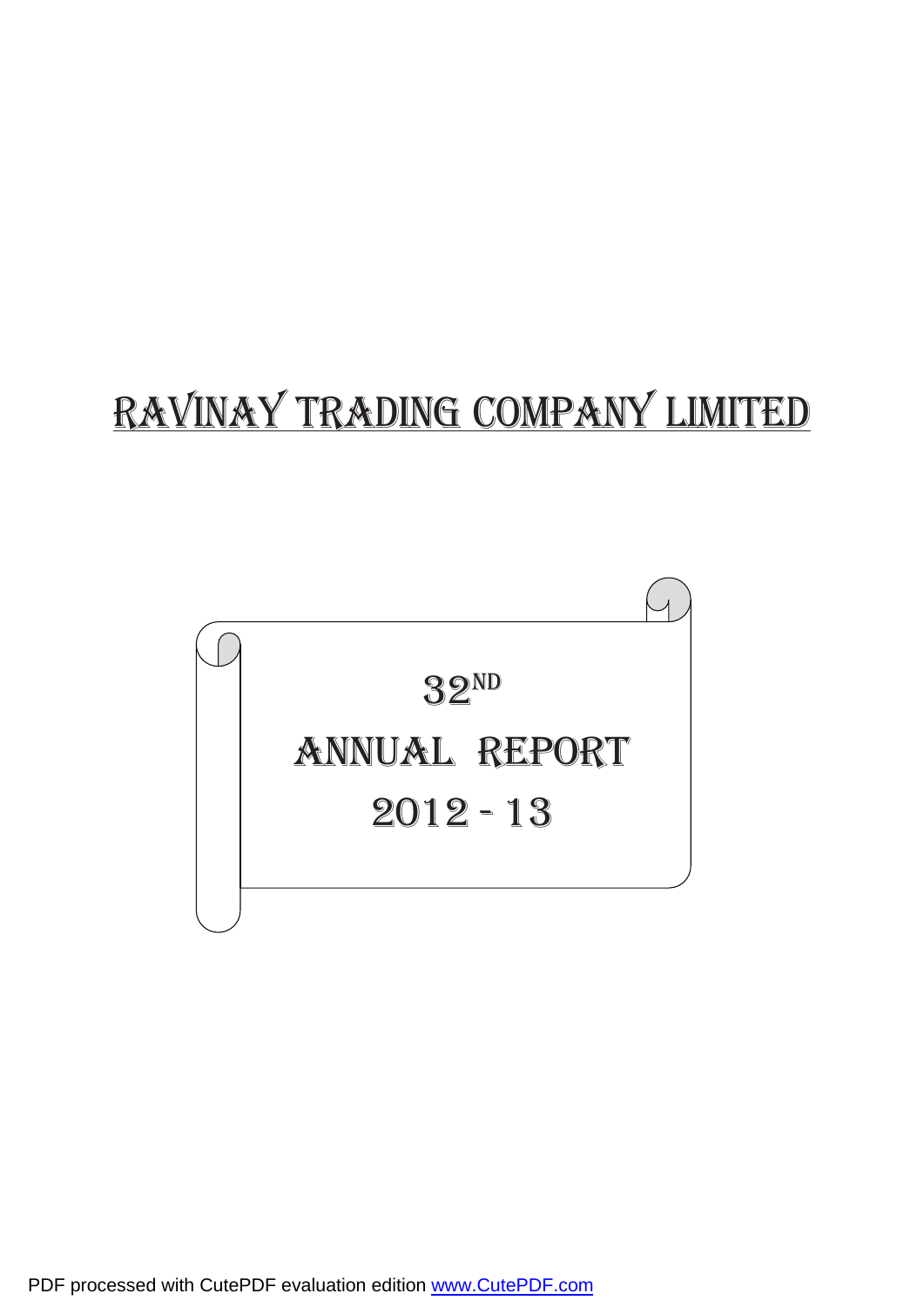#### **BOOK-POST**

If undelivered, please return to: Ravinay Trading Company Limited

002, Gulmohar Complex, Opp. Annupam Cinema, Station Road, Goregaon (East), Mumbai 400063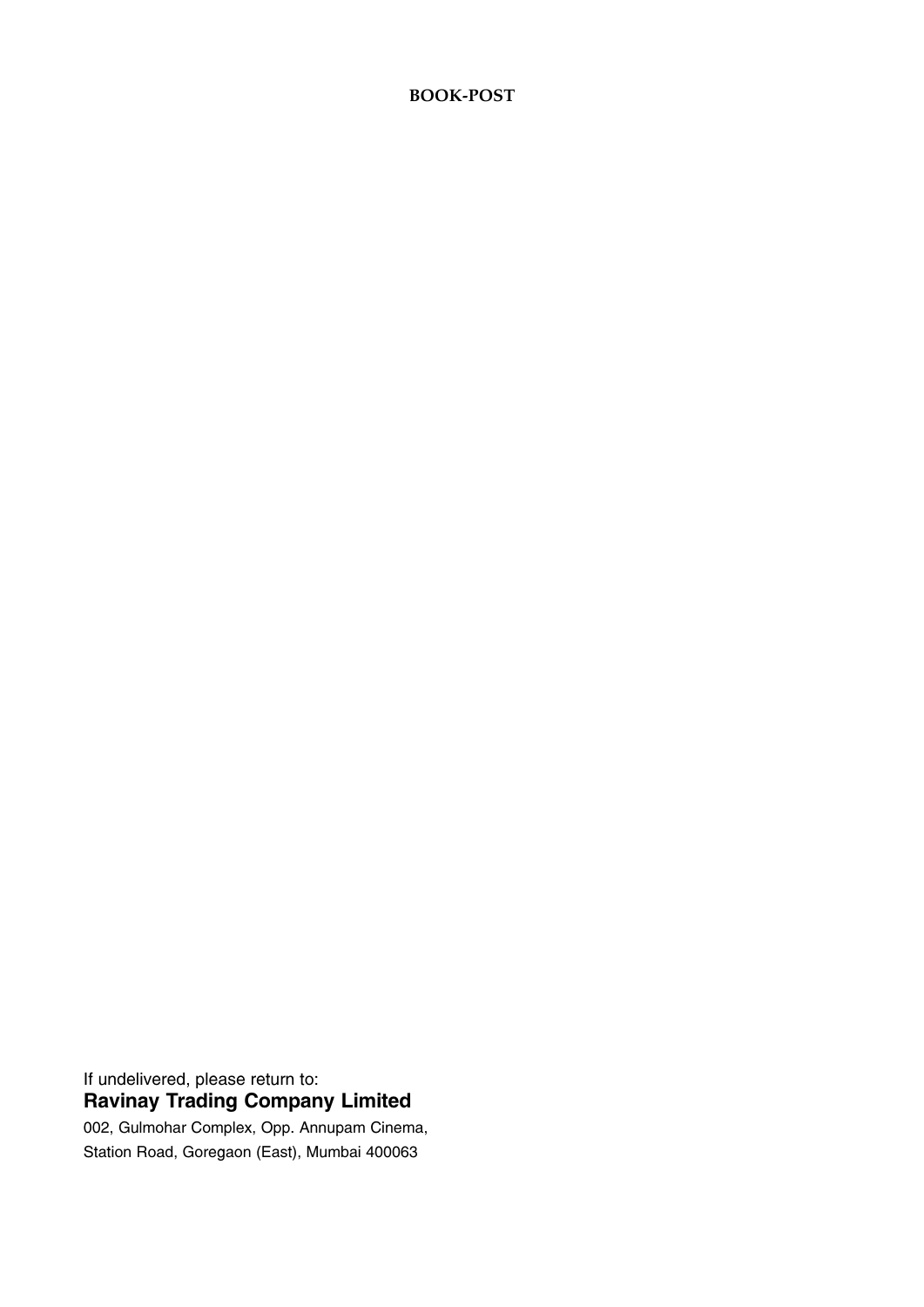## RAVINAY TRADING COMPANY LIMITED

### 32nd ANNUAL REPORT (2012-13)

#### BOARD OF DIRECTORS:

Mr. Ravindrakumar Ruia **Executive Director** Mr. Ashish Kapoor **Executive Director** 

Mr. Durgesh Kabra Non Executive & Independent Director Mr. Vivek Moolchand Sharma Non Executive & Independent Director

#### REGISTERED OFFICE

002, Gulmohar Complex, Opp. Annupam Cinema, Station Road, Goregaon (East), Mumbai 400063 E-mail: ravinay.trading@gmail.com

M/s. CLB & Associates, AGENT 77, Mulji Jetha Bldg, 3rd Floor, 185/187, Mumbai- 400 002 Unit No. 1, Luthra Industrial Premises, Website: www.clb.co.in Mumbai-400 072. E-mail: info@clb.co.in Tele: 28515606/28528087/28516338

# AUDITORS **REGISTRAR & SHARE TRANSFER**

Princess Street, Marine Lines, Sharex Dynamic (India) Private Limited Tel: 022- 22052224/ 22066860 Andheri Kurla Road, Safeed Pool, Andheri (East), Website : www.sharexindia.com E-mail : sharexindia@vsnl.com

| <b>Contents</b>                                                               | Page. No. |
|-------------------------------------------------------------------------------|-----------|
| Notice Of 32nd Annual General Meeting (2012-13)                               | $02 - 06$ |
| Directors' Report Including Compliance Certificate U/S 383A of COS. Act, 1956 | $07-13$   |
| Management Discussion And Analysis                                            | 14        |
| Report On Corporate Governance                                                | 15-22     |
| Declaration On Code Of Conduct                                                | 23        |
| Certification By Director                                                     | 23        |
| Auditors' Certificate On Corporate Governance                                 | 24        |
| Auditors' Report Including Annual Accounts & Annexure Thereto                 | $25 - 40$ |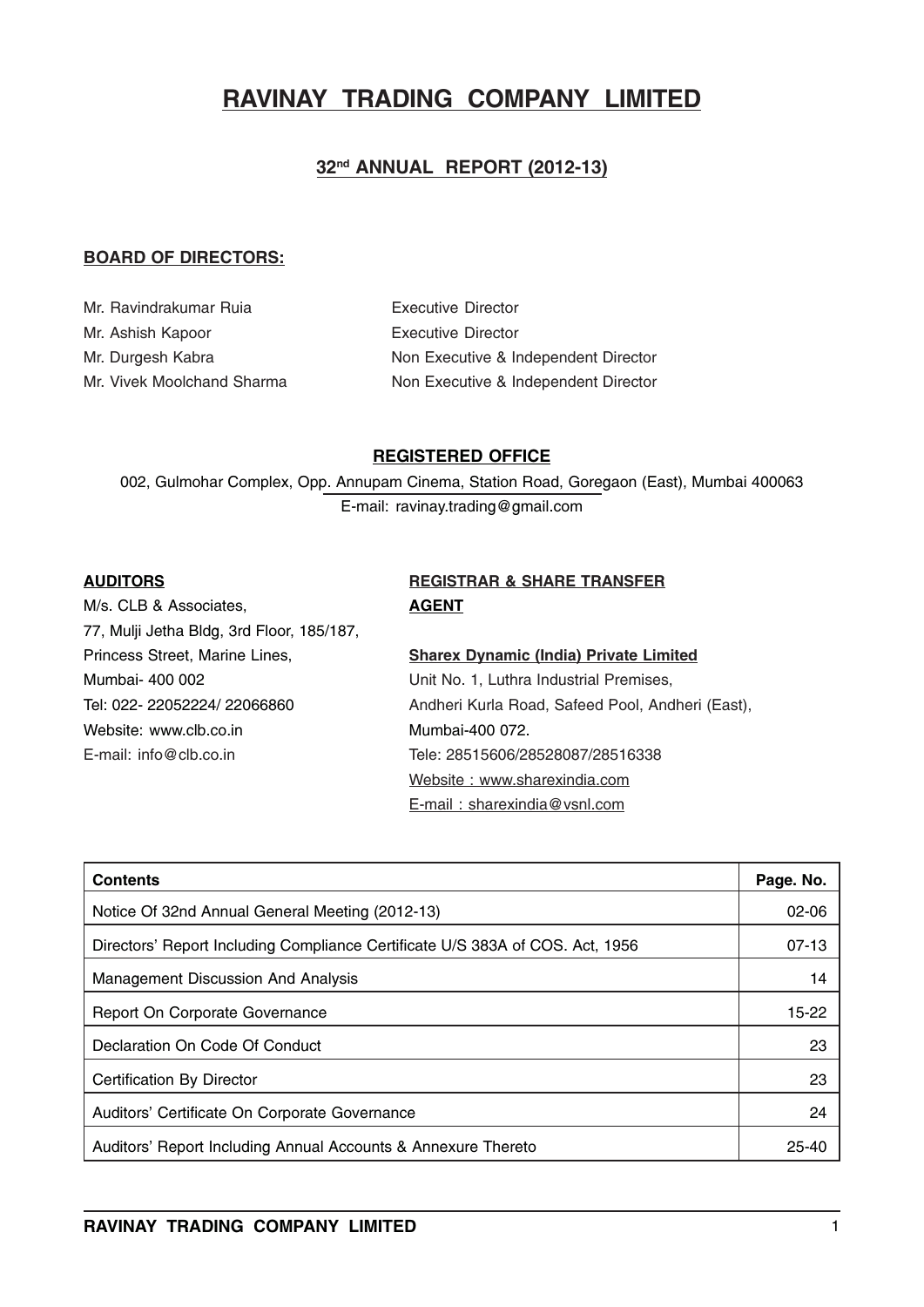#### **NOTICE**

NOTICE is hereby given that the 32nd Annual General Meeting of the Members of RAVINAY TRADING COMPANY LIMITED will be held at the Registered Office of the Company at 002, Gulmohar Complex, Opp. Annupam Cinema , Station Road, Goregaon (East), Mumbai - 400063 on Saturday, the 10<sup>th</sup> day of August, 2013 at 4.00 P.M. to transact the following business:

#### ORDINARY BUSINESS :

- 1. To receive, consider and adopt the Balance Sheet as at 31st March, 2013 and Statement Profit and Loss and annexure thereto for the year ended on that date together with Reports of the Directors and Auditors thereon.
- 2. To re-appoint Mr. Durgesh Kabra, Director of the Company who retires by rotation at the ensuing Annual General Meeting and being eligible, offers himself for re-appointment.
- 3. To re-appoint M/s. CLB & Associates, Chartered Accountants as the Statutory Auditors of the Company, to hold office from the conclusion of this meeting, until the conclusion of the next Annual General Meeting, on such remuneration as shall be fixed by the Board of the Directors of the Company.

#### SPECIAL BUSINESS :

4. Appointment of Mr. Ashish Kapoor as Director of the Company.

To consider and, if thought fit, to pass, with or without modification, the following Resolution as an Ordinary Resolution:

"RESOLVED THAT pursuant to the provisions of Section 257 and other applicable provisions, if any, of the Companies Act, 1956, Mr. Ashish Kapoor, who was appointed as an Additional Director of the Company pursuant to the provisions Section 260 of the Companies Act, 1956 be and is hereby appointed as the Director of the Company, liable to retire by rotation, in terms of the provisions of the Articles of Association of the Company."

#### 5. SUB-DIVISION OF SHARES

To consider and if thought fit, to pass with or without modification(s), the following Resolution as an Ordinary Resolution:

"RESOLVED THAT pursuant to the provisions of the Articles of Association of the Company and Section 94 and all other applicable provisions, if any, of the Companies Act, 1956, (including any amendments thereto or re-enactment thereof) and subject to such approvals, consents, permissions and sanctions, if any, as may be required from any authority, and subject to such conditions as may be agreed to by the Board of Directors of the Company (hereinafter referred to as "the Board", which term shall also include any committee thereof), consent of the Members be and is hereby accorded for sub-dividing the Equity Shares of the Company, including the paid-up shares, such that each existing Equity Share of the Company of the face value of `. 10/- (Rupees Ten) each be sub-divided into 3,00,00,000 Equity Shares of the face value `. 1/- (Rupee One) each and consequently, the Authorized Share Capital of the Company of `.5,20,00,000/ consisting of 52,00,000 Equity Shares of  $\bar{\tau}$ . 10/- each would comprise of 5,20,00,000 Equity Shares of  $\overline{z}$ . 1/- each.

RESOLVED FURTHER THAT pursuant to the sub-division of the Equity Shares of the Company, the issued, subscribed and paid up Equity Shares of face value ₹. 10 /- (Rupees Ten) each, shall stand sub-divided into Equity Shares of face value of  $\bar{\tau}$ , 1/- (Rupee One) each, fully paid-up.

RESOLVED FURTHER THAT the existing/ original Share Certificates shall be treated as cancelled and that new certificates in respect of the Equity Shares of  $\bar{\tau}$ . 1/- each be issued in lieu of the existing Equity Shares of  $\bar{\tau}$ . 10/- each in accordance with the provisions of the Companies (Issue of Share Certificates) Rules, 1960.

RESOLVED FURTHER THAT the Board be and is hereby authorized to do, perform and execute all such acts, deeds, matters and things as it may consider necessary, expedient, usual or proper to give effect to this resolution including but not limited to fixing of the record date as per the requirement of the Listing Agreement, execution of all necessary documents with the Stock Exchanges and the Depositories namely National Securities Depository Limited ("NSDL")/Central Depository Services (India) Limited ("CDSL"), Reserve Bank of India and/or any other relevant statutory authority, if any, cancellation or rectification of the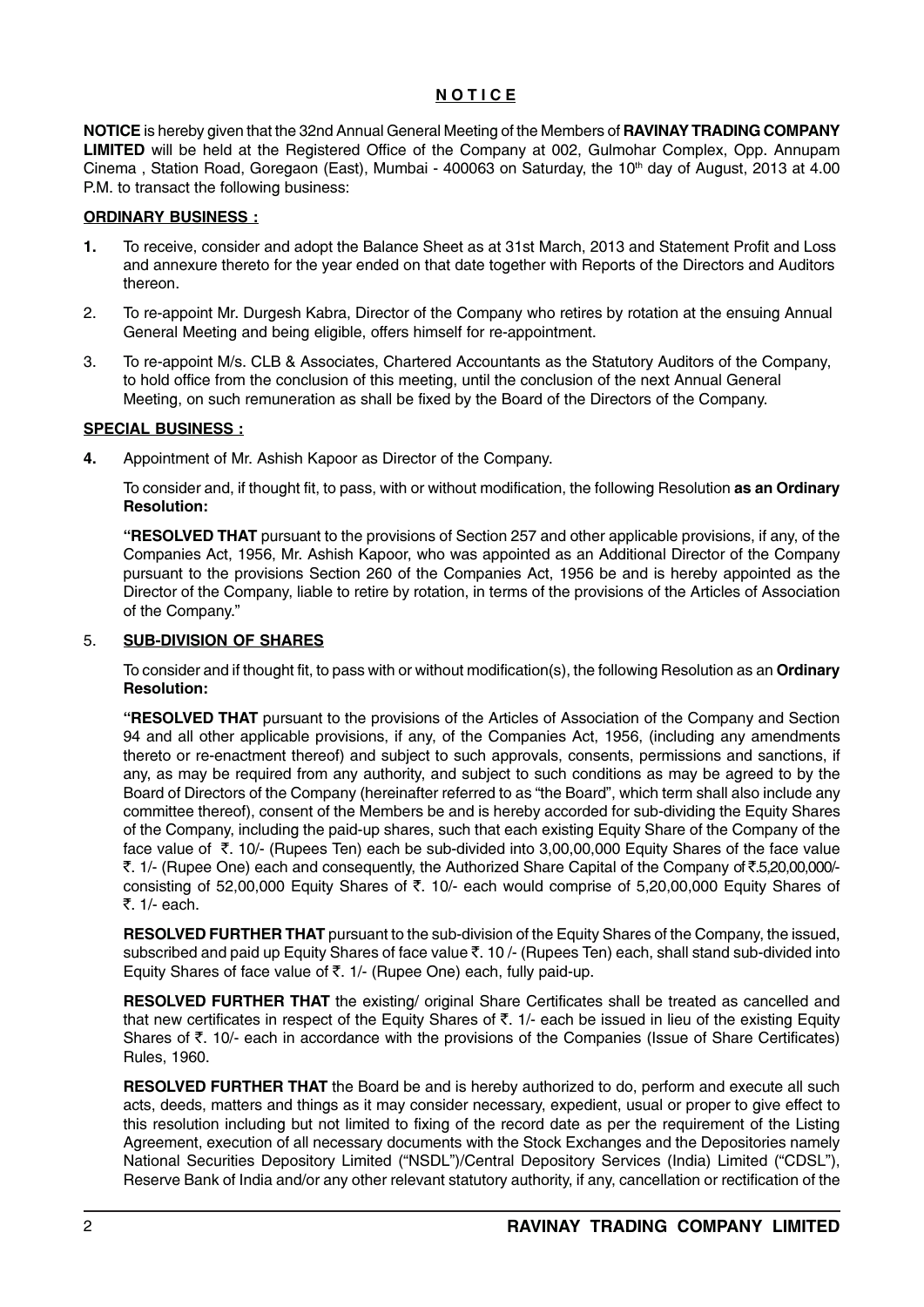existing physical share certificates in lieu of the old certificates and to settle any question or difficulty that may arise with regard to the subdivision of the equity shares as aforesaid or for any matters connected herewith or incidental hereto."

#### 6. ALTERATION OF THE MEMORANDUM OF ASSOCIATION OF THE COMPANY

To consider and if thought fit, to pass with or without modification(s), the following Resolution as an Ordinary Resolution:

"RESOLVED THAT pursuant to the provisions of section 16, 94 and all other applicable provisions, if any, of the Companies Act, 1956 (including any Statutory modification or re-enactment thereof for the time being in force), the existing **Clause V** of the Memorandum of Association of the Company be and is hereby substituted by the following:

- V. (a). The Authorized Share Capital of the Company is 5,20,00,000/- (Rupees Five Crores Twenty Lacs only) divided into 5,20,00,000 (Fifty Crores Twenty Lacs) Equity Shares of  $\bar{\tau}$ . 1/- (Rupee Ten only) each with the rights, privileges and conditions attaching thereto as are provided by the regulation of the Company for the time being with power from time to time to increase or reduce its capital and to divide the shares in the original or increased capital for the time into several classes and to attach thereto respectively such preferential rights, privileges or conditions as may be determined by or in accordance with the regulations of the Company and to vary, modify or abrogate any such rights, privileges or conditions in such manner as may be permitted by the Companies Act, 1956 or provided by the Articles of Association of the Company for the time being.
	- (b). The minimum paid up share capital of the Company shall be of  $\bar{\tau}$ . 500,000/- (Rupees Five Lacs) Only.

RESOLVED FURTHER THAT the Directors of the Company be and are hereby authorized to perform and execute all such acts, matters, deeds and things as it may consider necessary, expedient, usual or proper to give effect to this resolution, including but not limited to filing of necessary forms with the Registrar of Companies and to comply with all other requirements in this regard and for any matters connected herewith or incidental hereto."

For Ravinay Trading Company Limited

Date : 1<sup>st</sup> July, 2013 Sd/-Place : Mumbai and R.V.Ruia

**Director**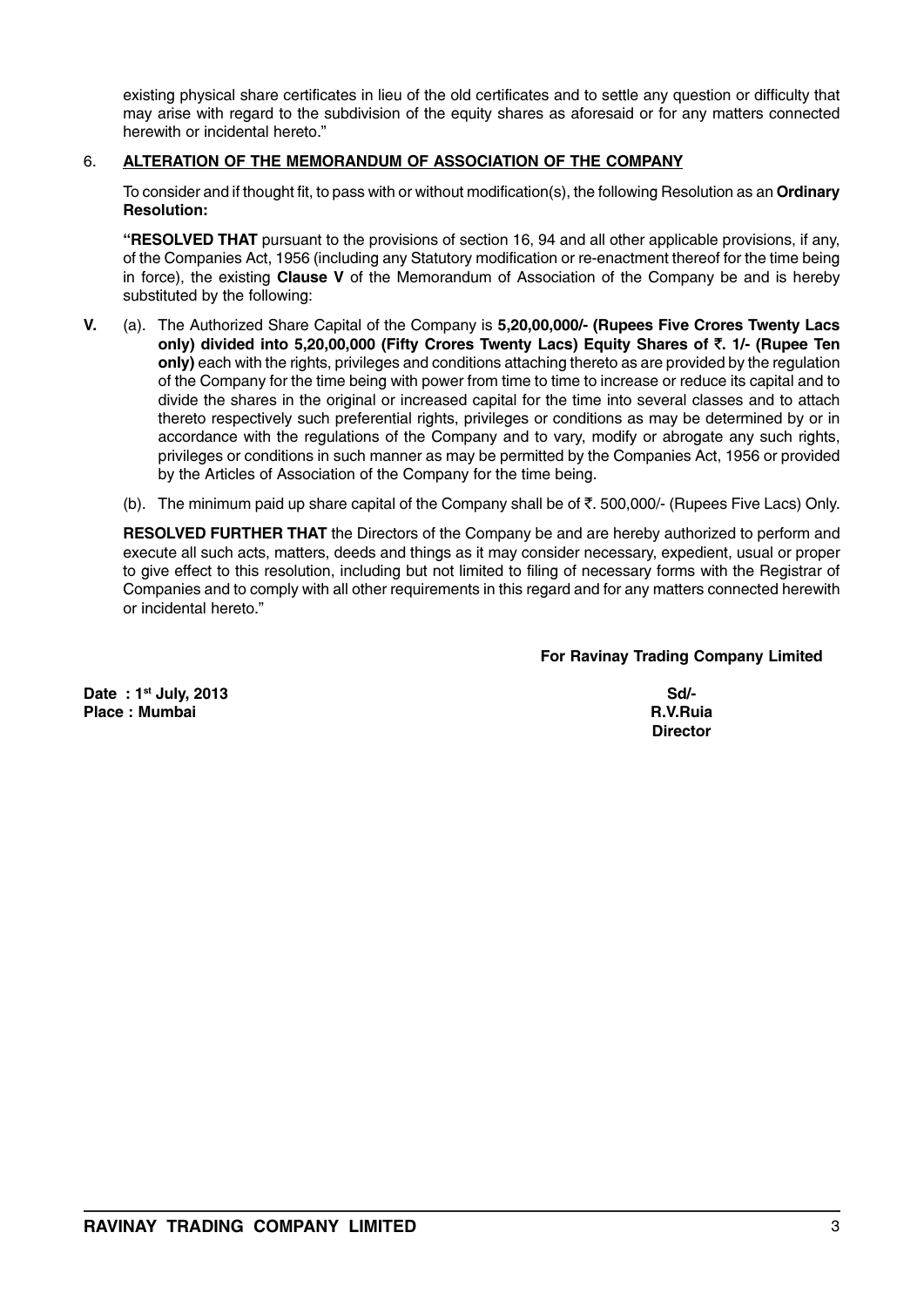#### NOTES :

- 1. A MEMBER ENTITLED TO ATTEND AND VOTE AT THE MEETING IS ENTITLED TO APPOINT A PROXY TO ATTEND AND ON A POLL, TO VOTE INSTEAD OF HIMSELF/HERSELF AND THE PROXY NEED NOT BE A MEMBER. THE INSTRUMENT APPOINTING PROXY SHOULD, HOWEVER, BE DEPOSITED AT THE REGISTERED OFFICE OF THE COMPANY NOT LESS THAN FORTY-EIGHT HOURS BEFORE THE COMMENCEMENT OF THE MEETING.
- 2. Corporate Members are requested to send a duly certified copy of Board Resolution authorizing their representative(s) to attend and vote on their behalf at the Meeting.
- 3. Members desirous of obtaining any information concerning the accounts and operations of the Company are requested to address their queries to the Mr. R.V Ruia, Compliance Officer of the Company, so as to reach the registered office of the Company at least seven days before the date of the meeting, to enable the Company to make available the required information at the meeting, to the extent possible.
- 4. The Register of Members and Share Transfer Books will remain closed from Tuesday, 6th August, 2013 to Saturday, 10<sup>th</sup> August, 2013 (both days inclusive).
- 5. As required under Clause 49 of the Listing Agreement particulars of Directors seeking re-appointment are annexed to this notice below.
- 6. Members are requested to notify immediately any change in their address / bank mandate to their respective Depository Participant (DP) in respect of their electronic share accounts and to the Company's Registrar & Share Transfer Agent at SHAREX DYNAMIC (INDIA) PRIVATE LIMITED Unit No. 1, Luthra Industrial Premises, Andheri Kurla Road, Safed Pool, Andheri (East), Mumbai-400 072 in respect of their physical share folios.
- 7. Depository System: The Company has entered into agreements with NSDL and CDSL. Members, therefore now have the option of holding and dealing in the shares of the Company in electronic form through NSDL or CDSL.
- 8. Members are requested to bring their copy of Annual Report to the Meeting.
- 9. Members are requested to bring the Attendance Slip sent herewith duly filled for attending the Meeting.
- 10. An Explanatory Statement pursuant to Section 173(2) of the Companies Act, 1956, in respect of Item No. 4 of the Notice set out is annexed hereto.

For Ravinay Trading Company Limited

**Director** 

Date : 1<sup>st</sup> July, 2013 Sd/-Place : Mumbai R.V.Ruia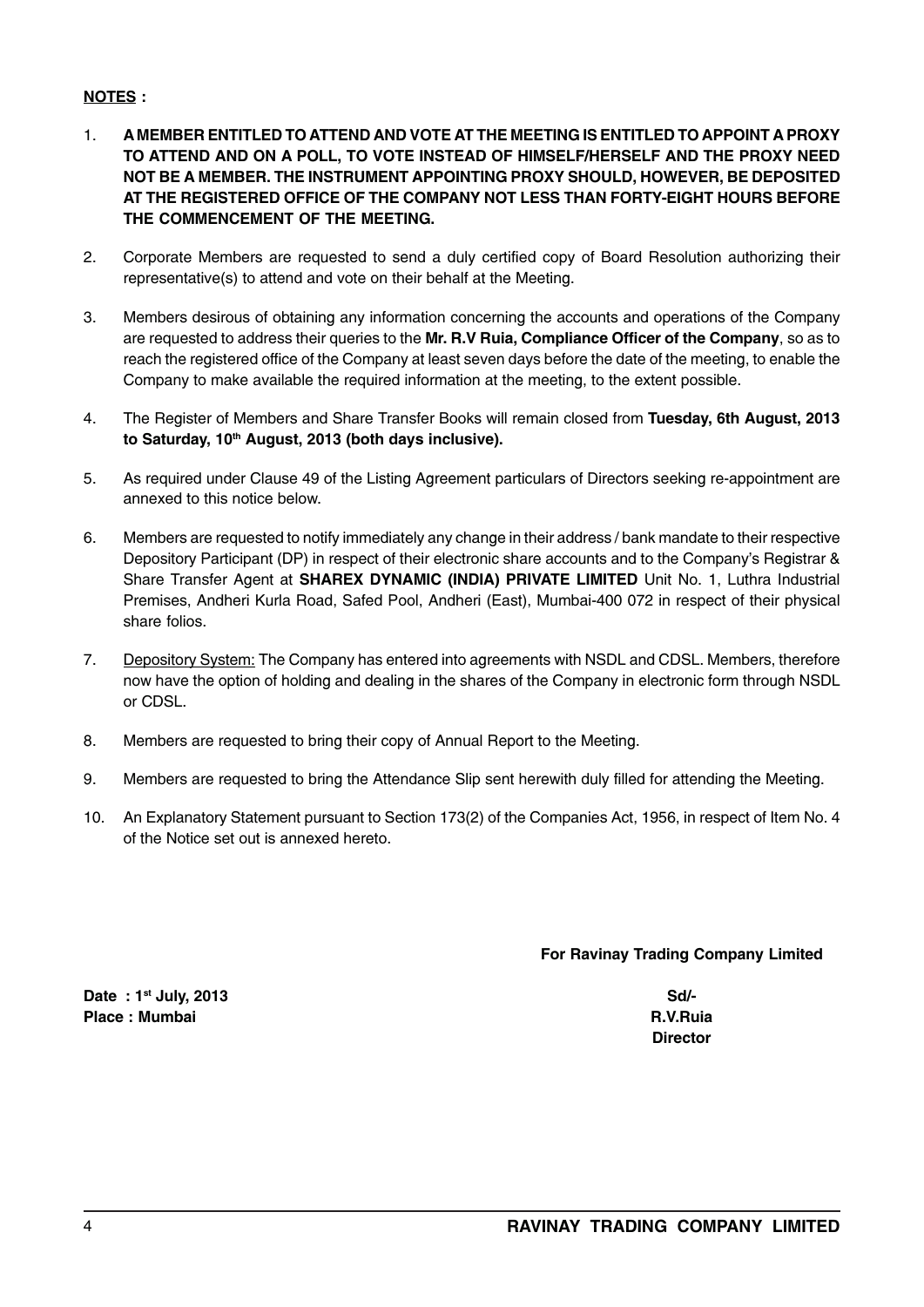#### EXPLANATORY STATEMENT PURSUANT TO SECTION 173(2) OF THE COMPANIES ACT, 1956

#### Item No. 4:

Mr. Ashish Kapoor was appointed as an Additional Director of the Company on 01st July 2013. As per the provisions of Section 260 of the Act, the said Executive Director holds office only up to the date of the ensuing Annual General Meeting of the Company. The Company has received notice under section 257 of the Act, from a Member of the Company proposing his appointment as a Director of the Company.

Mr. Ashish Kapoor, aged 38 years is an Executive Director of our Company. He is a Bachelor in Commerce. Mr. Ashish Kapoor has vast experience of 13 years. Taking into consideration such vast experience and knowledge which shall be beneficial to the progress and growth of the Company, it is proposed to appoint Mr. Ashish Kapoor as the Executive Director of the Company.

Except Mr. Ashish Kapoor (being himself), no other Director of the Company may be deemed to be concerned or interested in passing of said resolution.

Your Directors recommend the said Resolution for your approval.

#### Item No. 5:

The Sub-division of Equity Shares has been proposed with a view to broaden its Shareholders/ investors base by encouraging the participation of the retail investors and also with a view to increase the liquidity of the Equity Shares of the Company. Further, the proposed Sub-division of Shares will reduce the nominal value and trading price of each Share and increase the total number of Shares in the issue. The Board of the Directors at its meeting held on 1st July, 2013, recommended sub-division of each Equity Shares of the Company of the face value of  $\overline{\xi}$ . 10/- each to the face value of  $\overline{\xi}$ . 1/- each.

Other than the expenses incurred by the Company in relation to the Sub-division of Shares, the Sub-division of shares will not, by itself, alter the underlying assets, business operations, management or financial position of the Company or the proportionate interest of the Shareholders. The Board considers the Sub-division of Shares to be in the interests of the Company and its Shareholders as a whole.

As per the provisions of the Section 94 of the Companies Act, 1956, approval of the members is required for subdivision of the Shares.

None of your Directors are in any way interested in the above resolution, except to the extent of their shareholding in the Company.

Your Board of Directors recommends the Ordinary Resolution for your approval as set out under item No. 5 of the Notice of the Annual General Meeting.

#### Item No. 6:

Your Board at its meeting held on 1<sup>st</sup> July, 2013, subject to the approval of the members, and receipt of such other statutory/regulatory approvals, as may be required, has proposed to alter the authorized share capital of the Company as the Company has proposed for Sub-division of the existing Equity Shares of face value of  $\bar{c}$ . 10/each to face value of ₹. 1/- each, due to which, the existing Capital Clause no. V of the Memorandum of Association of the Company needs to be altered.

The Proposed resolution under this item No. 6 seeks to obtain members' approval to alter Capital Clause as mentioned above in the Memorandum of Association of the Company. Pursuant to section 16 of the Companies Act, 1956 if the Memorandum is to be altered, an Ordinary Resolution is required to be passed by the members of the Company.

A Copy of the Memorandum of Association of the Company with the proposed amendment will be available for inspection by the members at the Registered Office of the Company between 12.00 p.m. and 2.00 p.m. on all working days except Sundays & Public holidays up to the date of this Annual General Meeting.

None of your Directors are in any way interested in the above resolution, except to the extent of their shareholding in the Company.

Your Board of Directors recommends the Ordinary Resolution for your approval as set out under item No. 6 of the Notice of the Annual General Meeting.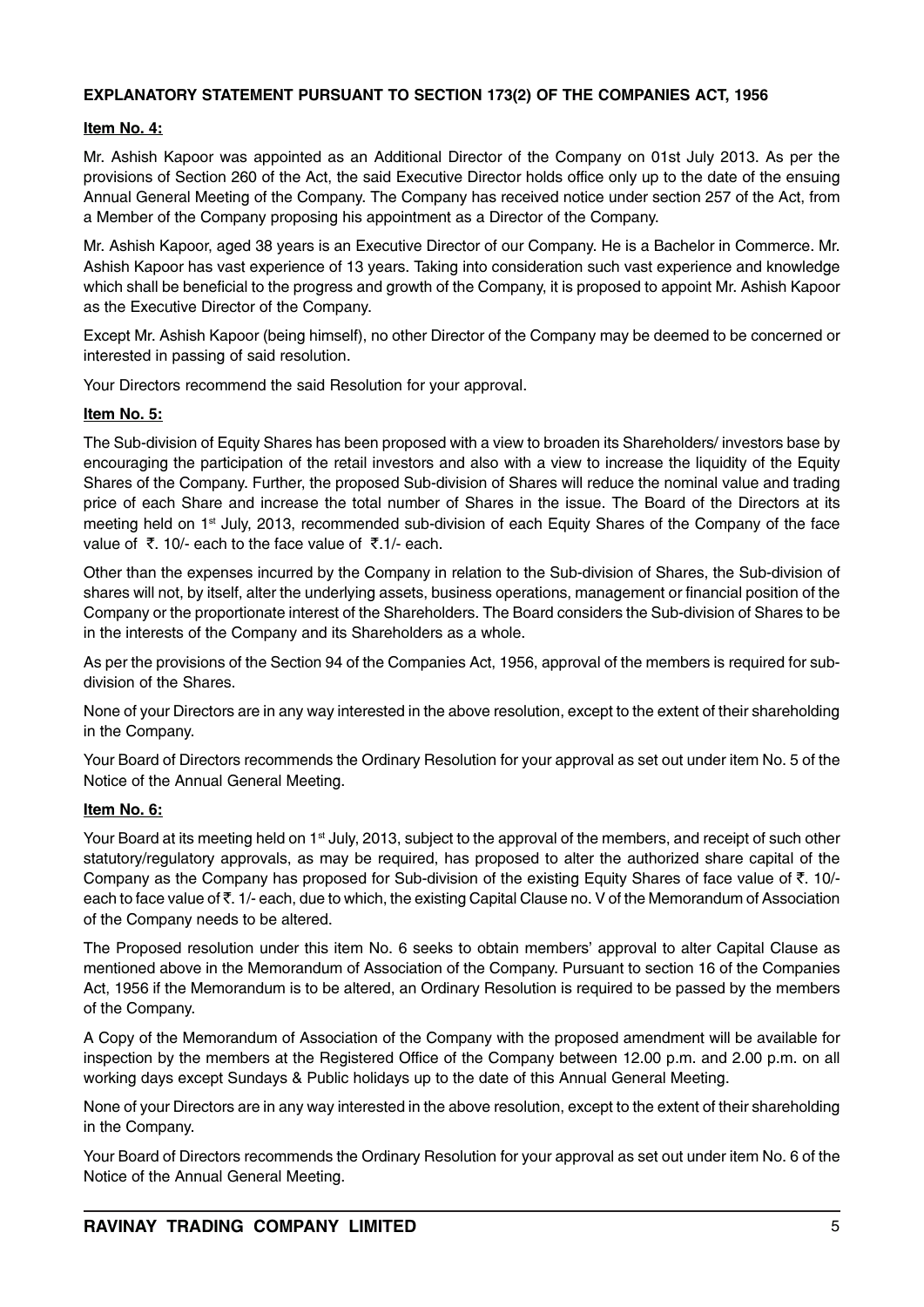#### Details of Directors seeking Appointment / Re – appointment in the forthcoming Annual General Meeting (in pursuance of Clause 49 of Listing Agreement)

| <b>MR. DURGESH KABRA</b>                                          |                                              |  |
|-------------------------------------------------------------------|----------------------------------------------|--|
| Date of Birth                                                     | 04/06/1963                                   |  |
| Qualifications                                                    | <b>Chartered Accountant</b>                  |  |
| Expertise in specific areas                                       | Audit, Taxation, Merger & Acquisition.       |  |
| Directorship held in other Companies                              | Dhanlaxmi Fabrics Ltd.                       |  |
| Membership of committee of board in<br>other Companies            | ΝA                                           |  |
| No. of Shares held in the Company                                 | <b>NIL</b>                                   |  |
| Disclosure of relationship with other<br>directors of the Company | No relation with other Directors of Company. |  |

#### For Ravinay Trading Company Limited

Date : 1st July, 2013 Sd/- Place : Mumbai R.V.Ruia

**Director**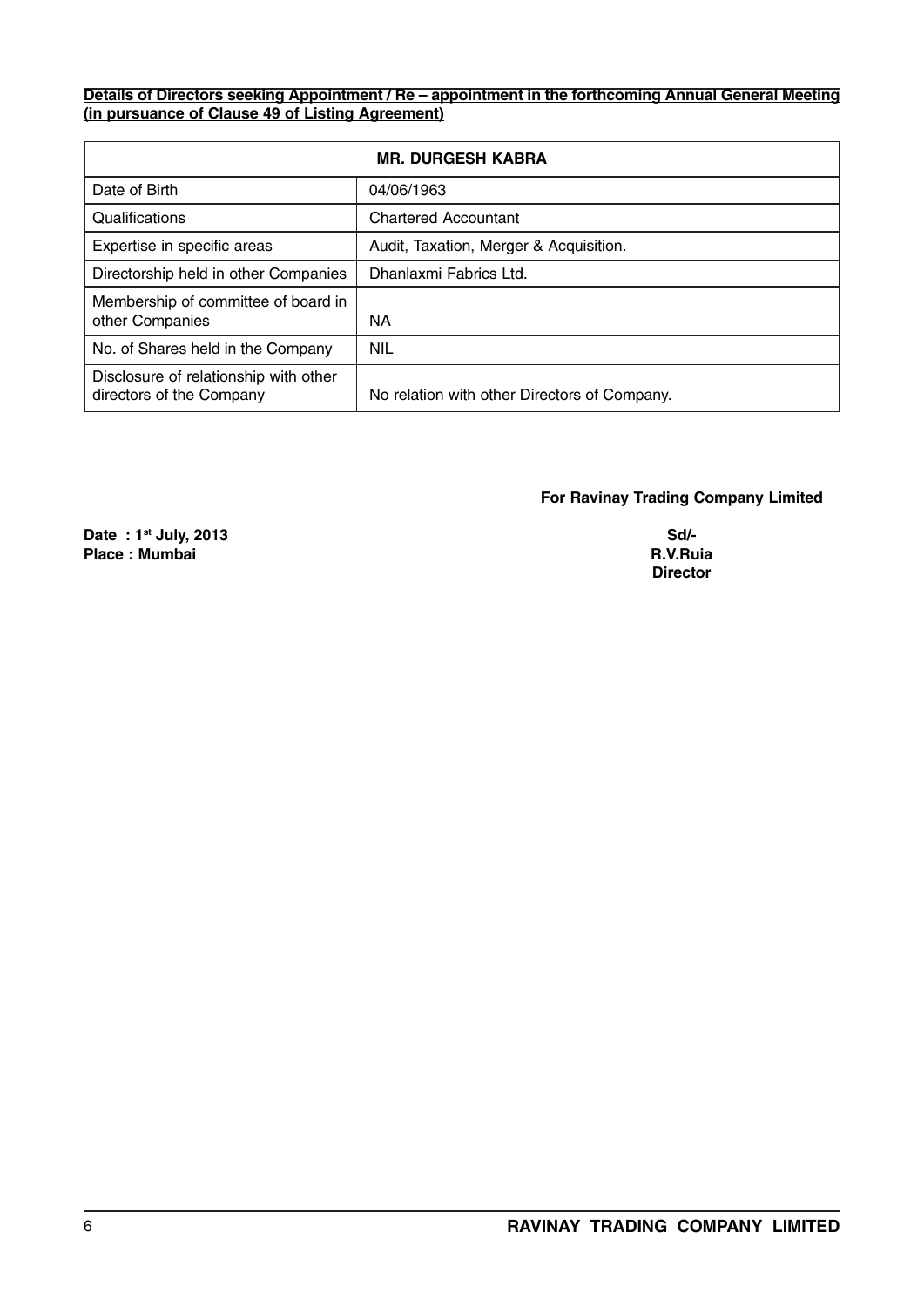#### DIRECTORS' REPORT

#### To, The Members of Ravinay Trading Company Limited

Your Directors have pleasure in presenting their Report on the operations of the Company, together with the Audited Accounts for the financial year ended 31<sup>st</sup> March, 2013.

#### FINANCIAL HIGHLIGHTS :

|                                                 |                          | (Amount In ₹.)           |
|-------------------------------------------------|--------------------------|--------------------------|
| <b>Particulars</b>                              | Year ended<br>31.03.2013 | Year ended<br>31.03.2012 |
| Total Income                                    | 32,53,90,871             | 9,54,42,951              |
| <b>Total Expenditure</b>                        | 2,79,147,398             | 9,21,49,472              |
| Profit / (Loss) Before Taxes                    | 4,62,43,472              | 32,93,479                |
| Less: Provision for Tax                         | 95,50,000                | 7,00,000                 |
| Less: Provision for Deferred Taxation           | 10,286                   | 1,426                    |
| Less: Short/ (Excess) Provision of Tax          | 59,641                   | (1, 45, 749)             |
| Less: Income tax in respect of earlier year     |                          | 3,70,070                 |
| Profit / (Loss) After Tax                       | 3,66,23,546              | 23,67,732                |
| Add: Balance brought forward from previous year | 4,34,89,919              | 4, 11, 22, 187           |
| <b>Balance Carried to Balance Sheet</b>         | 8,01,13,465              | 4,34,89,919              |

#### BUSINESS OUTLOOK:

The Profit after tax for the year (2012-13) is Rs.3,66,23,546/- as compared to previous year (2011-12) which was Rs. 23,67,732/-

#### FUTURE PROSPECTS:

During the year, "Om Vasistha Developers" proprietorship firm is developing a residential cum commercial project at Ramwadi Bail Bazar, Kalyan (W) and the project is in full swing, as on date 17th Floor of the building is completed i.e. 66% of the construction has been completed and the work is under progress. The project is expected to be completed by the mid of 2014.

"Mark Developers" is a partnership firm with 75% share of Company & is developing a residential cum commercial complex at Dindoli within the limit of Surat Municipal Corporation. The project is under construction i.e. 70% of the work is done as of date. Further the Company is planning to adopt more projects in real estate in the near future.

#### DIVIDEND:

Your Directors do not recommend any dividend for the financial year 2012-13 with a view to conserve the resources for future.

#### DIRECTORS:

During the year under review, Mr. Durgesh Kabra, Director of the Company retires by rotation and being eligible, offers himself for re-appointment at the ensuing Annual General Meeting.

During the year under review, Mr. Vardhman Mishrilal Jain resigned from the directorship due to his pre-occupation w.e.f. July 01, 2013. The Board of Directors expressed appreciation for the services rendered by him during his tenure as Director of the Company.

Mr. Ashish Kapoor who was appointed as Additional Directors of the Company by the Board of Directors on 01st July, 2013 and whose terms of office expire at this Annual General Meeting are proposed to be appointed as Directors of the Company.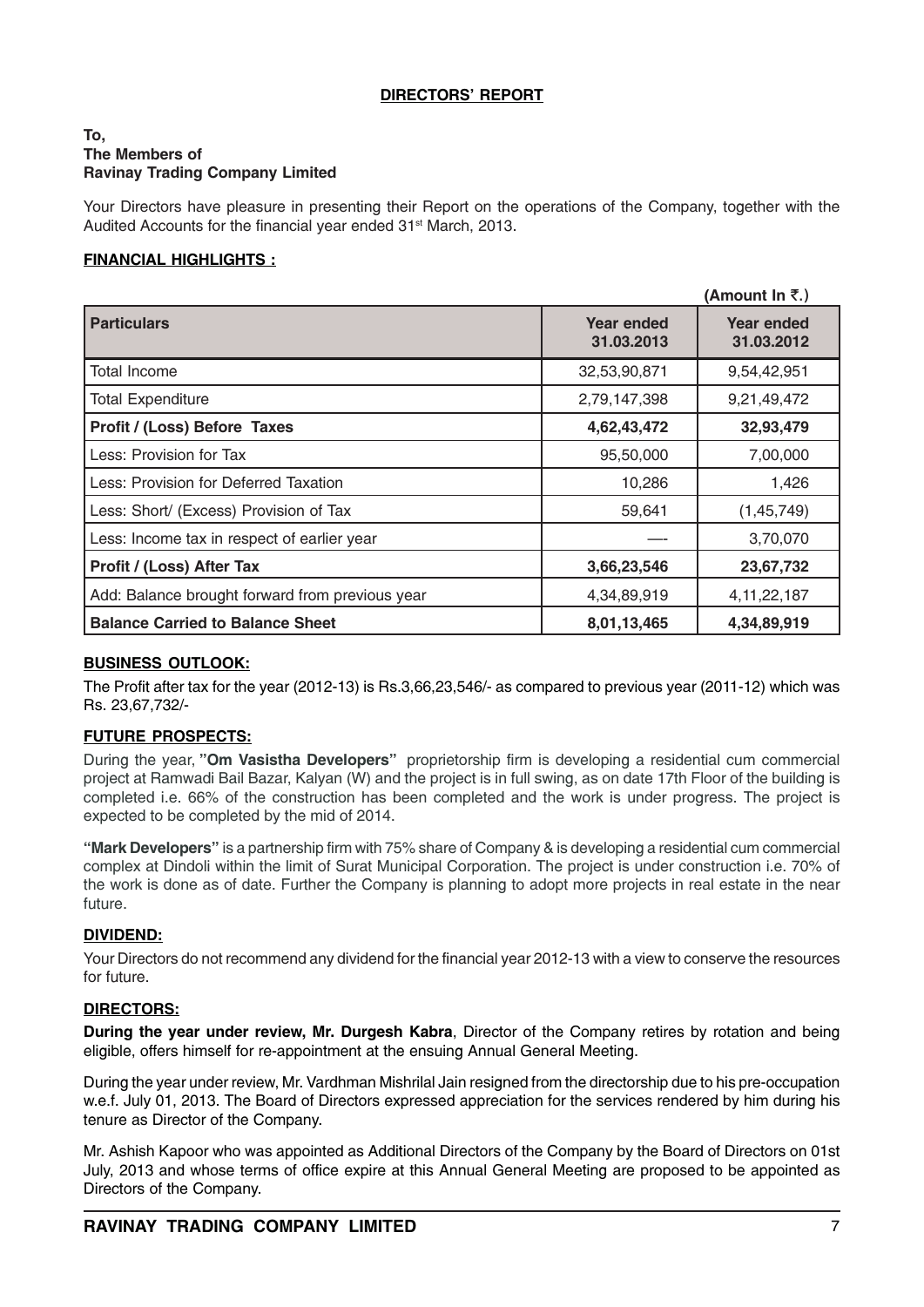#### CONSERVATION OF ENERGY, TECHNOLOGY ABSORPTION, FOREIGN EXCHANGE EARNINGS AND OUTGO:

The provision of Section 217(1)(e) of the Companies Act, 1956 read with Companies (Disclosure of Particulars in the Report of Board of Directors) Rules 1998, are not applicable to the Company as the Company is not doing any manufacturing activity.

The Company has not earned or expended any foreign exchange during the year under the review.

#### PARTICULARS OF EMPLOYEES:

The Company does not have any employee in receipt of remuneration equal to or exceeding the limits prescribed under Section 217(2A) of the Companies Act, 1956, read with the Companies (Particulars of Employees) Rules, 1975 as amended.

#### DIRECTORS' RESPONSIBILITY STATEMENT:

Pursuant to the requirement under Section 217 (2AA) of the Companies Act, 1956 with respect to the Director's Responsibilities Statement, it is hereby confirmed:

- (i) That in the preparation of the Annual Accounts for the financial year ended  $31<sup>st</sup>$  March 2013; the applicable accounting standards had been followed along with proper explanation relating to material departures.
- (ii) That the Directors had selected such accounting policies and applied them consistently and made judgments and estimates that were reasonable and prudent so as to give a true and fair view of the state of affairs of the Company at the end of the financial year and of the profit or loss of the Company for the year under review.
- (iii) That the Directors had taken proper and sufficient care for the maintenance of adequate accounting records in accordance with the provisions of the Companies Act, 1956 for safeguarding the assets of the Company and for preventing and detecting fraud and other irregularities.
- $(iv)$  That the Directors had prepared the Annual Accounts for the financial year ended 31<sup>st</sup> March 2013 on a 'going concern' basis.

#### AUDITORS:

The Auditors of the Company, M/s. CLB & Associates., Chartered Accountants hold office till the conclusion of the 32<sup>nd</sup> Annual General Meeting and being eligible offer themselves for re-appointment.

#### COMMENT ON AUDITORS' REPORT:

M/s. CLB & Associates., Chartered Accountants, Mumbai, the Statutory Auditors of your Company, submitted their reports for the year ended 31<sup>st</sup> March, 2013 which are self explanatory and requires no comments or explanation under Section 217(3) of the Companies Act, 1956.

#### PUBLIC DEPOSITS:

During the Financial Year 2012-13, the Company has not accepted any fixed deposits from public within the meaning of the Companies Act, 1956.

#### LISTING:

At present, 30,00,000 Equity Shares of the Company are listed at the Bombay Stock Exchange Limited (BSE). The Company has paid the applicable Annual listing fees to the BSE for the year 2013-14.

#### SUBSIDIARY COMPANY:

The Company does not have any Subsidiary Company by virtue of High Court Order dated 3rd August, 2012.

#### DEMATERIALISATION OF SHARES:

The Company has established the connectivity with National Securities Depository Limited (NSDL) and Central Depository Services (India) Limited with activated ISIN- INE812K01019, the shareholders have option to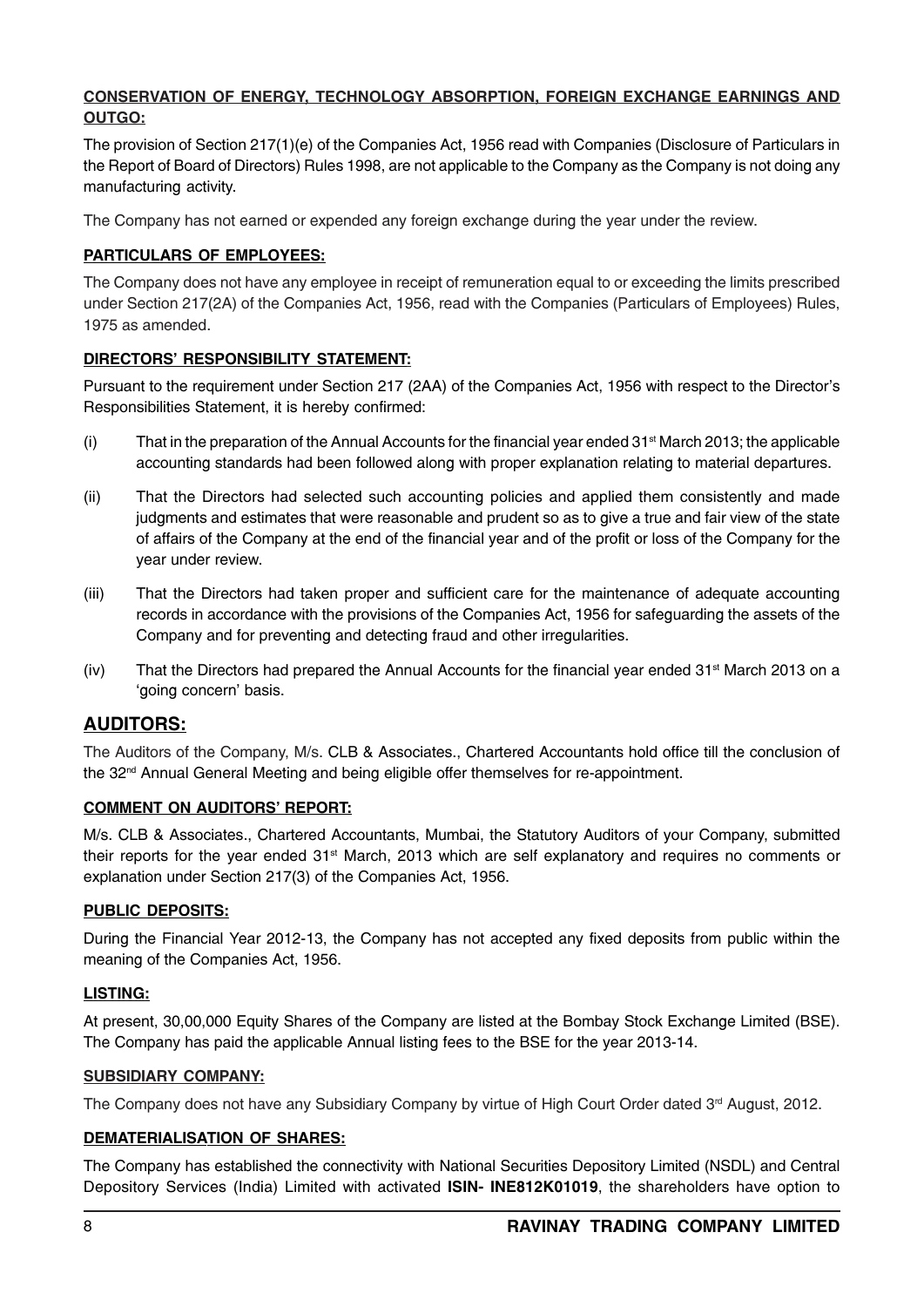dematerialize their shares with CDSL as well as NSDL.

#### CORPORATE GOVERNANCE:

Your Company is committed to maintain the highest standards of Corporate Governance. Your Directors adhere to the stipulations set out in the Listing Agreement with the Stock Exchanges.

A report on Corporate Governance as stipulated under Clause 49 of the Listing Agreement with the Stock Exchanges, forms part of this Annual Report.

Certificate from the Auditors of the Company, M/s. CLB &Associates., Chartered Accountants regarding compliance of conditions of Corporate Governance as stipulated under the aforesaid Clause 49, is annexed to this Annual Report.

#### MANAGEMENT DISCUSSION AND ANALYSIS REPORT:

Management Discussion and Analysis Report for the year under review, as stipulated under Clause 49 of the Listing Agreement with the Stock Exchange, is annexed to this Annual Report.

#### SECRETARIAL COMPLIANCE REPORT:

Since your Company comes within the purview of the Section 383A of the Companies Act, 1956, it has to obtain Compliance Certificate from the Practicing Company Secretary. The Company had approached M/s. Deep Shukla & Associates., Practicing Company Secretaries, Mumbai for Secretarial Audit Report of the Company for the financial year 2012-13 and the same is attached with this report.

#### ACKNOWLEDGEMENTS:

The Directors take the opportunity to thank all investors, business partners, clients, vendors, bankers, employees, Statutory Auditors and advisors for their continuous support during the year.

For Ravinay Trading Company Limited

Date : 1st July, 2013 Sd/- Sd/-

R.V.Ruia Vardhman Jain Director Director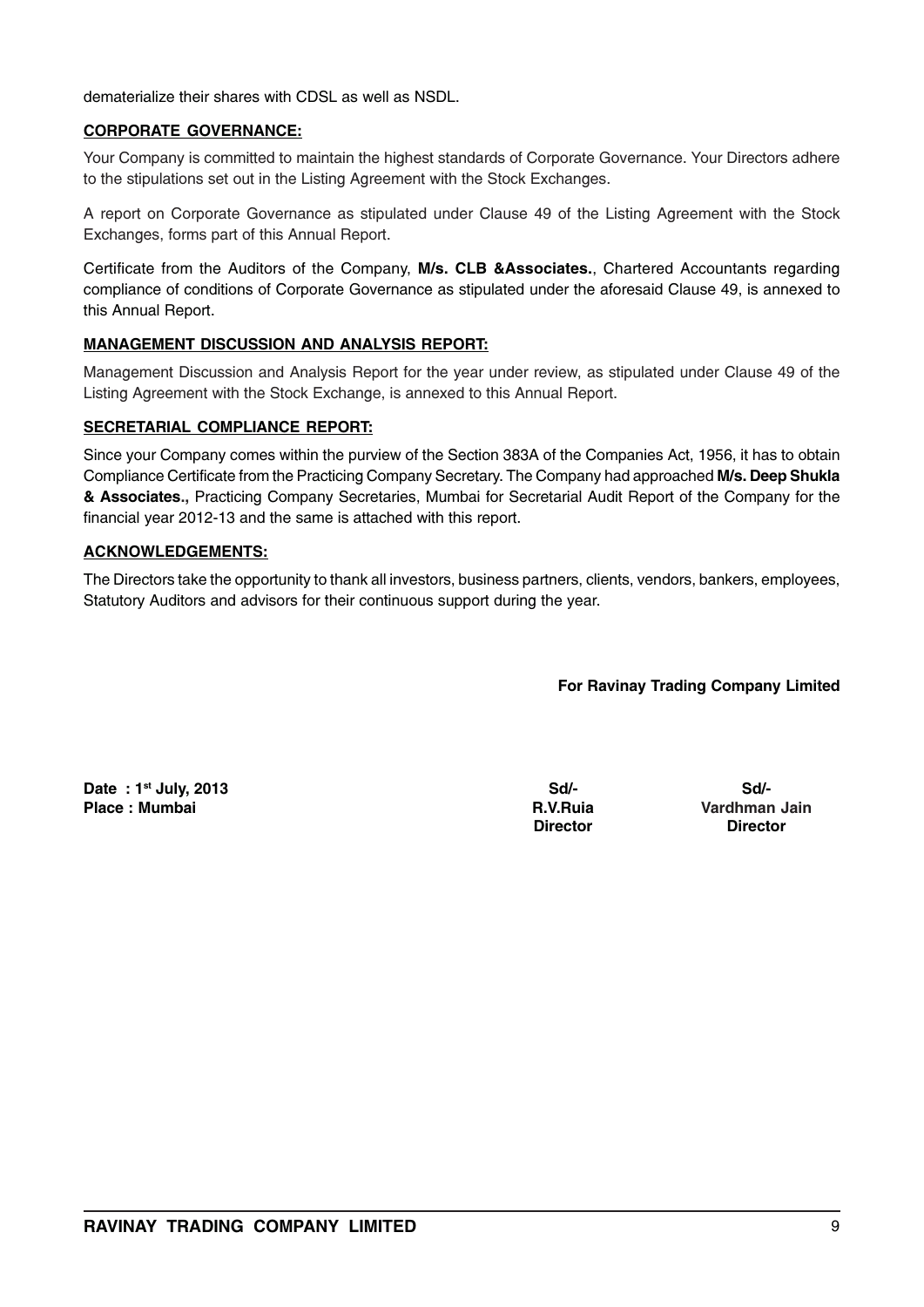#### COMPLIANCE CERTIFICATE U/S. 383A OF THE COMPANIES ACT, 1956 FOR THE FINANCIAL YEAR 2012-13

**FORM** 

#### [SEE RULE 3]

Compliance Certificate

Registration No : L51900MH1981PLC024341 Nominal Capital : ₹5,20,00,000/-Paid-up Capital : ₹3,00,00,000/-

To, The Members Ravinay Trading Company Limited 002, Gulmohar Complex, Opp. Annupam Cinema, Station Road, Goregaon (East), Mumbai - 400 063.

I have examined the registers, records, books and papers of RAVINAY TRADING COMPANY LIMITED (hereinafter referred to "the Company") as required to be maintained under the Companies Act, 1956 (the Act) and the rules made there under and also the provisions contained in the Memorandum and Articles of Association of the Company for the financial year ended on 31<sup>st</sup> March, 2013. In my opinion and to the best of my information and according to the examinations carried out by me and explanations furnished to me by the Company, its officers and agents, I certify that in respect of the aforesaid financial year:

- 1. The Company has kept and maintained all registers as stated in Annexure 'A' to this Certificate, as per the provisions of the Companies Act, 1956 (herein after referred to as "the Act") and the rules made there under and all entries therein have been duly recorded.
- 2. The Company has duly filed the forms and returns as stated in **Annexure 'B'** to this Certificate, with the Registrar of Companies, Maharashtra, Mumbai, within the time prescribed under the Act (except specifically mentioned) and the rules made there under for the financial year under review.
- 3. The Company being public limited Company, comments in this regard are not required.
- 4. The Board of Directors duly met 06 times on 14/05/2012, 14/08/2012, 27/08/2012, 09/11/2012, 14/02/2013 and 31/03/2013 in respect of which meetings proper notices were given and the proceedings were properly recorded and signed in the Minutes Book maintained for the purpose.
- 5. During the financial year under review, the Company has closed its Register of Members and Share Transfer Books from Monday, 24<sup>th</sup> September, 2012 to Friday, 28<sup>th</sup> September, 2012 (both days inclusive) pursuant to Section 154 of the Act.
- 6. The Annual General Meeting for the financial year ended on March 31, 2012 was held on September 28, 2012 after giving due notice to the members of the Company and the resolutions passed thereat were duly recorded in Minutes Book maintained for the purpose.
- 7. No Extra-ordinary Meeting of the Company was held during the year under review.
- 8. Since the Company has not advanced Loans to Directors of the Company or Firms or Companies referred in Section 295 of the Act, the provisions of the said section regarding loans advanced do not apply and hence there is nothing to report in this matter.
- 9. The Company has not entered into any contracts falling within the purview of Section 297 of the Act, and there is no need to report anything in this regard for the year under review has been made.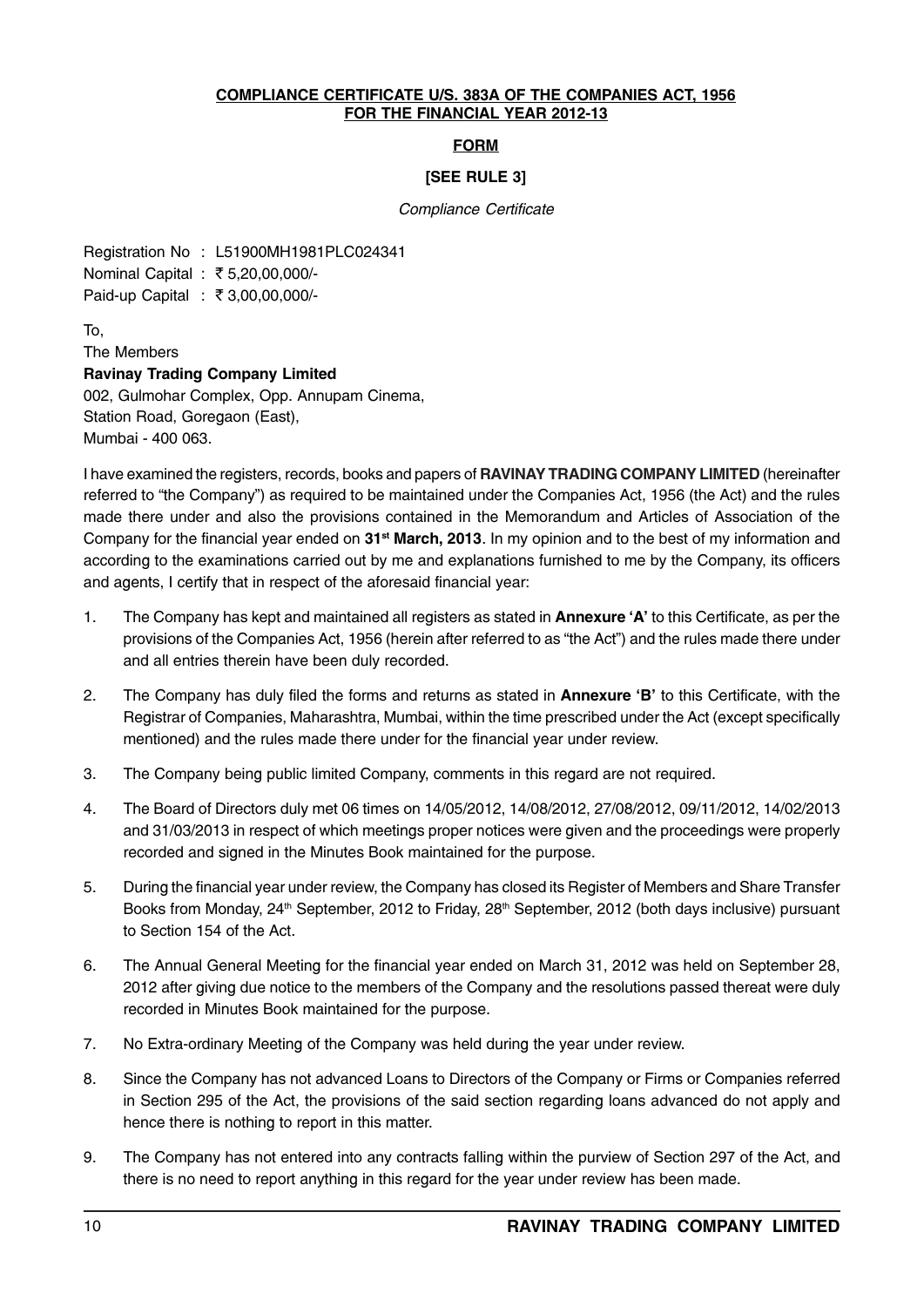- 10. As the Company has not entered into contract in which Director(s) of the Company is/are interested pursuant to Section 301 of the Act for the year under review, and no any entry in this regard is made in the Register as maintained by the Company for this purpose.
- 11. None of the Directors of the Company holds office or place of profit pursuant to the provisions of Section 314 of the Companies Act, 1956.
- 12. The Company did not issue any Duplicate Share Certificates for the financial year under review; hence there is nothing to report in this matter.

13.

- i. The Company has not allotted any securities but has transferred equity shares during the financial year under review.
- ii. The Company has not deposited any amount in a separate Bank Account as no dividend was declared during the financial year under review.
- iii. The Company was not required to pay/post warrants for dividends to all its members within the period of 30 (Thirty) days as no dividend was declared during the financial year under review and the Company was not required to transfer any Unclaimed/Unpaid dividend to any Unpaid Dividend Account of the Company during the financial year under review.
- iv. The Company was not required to transfer the amounts in unpaid dividend account, application money due for refund, matured deposits and the interest accrued thereon which have remained unclaimed or unpaid or a period of seven years to Investor Education and Protection Fund during the financial year under review.
- v. The Company has duly complied with the requirements of Section 217 of the Act for the financial year under review.
- 14. The Board of Directors of the Company is duly constituted.
- 15. There are no appointments of Managing Director/Whole-time Director/Manager of the Company pursuant to Section 269 read with Schedule XIII of the Act and hence there is nothing to report in this matter.
- 16. The Company has not appointed any sole-selling agents during the financial year under review in compliance of the provisions of the Act.
- 17. The Company was not required to obtain any approvals of the Central Government, Company Law Board, Regional Director, Registrar of Companies or such other authorities as may be prescribed under the various provisions of the Act. However, the Company has obtained an Order of the hon'ble High Court of Maharashtra for the Scheme of Amalgamation during the financial year under review.
- 18. The Directors have disclosed their interest in other firms/Companies to the Board of Directors pursuant to the provisions of the Act and the rules made there under for the financial year under review.
- 19. The Company has not issued any Equity Shares during the financial year under review and hence there is nothing to report in this manner.
- 20. The Company has not bought back any shares during the financial year under review.
- 21. The Company has not redeemed any preference shares/debentures during the financial year under review.
- 22. There were no transactions requiring the Company to keep in abeyance the rights to dividend, rights shares and bonus shares pending registration of transfer of shares in compliance with the provisions of the Act during the financial year under review.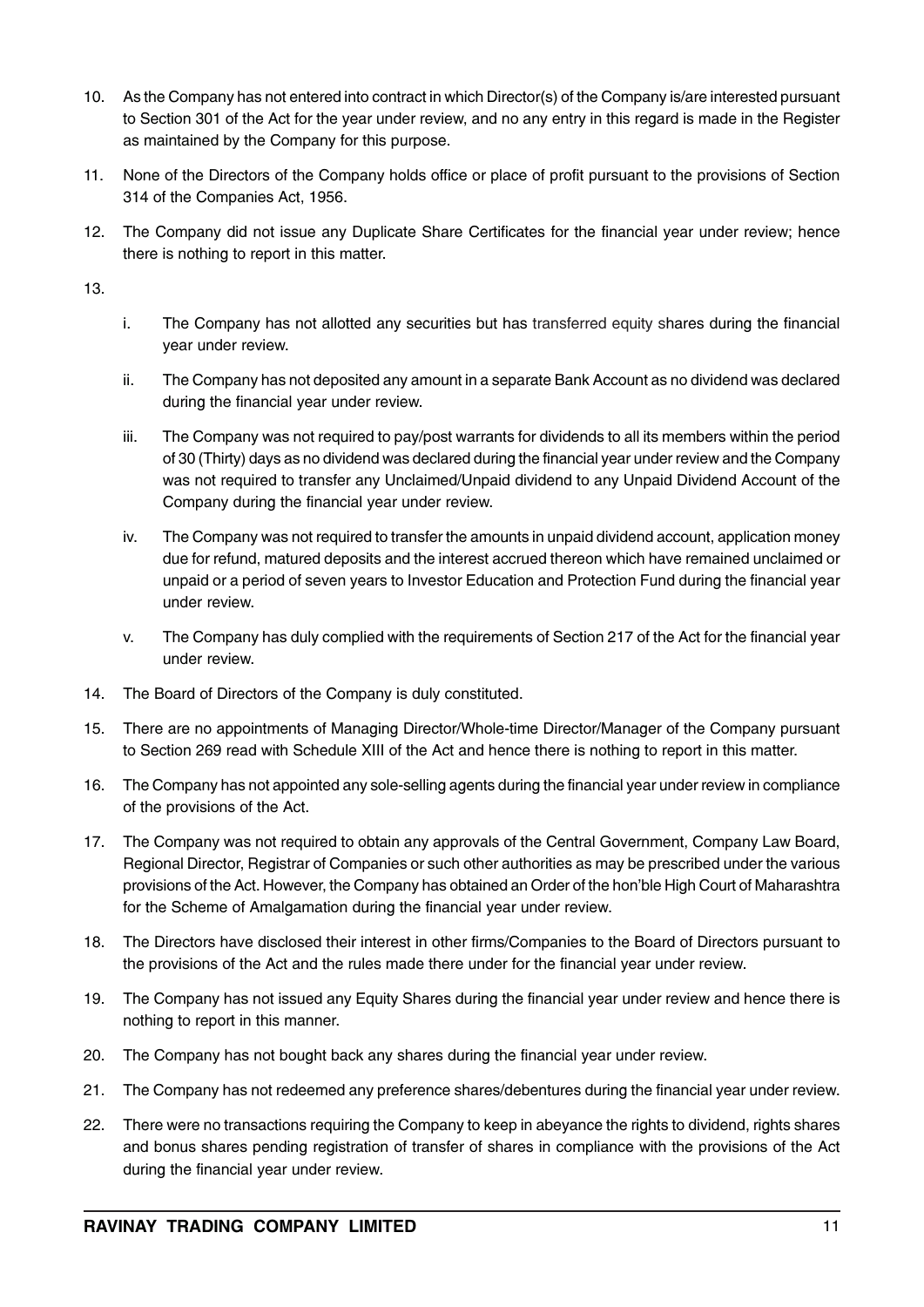- 23. The Company has not invited/accepted any deposits including any unsecured loans falling within the purview of Section 58A of the Act read with The Companies (Acceptance of Deposits) Rules, 1975 during the financial year under review and hence there is nothing to report in this matter.
- 24. The Company has not exceeded the limits pursuant to the provisions of Section 293(1)(d) of the Act and hence there is nothing to report in this matter during the financial year under review.
- 25. The Company has made investments, but not has made any Loan, or given guarantees or provided securities, in other bodies corporate in accordance to the provisions of Sec.372A of the Act, during the financial year under review. However, as confirmed to us by the management, it is yet to get approval for the same by the Board of Directors of the Company.
- 26. The Company has not altered the provisions of the Memorandum with respect to situation of the company's registered office from one state to another during the year under scrutiny.
- 27. The Company has not altered the provisions of the Memorandum with respect to the objects of the company during the year under scrutiny.
- 28. The Company has not altered the provisions of the Memorandum with respect to name of the Company during the year under scrutiny.
- 29. The Company has not altered the Memorandum with respect to share capital of the Company during the year under scrutiny.
- 30. The Company has altered its Articles of Association during the financial year under scrutiny.
- 31. There was no prosecution initiated against or show cause notices received by the Company for alleged offences under the Act and also no fines and penalties or any other punishment was imposed on the Company during the financial year under review.
- 32. The Company has not received any money as security from its employees during the year under certification to be deposited as per provisions of Section 417(1) of the Act during the financial year under review.
- 33. There is nothing to report regarding employee's and employer's contribution to Provident Fund with prescribed authorities pursuant to the provisions of Section 418 of the Act for the financial year under review.

#### For: M/s. DEEP SHUKLA & ASSOCIATES COMPANY SECRETARIES

Sd/- PROPRIETOR FCS: 5652 C.P.NO.5364

Place: Mumbai Date: 01/07/2013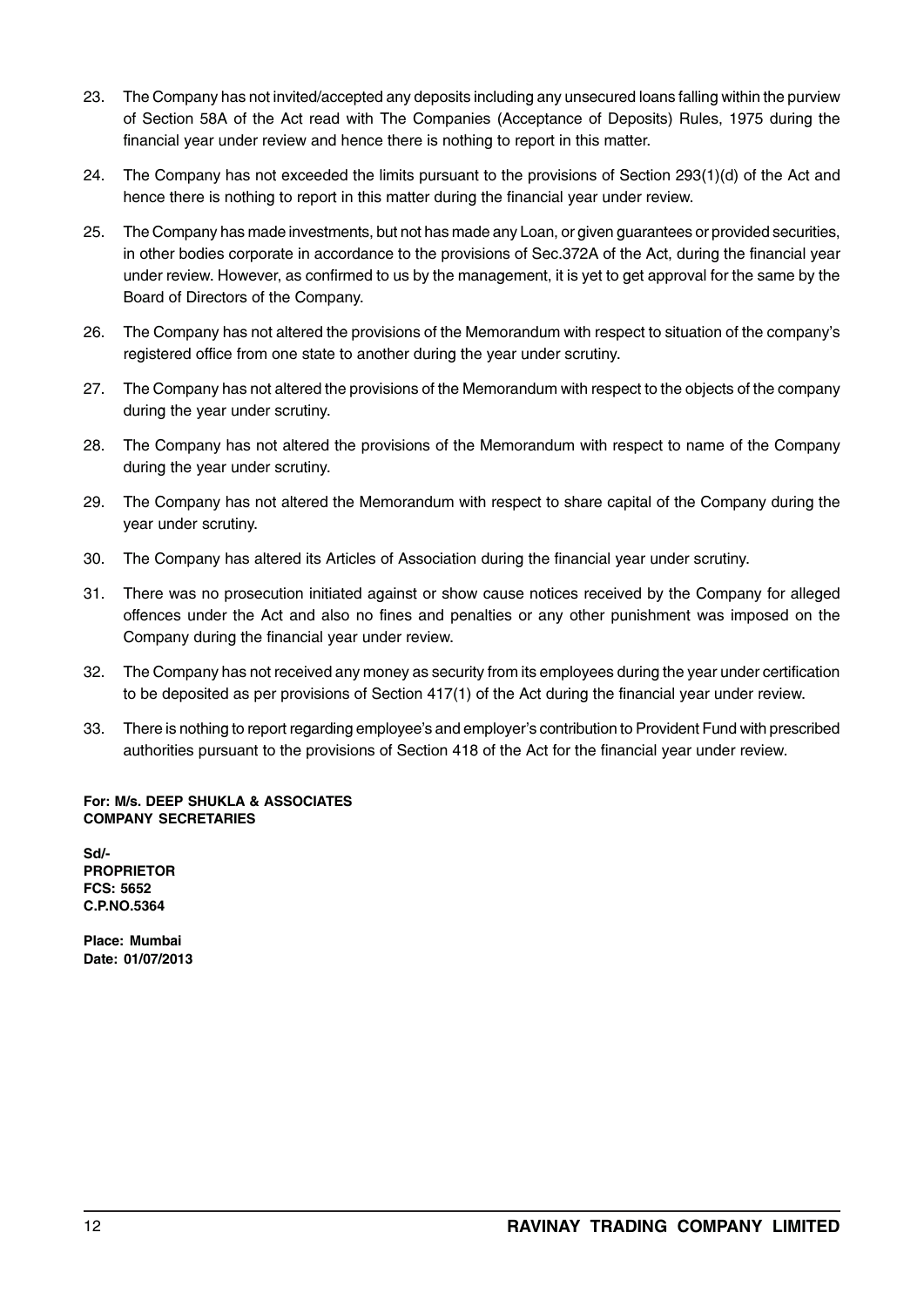#### Annexure A

#### The Company has maintained the following Registers during the financial year ending on 31<sup>st</sup> March, 2013

- i. Register of Members and Shareholders u/s 150 of the Companies Act, 1956.
- ii. Register of Transfer of Shares.
- iii. Register of Directors, Managing Directors, etc. u/s 303 of the Companies Act, 1956.
- iv. Register of Directors' Shareholdings u/s 307 of the Companies Act, 1956.
- v. Returns u/s.163 of the Companies Act, 1956.
- vi. Minutes Book of the Meetings of:
	- Board Meetings.
	- General Meetings.

\*\*\*\*\*\*\*\*\*\*\*\*\*\*\*\*

#### Annexure B

#### Forms and Returns as filed by the Company with the Registrar of Companies, Regional Director, Central Government or other authorities during the financial year ending on 31<sup>st</sup> March, 2013:

| Sr.             | Form No./<br>No.   Return/Particulars                                                     | Filed under<br>Section | For                                                                | Whether filed<br>within prescribed<br>time | If Delay in filing<br>whether requisite<br>additional fees paid |
|-----------------|-------------------------------------------------------------------------------------------|------------------------|--------------------------------------------------------------------|--------------------------------------------|-----------------------------------------------------------------|
| 01              | e-Form-20B [Annual Return<br>made up to<br>28/09/2013]                                    | 159                    | AGM held on<br>28/09/2012                                          | Yes                                        | <b>No</b>                                                       |
| 02 <sub>2</sub> | e-Form 23AC XBRL & Form<br>23ACA XBRL<br>[Balance Sheet and Statement<br>of Profit& Loss] | 220                    | For Financial Yearl<br>2011-2012                                   | Yes<br>[Filed under<br>XBRL mode]          | <b>No</b>                                                       |
| 03              | E-Form-66<br>[Compliance Certificate]                                                     | 383A                   | For Financial Yearl<br>2011-2012                                   | Yes                                        | <b>No</b>                                                       |
| 04              | e-Form-21                                                                                 | 394(1)                 | Filing of Order of<br>the hon'ble High<br>Court of<br>Maharashtra. | Yes                                        | <b>No</b>                                                       |
| 05              | e-Form-23                                                                                 | 192                    | Registration of<br>Special<br>Resolution                           | Yes                                        | <b>No</b>                                                       |

#### \*\*\*\*\*\*\*\*\*\*\*\*\*\*\*\*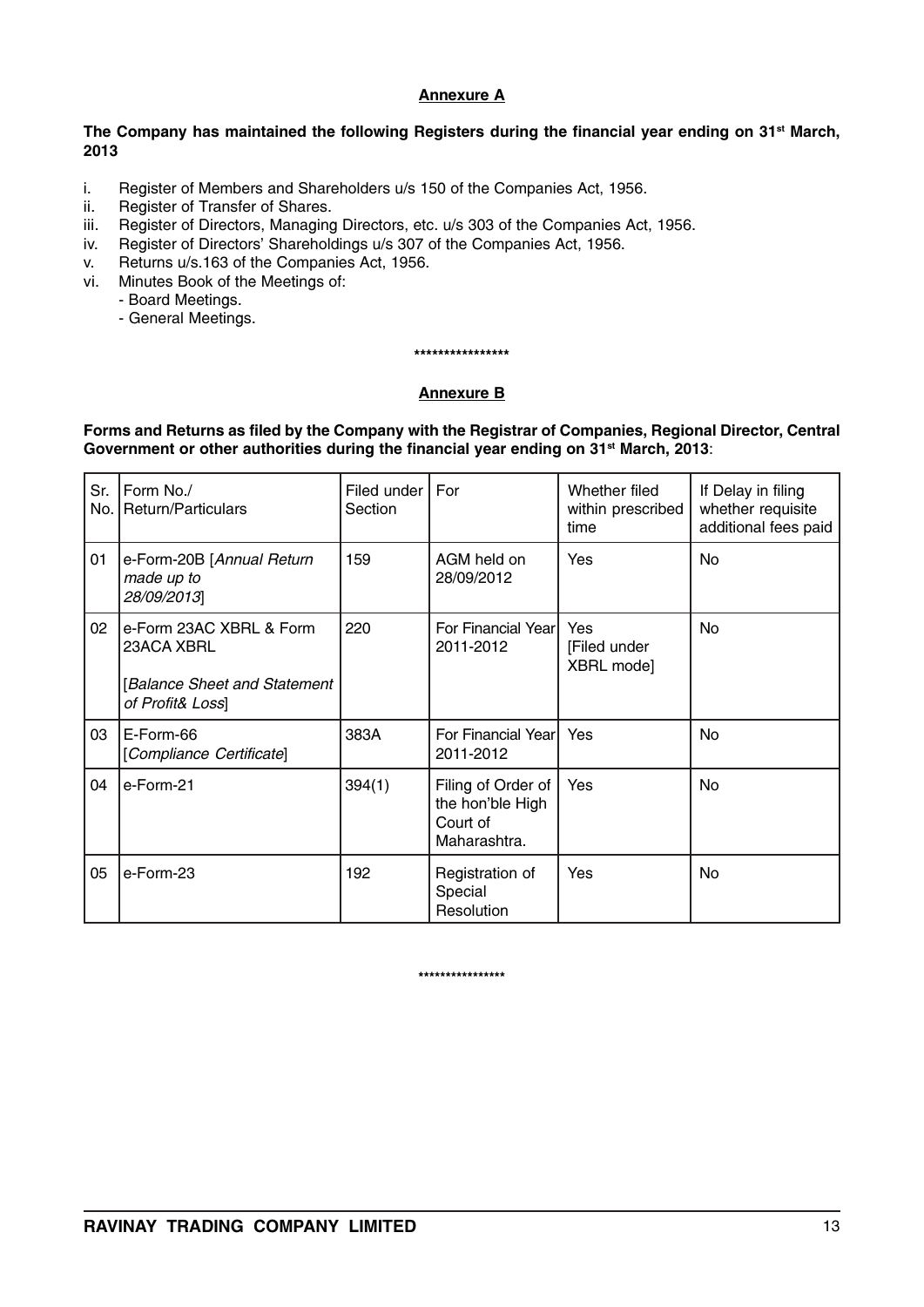#### MANAGEMENT DISCUSSION AND ANALYSIS

#### (i) Industry Structure and Developments:

Company is engaged in business or commerce of real estate development and it has commenced residential cum commercial projects, at Ramwadi Bail Bazar, Kalyan (W) with its proprietorship form i.e. "Om Vasistha Developers" and at Dindoli within the limit of Surat Municipal Corporation with its partnership firm i.e. "Mark Developers".

The Company is constantly working towards achieving further improvements in the quality and technological & operational efficiencies of its products, projects and processes.

#### (ii) Opportunities and Threats:

#### (a) Opportunities:

Housing is a very big business in India and company is confident of entering into more projects of this type resulting to good performance in coming years.

#### (b) Threats:

We do not see any major problem from outsiders except govt policy towards housing which also will be favorable for developers considering requirement of housing.

#### (iii) Segment wise or product wise performance:

The company is engaged in real estate development which is only reportable segment.

#### (iv) Outlook:

Residential cum commercial project, at Ramwadi Bail Bazar, Kalyan (W) with its proprietorship firm "M/s Om Vasistha Developers" and at Dindoli within the limit of Surat Municipal Corporation with its partnership firm "M/s Mark Developers" are being developed by the company, both are at an advance stage of completion and looking forward to complete the same with the time specified.

#### (v) Risks and Concerns:

The Company's risk management system has identified some risks collated at the department level and planned suitable mitigation measures. These are subject to quarterly review by a Risk Co-ordination Committee and the Audit Committee..

#### (vi) Internal Control System and their Adequacy:

The Company has in place adequate internal control systems and procedures covering all the financial and operating functions. The Audit Committee regularly reviews the adequacy of internal controls, compliance with the accounting standards as well as recommends to the Board the adoption of the quarterly and annual results of the Company and appointment of Auditors. The Audit Committee also reviews the related party transactions, entered into by the Company during each quarter.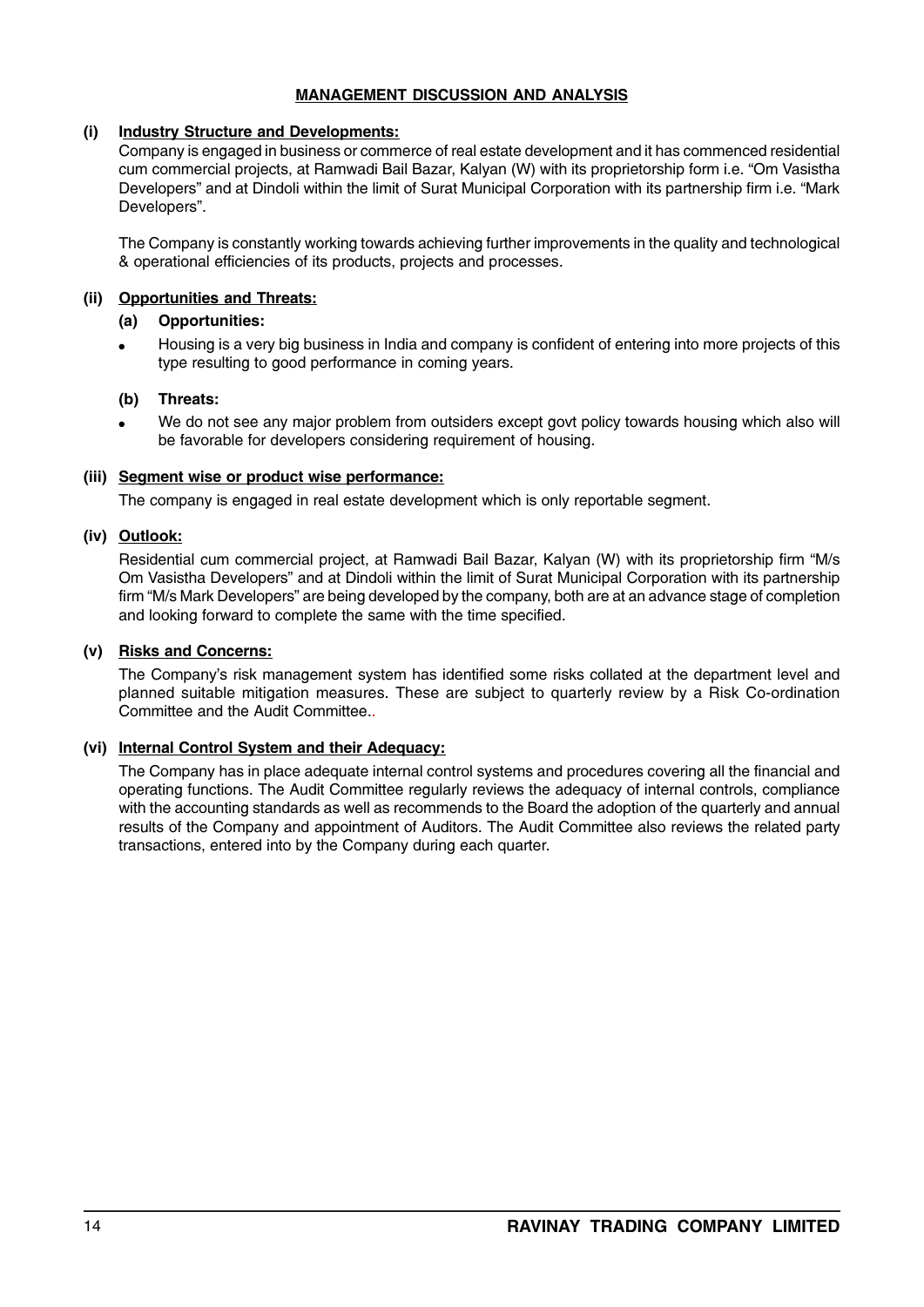#### REPORT ON CORPORATE GOVERNANCE (F.Y. 2012-13)

The Company presents its report on compliance of Corporate Governance conditions specified in Clause 49 of Listing Agreement.

#### 1. COMPANY'S PHILOSOPHY ON CORPORATE GOVERNANCE

The Company's philosophy on Corporate Governance is conducting business in fair and transparent manner, enhancing stakeholders' value. The Company will continue to focus on its resources, strength and strategies for creation and safeguarding of shareholders wealth and interest.The Company emphasises the need for full transparency and accountability in all its transactions, in order to protect the interests of its stakeholders. The Board considers itself as a Trustee of its shareholders and acknowledges its responsibilities towards them for creation and safeguarding their wealth.

Corporate Governance is a journey for constantly improving sustainable value creation and is an upward moving target. We have undertaken several initiatives towards maintaining the highest standards.

#### 2. BOARD OF DIRECTORS:

(i) The Board of the Directors as on 31st March, 2013 comprises of following Executive and Non Executive Directors. The details of the which are as given below:

| <b>Sr. No.</b> | <b>Name of the Directors</b> | <b>Category of Directorship</b>        |
|----------------|------------------------------|----------------------------------------|
| 1.             | Mr. Ravindrakumar V. Ruia    | Executive Director                     |
| 2.             | Mr. Vardhman M. Jain         | Executive Director                     |
| З.             | Mr. Durgesh Kabra            | Non Executive and Independent Director |
| 4.             | Mr. Vivek Moolchand Sharma   | Non Executive and Independent Director |

The Composition of the Board is in conformity with Clause 49 of the Listing Agreement entered into with the Stock Exchange.

- (ii) None of the Directors on the Board are Member of more than ten Committees or Chairman of more than Five Committees across all the Public Companies in which they are Directors. Necessary disclosures regarding Committee positions in other public companies as on 31st March, 2013 have been made by the Directors.
- (iii) Six Board Meetings were held during the Financial Year 2012-13 and the gap between two meetings did not exceed four months. The dates on which the said Meetings were held are as follows:

| 14th May, 2012     | 14th August, 2012   | 27th August, 2012 |
|--------------------|---------------------|-------------------|
| 9th November, 2012 | 14th February, 2013 | 31st March, 2013  |

The necessary quorum was present for all the meetings.

Directors' Attendance Record at the Board Meetings and the Last annual General Meeting:

| <b>Name of Directors</b>   | <b>No. of Board Meetings</b><br>attended during the<br>F.Y. 2012 - 13 | Attendance at the<br>Last AGM held on<br>28th September, 2012 |
|----------------------------|-----------------------------------------------------------------------|---------------------------------------------------------------|
| Mr. Ravindrakumar V. Ruja  | 6                                                                     | Yes                                                           |
| Mr. Vardhman M. Jain       | 6                                                                     | Yes                                                           |
| Mr. Durgesh Kabra          | 6                                                                     | Yes                                                           |
| Mr. Vivek Moolchand Sharma | 6                                                                     | Yes                                                           |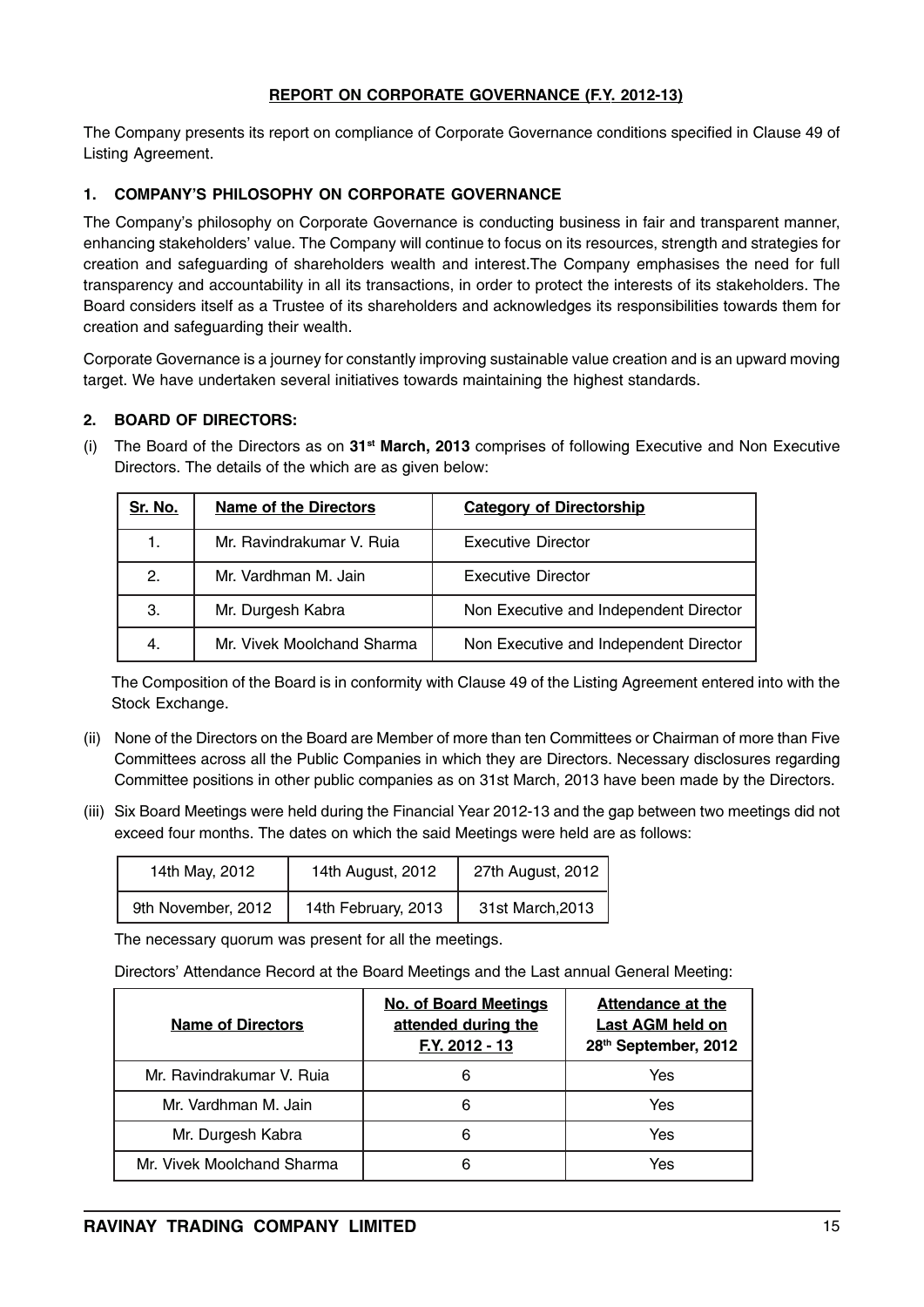(i) Directorship held as on March 31, 2013 in companies other than Ravinay Trading Company Limited:

| Name of<br>the Director       | <b>Position</b>                           | Directorship in<br>other Indian Public<br><b>Companies</b> |          | <b>Number of Committee</b><br>positions held in other<br><b>Public Companies</b> |
|-------------------------------|-------------------------------------------|------------------------------------------------------------|----------|----------------------------------------------------------------------------------|
|                               |                                           |                                                            | Chairman | <b>Member</b>                                                                    |
| Mr. Ravindrakumar<br>V. Ruia  | Executive<br>Director                     | 1. Bajaj Hindusthan<br>Limited                             |          |                                                                                  |
|                               |                                           | 2. DCW Limited                                             |          |                                                                                  |
|                               |                                           | 3. Special Paints<br>Limited                               |          |                                                                                  |
| Mr. Vardhman M. Jain          | <b>Executive Director</b>                 | Nil                                                        | Nil      | Nil                                                                              |
| Mr. Durgesh Kabra             | Non Executive and<br>Independent Director | M/s. Dhanlaxmi<br><b>Fabrics Limited</b>                   | Nil      | Nil                                                                              |
| Mr. Vivek Moolchand<br>Sharma | Non Executive and<br>Independent Director | Nil                                                        | Nil      | Nil                                                                              |

Directorship and Committee Membership/ Chairmanship in foreign companies, private limited companies and companies registered under Section 25 of the Companies Act, 1956 are excluded.

The above information includes Chairmanship/ Membership in Audit Committee and Shareholders'/ Grievances Committee of Public Limited Companies, whether listed or not.

#### 3. AUDIT COMMITTEE:

(i) Composition:

During the year under review, the Audit Committee was reconstituted w.e.f. 27th August, 2012 and the Composition of the Committee is as follows:

The Audit Committee comprises of three Directors, out of which two Directors are Non Executive Independent Directors and one Director is Executive Director.

During the financial year 2012-13, Five Audit Committee Meetings were held on 14th May, 2012; 14th August,2012, 27th August, 2012; 09th November, 2012 and 14th February, 2013. All the members including Chairperson of Audit Committee have attended all the meetings of Audit Committee.

The Constitution of Audit Committee is as under:

| <b>Name of the Director</b> | Category                                 |
|-----------------------------|------------------------------------------|
| Mr. Durgesh Kabra           | Chairman, Non Executive and Independent  |
| Mr. Vivek Moolchand Sharma  | Member and Non Executive and Independent |
| Mr. Vardhman Mishrilal Jain | Member and Executive Director            |

The Attendance of the Audit Committee meeting is as under:

| Name of the Director        | Category                                 | No. of meetings<br>attended |
|-----------------------------|------------------------------------------|-----------------------------|
| Mr. Durgesh Kabra           | Chairman, Non Executive and Independent  |                             |
| Mr. Vivek Moolchand Sharma  | Member and Non Executive and Independent | 5                           |
| Mr. Vardhman Mishrilal Jain | Member and Executive Director            | 5                           |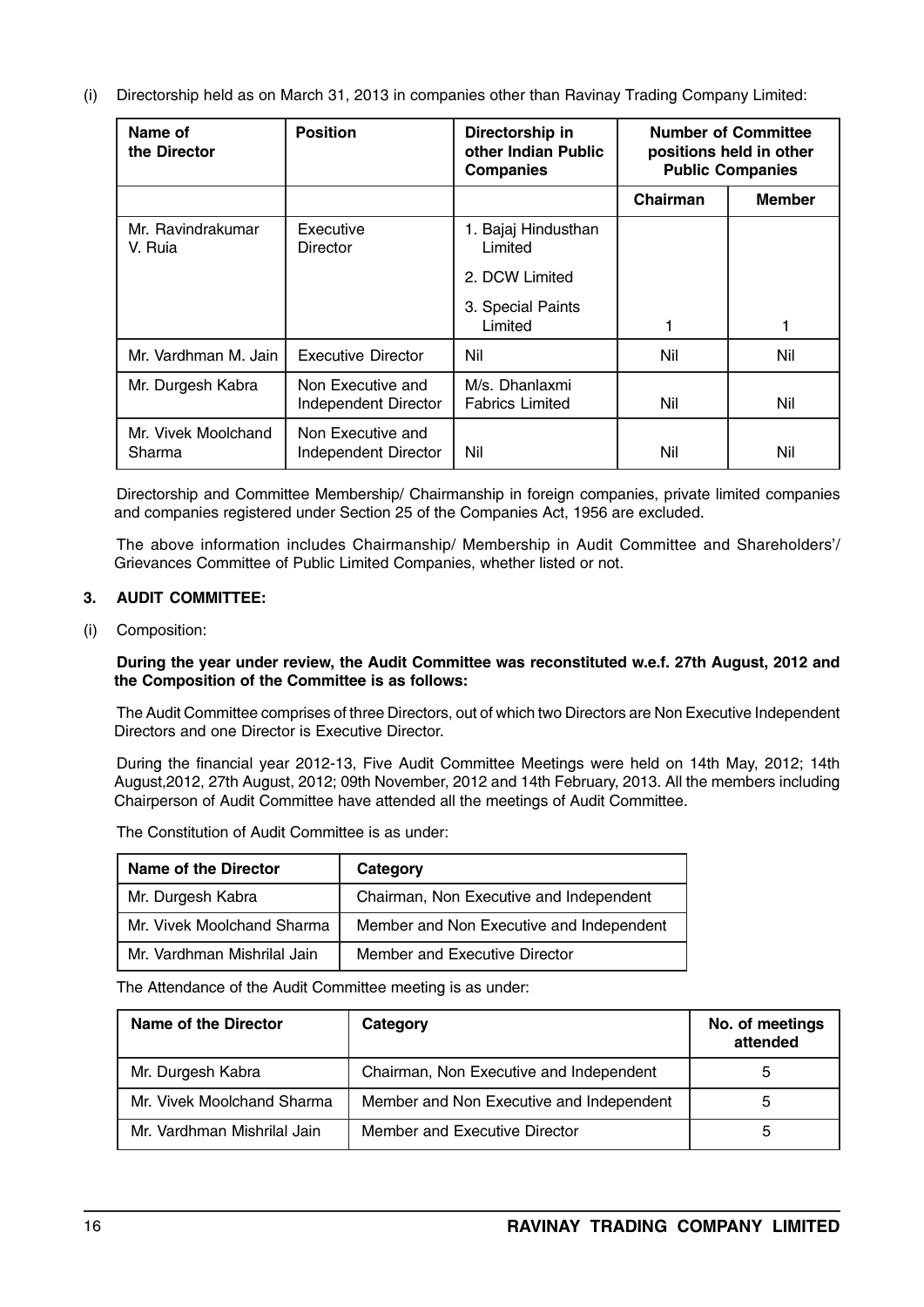#### (ii) Powers of the Audit Committee:

The Audit Committee has been vested with the following powers:

- To investigate any activity in terms of its reference;
- To seek information from any employee;
- To obtain outside legal or other professional advice;
- To secure the attendance of outsiders with relevant expertise, if it considers necessary.

#### (iii) Terms of Reference:

The terms of reference of the Audit Committee include the matters specified under Clause 49 (II) of the Listing Agreement entered into with the Bombay Stock Exchange Limited, which include the following:

- Oversight of the Company's financial reporting process and the disclosure of its financial information to ensure that the financial statement is correct, sufficient and credible.
- Recommending to the Board, the appointment, re-appointment and, if required, the replacement or removal of the statutory auditor and the fixation of audit fees.
- Approval of payment to statutory auditors for any other services rendered by the statutory auditors.
- Reviewing, with the management, the annual financial statements before submission to the board for approval, with particular reference to:
	- a. Matters required being included in the Director's Responsibility Statement to be included in the Board's report in terms of clause (2AA) of Section 217 of the Companies Act, 1956
	- b. Changes, if any, in accounting policies and practices and reasons for the same
	- c. Major accounting entries involving estimates based on the exercise of judgment by management
	- d. Significant adjustments made in the financial statements arising out of audit findings
	- e. Compliance with listing and other legal requirements relating to financial statements
	- f. Disclosure of any related party transactions
	- g. Qualifications in the draft audit report.
- Reviewing, with the management, the quarterly financial statements before submission to the board for approval.
- Reviewing, with the management, the statement of uses / application of funds raised through an issue (public issue, rights issue, preferential issue, etc.), the statement of funds utilized for purposes other than those stated in the offer document/prospectus/notice and the report submitted by the monitoring agency, monitoring the utilization of proceeds of a public or rights issue, and making appropriate recommendations to the Board to take up steps in this matter.
- Reviewing, with the management, performance of statutory and internal auditors, and adequacy of the internal control systems.
- Reviewing the adequacy of internal audit function, if any, including the structure of the internal audit department, staffing and seniority of the official heading the department, reporting structure coverage and frequency of internal audit.
- Discussion with internal auditors any significant findings and follow up there on.
- Reviewing the findings of any internal investigations by the internal auditors into matters where there is suspected fraud or irregularity or a failure of internal control systems of a material nature and reporting the matter to the board.
- Discussion with statutory auditors before the audit commences, about the nature and scope of audit as well as post-audit discussion to ascertain any area of concern.
- To look into the reasons for substantial defaults in the payment to the depositors, debenture holders, shareholders (in case of nonpayment of declared dividends) and creditors.
- To review the functioning of the Whistle Blower mechanism, in case the same is existing.
- Approval of appointment of CFO (i.e., the whole-time Finance Director or any other person heading the finance function or discharging that function) after assessing the qualifications, experience & background, etc. of the candidate.
- Carrying out any other function as is mentioned in the terms of reference of the Audit Committee.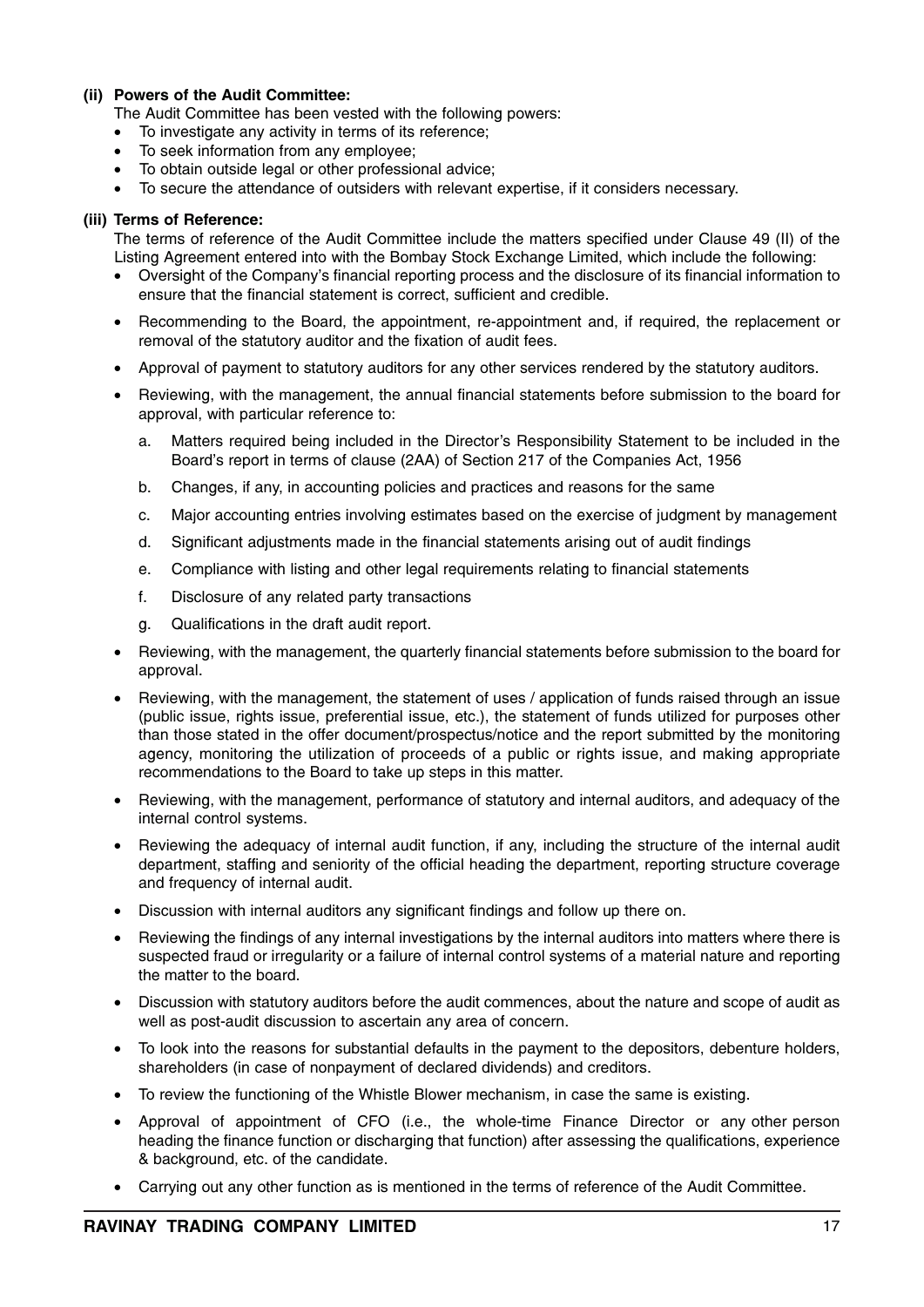#### 4. REMUNERATION COMMITTEE:

The Company has not constituted Remuneration Committee which is also a non mandatory requirement of Listing Agreement. However, the Company is not paying any remuneration to any of the director of the Company. There is no relationship &/or transaction between the Company and any of the non executive directors of the Company.

Details of the Shares of the Company held by the Directors as on 31<sup>st</sup> March, 2013 are as follows:

| Name of the Director       | <b>Category of Directorship</b>        | No. of shares held |
|----------------------------|----------------------------------------|--------------------|
| Mr. Ravindrakumar V. Ruia  | <b>Executive Director</b>              | 64.400             |
| Mr. Vardhman M. Jain       | <b>Executive Director</b>              | Nil                |
| Mr. Durgesh Kabra          | Non Executive and Independent Director | Nil                |
| Mr. Vivek Moolchand Sharma | Non Executive and Independent Director | Nil                |

The Company has not issued any convertible instruments.

#### 5. SHAREHOLDERS'/INVESTORS' GRIEVANCE COMMITTEE:

The Company has a Shareholder, / Investors' Grievance Committee of Directors to look into the redressal of complaints of investors such as transfer of shares, non-receipt of notices/ annual reports, etc.

#### (i) Composition

The constitution of Shareholders'/ Investors' Grievance Committee is as under:

| Sr. No. | <b>Name of the Directors</b> | <b>Category of Directorship</b>       |
|---------|------------------------------|---------------------------------------|
|         | Mr. Vivek Moolchand Sharma   | Chairman & Non Executive, Independent |
|         | Mr. Durgesh Kabra            | Member & Non Executive, Independent   |
|         | Mr. Ravindrakumar V. Ruja    | Member and Executive Director         |

#### (i) Compliance Officer:

Mr. R.V Ruia, Executive Director of the Company is the Compliance officer of the Company.

(ii) Details of shareholders' complaints received, not solved and pending share transfers:

During the Financial year ended 31<sup>st</sup> March, 2013, the Company had not received any complaint from the Shareholder. Hence, there are no complaints pending to be replied or attended to.

#### 6. GENERAL BODY MEETINGS:

(i) The details of last three Annual General Meetings (AGM) of the Company are as under:

| <b>Financial Year</b> | Date of the AGM                  | Location                                                                               | Time      |
|-----------------------|----------------------------------|----------------------------------------------------------------------------------------|-----------|
| 2009-10               | 20th September, 2010             | State Bank Building Annex, 1st Floor,<br>Bank Street, Fort, Mumbai-400 023             | 4.00 p.m. |
| 2010-11               | 30th September, 2011             | State Bank Building Annex, 1st Floor,<br>Bank Street, Fort, Mumbai-400 023             | 4.00 p.m. |
| 2011-12               | 28 <sup>th</sup> September, 2012 | State Bank Building Annex, 1 <sup>st</sup> Floor,<br>Bank Street, Fort, Mumbai-400 023 | 4.00 p.m. |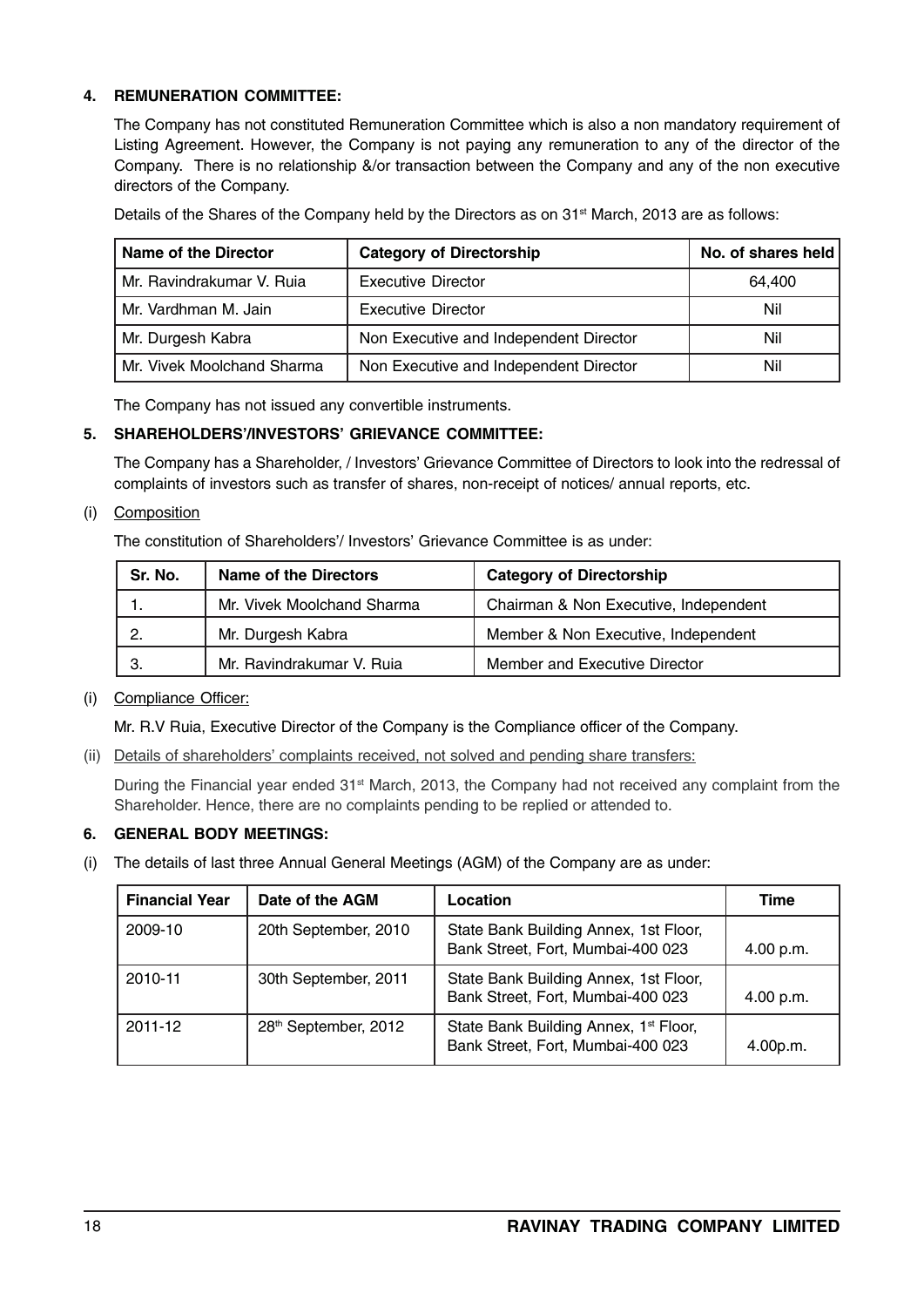(ii) The details of Special Resolution passed in last three Annual General Meetings (AGM) of the Company are as under:

| <b>Financial</b><br>Year | Date of the AGM      | No. of Special<br><b>Resolution passed</b> | <b>Details of Special</b><br><b>Resolution passed</b>                                                                                                                                                                                                                                                                                                                                                                                         |
|--------------------------|----------------------|--------------------------------------------|-----------------------------------------------------------------------------------------------------------------------------------------------------------------------------------------------------------------------------------------------------------------------------------------------------------------------------------------------------------------------------------------------------------------------------------------------|
| 2009-10                  | 20th September, 2010 | 3                                          | 1. Alteration of Article 3 of Articles of<br>Association of the Company<br>consequent upon increase in<br>Authorized Share Capital to Rs. 5<br>Crores (divided into 50,00,000 equity<br>shares of Rs. 10/- each)<br>2. Preferential Issue of 20,00,000 equity<br>shares of Rs. 10/- each at a premium<br>of Rs. 15/- to Promoter/Promoter<br>Group & Other Investors.<br>3. Adoption of new set of Articles of<br>Association of the Company. |
| 2010-11                  | 30th September, 2011 | <b>NIL</b>                                 | N.A.                                                                                                                                                                                                                                                                                                                                                                                                                                          |
| 2011-12                  | 28th September, 2012 |                                            | 1. Article no. 186 (a) & (b) of the Articles<br>of Association of the Company be<br>substituted by the new Article 186 (a)<br>and (b) so as to authorize the Board<br>of Directors of the Company to issue<br>Bonus shares as and when they deem<br>fit and expedient to do so.                                                                                                                                                               |

#### Notes:

- 1. The Company has not passed any Special Resolution through Postal Ballot in the last year (2011-12) & in the Current year (2012-13).
- 2. The Board of Directors has not yet proposed any Special Resolution to be passed through Postal Ballot.

#### 7. DISCLOSURES:

- (i) The details regarding related party transactions, are given in the Notes to Accounts to the Annual Accounts for the year ended 31<sup>st</sup> March, 2013.
- (ii) During the year 2012-13, the Company has complied with all the provisions of Companies Act, 1956, Listing Agreement and other provisions of applicable laws.

There are no instances of penalties, strictures imposed on the Company by the Bombay Stock Exchange Limited or SEBI or any Statutory Authority, on any matter related to capital markets, during the last three years.

- (iii) The Company has yet not established a mechanism for Whistle Blower Policy. However, No personnel has been denied access to the Audit Committee.
- (iii) The Company has complied with all the mandatory requirements of Clause 49 of Listing Agreement.

#### 8. MEANS OF COMMUNICATION:

- (i) The Company publishes its quarterly audited & unaudited financial in one English daily newspaper circulating in the whole or substantially the whole of India and in one daily newspaper published in the language of the region (Maharashtra), where the registered office of the Company is situated.
- (ii) The Company normally published its financial results in the one English Newspaper i.e. "The Asian Age Mumbai" and in one language of the region (Maharashtra) i.e. "Mahanayak".
- (iii) The Company also sends the financial results to the Stock Exchange immediately after it is approved by the Board & it is displayed on the website of BSE.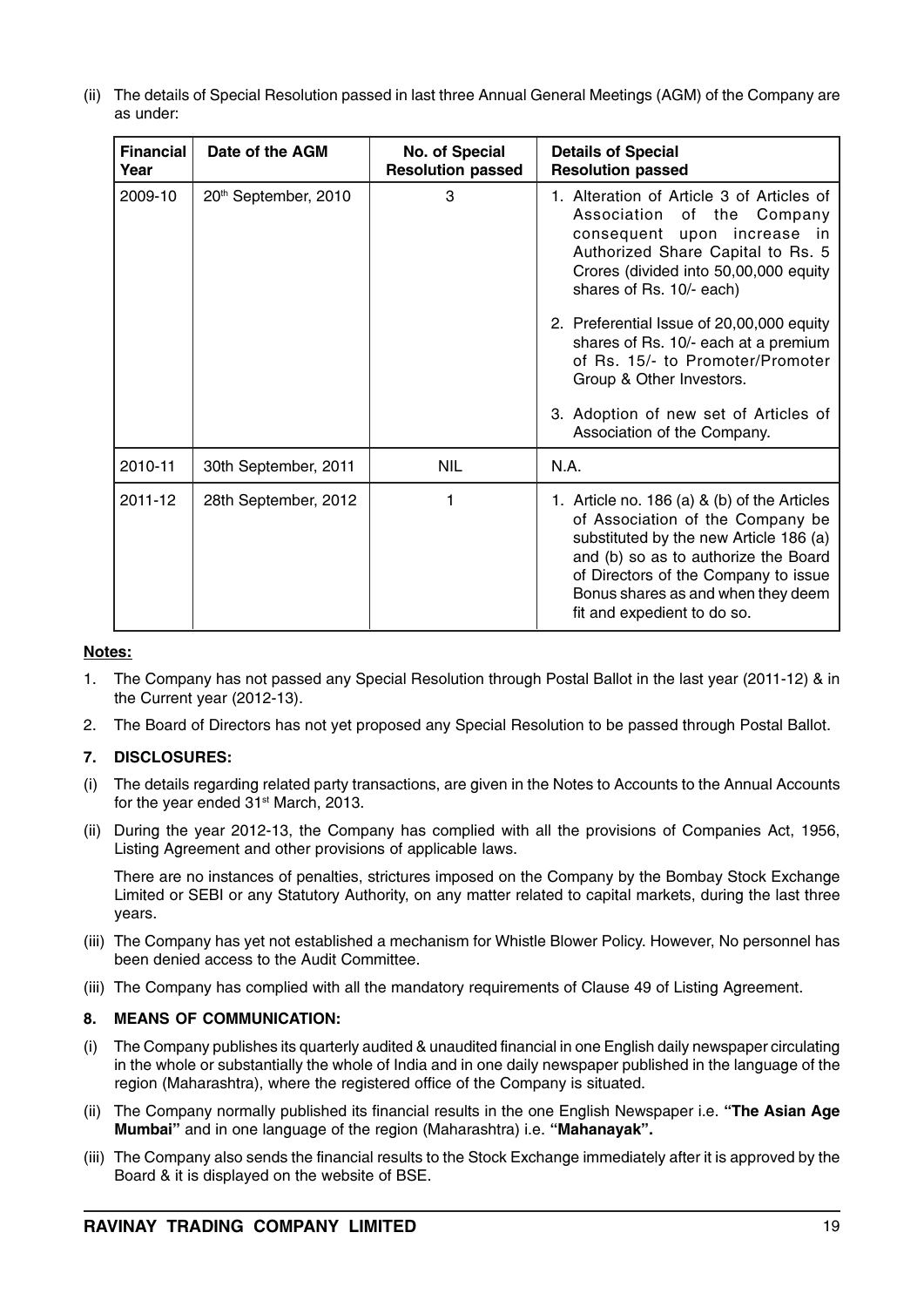- (iv) The Company informs all the official news releases to the BSE & it is displayed on the website of BSE.
- (v) The presentations, if any, made to Institutional Investors or to the analysts will be covered in the Company's website, which is under process.

| İ            | <b>Annual General Meeting</b>                                       |                                                                                                                                                                                                                                                                                                                                                                                    |
|--------------|---------------------------------------------------------------------|------------------------------------------------------------------------------------------------------------------------------------------------------------------------------------------------------------------------------------------------------------------------------------------------------------------------------------------------------------------------------------|
|              | Day, Date and Time                                                  | Saturday, 10th August, 2013 at 4.00 p.m.                                                                                                                                                                                                                                                                                                                                           |
|              | Venue                                                               | Regd. Office: 022, Gulmohar Complex, Opp. Annupam<br>Cinema, Station Road, Goregaon (E), Mumbai - 400063                                                                                                                                                                                                                                                                           |
| ii.          | <b>Financial Year</b>                                               | 1st April, 2012 to 31st March, 2013<br>During the year under review, the results were announced<br>as under-<br><b>First Quarter</b><br>- 14th August, 2012<br>Second Quarter<br>- 9th November, 2012<br><b>Third Quarter</b><br>- 14th February, 2013<br>Audited Financial Results - 29th May, 2013                                                                               |
| iii.         | Tentative Calendar for the Financial<br>year ending 31st March 2014 | The tentative dates of meeting of the Board of Directors<br>for consideration of quarterly financial results for the<br>financial year ending 31st March, 2014 are as follows:<br><b>First Quarter</b><br>- Up to 14th August, 2013<br>Second Quarter - Up to 14th November, 2013<br>Third Quarter - Up to 14th February, 2014<br>Audited Financial Results - Up to 30th May, 2014 |
| iv           | Date of Book Closure                                                | From Tuesday, 6th August, 2013 to Saturday, 10th August,<br>2013 (both days inclusive)                                                                                                                                                                                                                                                                                             |
| $\mathsf{V}$ | Dividend Payment date                                               | N.A                                                                                                                                                                                                                                                                                                                                                                                |
| vi           | Listing on Stock Exchange                                           | Bombay Stock Exchange Limited<br>Phiroze Jeejeebhoy Towers,<br>Dalal Street, Mumbai- 400 001<br>Web: www.bseindia.com                                                                                                                                                                                                                                                              |
| vii          | Scrip Code<br><b>ISIN</b>                                           | 504378<br>INE812K01019                                                                                                                                                                                                                                                                                                                                                             |

#### 9. GENERAL SHAREHOLDERS' INFORMATION:

(vii) Market Price Data:

The monthly high and low price and volume of shares traded on Bombay Stock Exchange Limited during the financial year 2012-13 are as follows:

| Year | Month     | High (Rs.) | Low (Rs.) | No. of Shares traded |
|------|-----------|------------|-----------|----------------------|
| 2012 | April     | 165.6      | 118.5     | 428298               |
|      | May       | 170.25     | 111.15    | 286274               |
|      | June      | 176.95     | 115       | 363382               |
|      | July      | 199.4      | 162.75    | 216973               |
|      | August    | 193.5      | 175.1     | 238841               |
|      | September | 196.95     | 166.3     | 155643               |
|      | October   | 196.8      | 160       | 164752               |
|      | November  | 186.8      | 161.15    | 136691               |
|      | December  | 219.5      | 170       | 145203               |
| 2013 | January   | 290        | 208.2     | 519979               |
|      | February  | 470        | 272       | 169835               |
|      | March     | 531        | 305.95    | 259132               |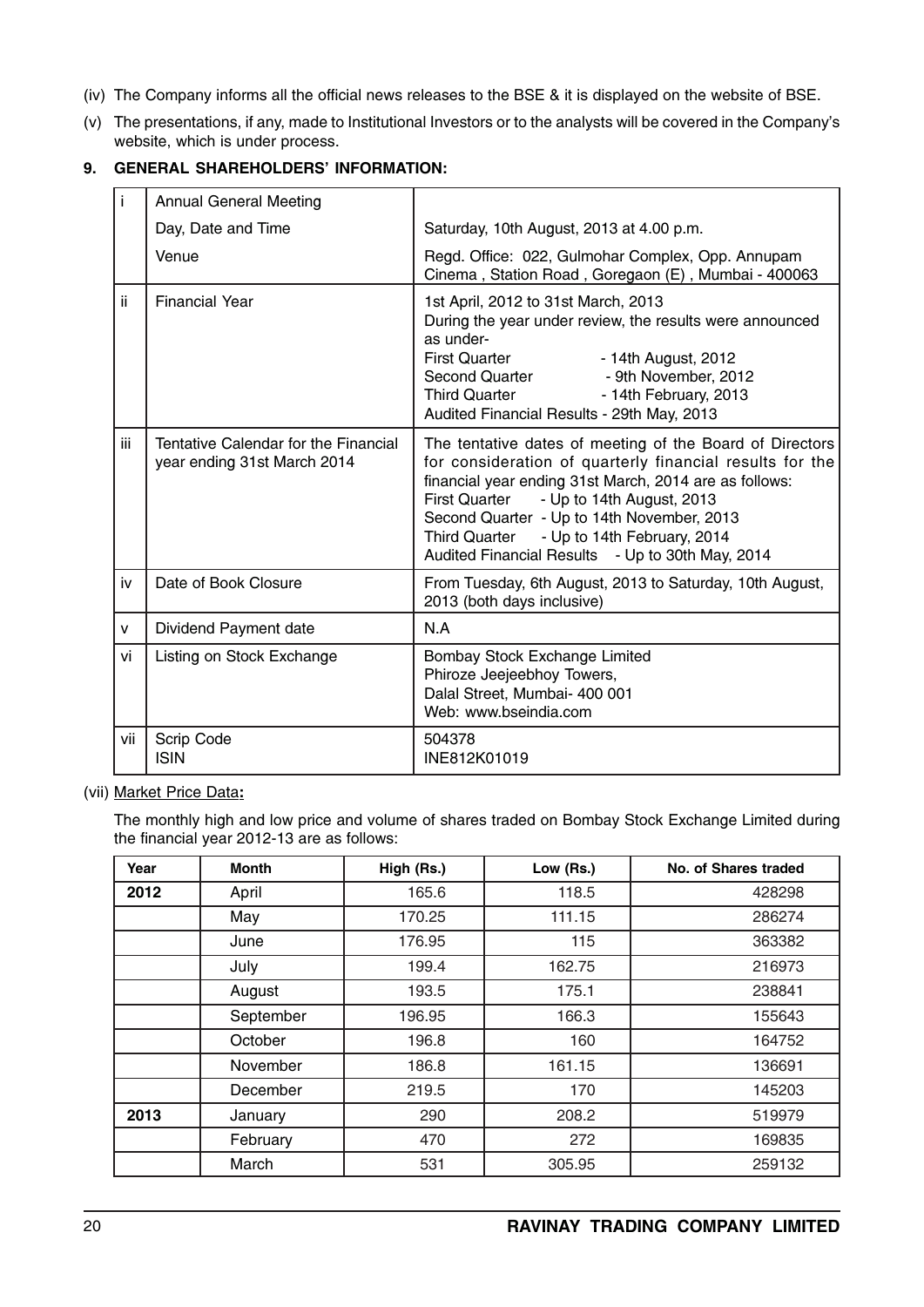#### (vii) Company's performance in comparison to BSE Sensex



#### (viii) Registrar & Share Transfer Agent:

The Company entrusted the entire work relating to processing of transfer of securities to M/s. Sharex Dynamic (India) Private Limited, a SEBI Registered R & T Agent.

The Registrar & Share Transfer Agent be contacted at-Sharex Dynamic (India) Private Limited Corporate Office: Luthra Indus. Estate, 1<sup>st</sup> Floor, Safed Pool, Andheri-Kurla Road, Mumbai: 400 072. Tel. Nos. : 022- 28515606/28528087/28516338 Fax No. : 022-28512885 E-mail: sharexindia@vsnl.com Web Site: www.sharexindia.com

(ix) Share Transfer System:

Shares sent for transfer in physical to Sharex Dynamic (India) Private Limited (R&T Agents), are registered and returned within a period of 15 days from the date of receipt, if the documents are in order. The Share Transfer Committee meets generally on a monthly basis to consider the transfer proposal. All requests for dematerialization of shares are processed by the Company and Sharex Dynamic (India) Private Limited within 21 days.

(x) Distribution of Shareholding as on 31st March, 2013:

| Shareholding of<br><b>Nominal Value</b> | No. of<br><b>Shareholders</b> | % to the total<br><b>Shareholder</b> | Paid up Capital<br>(Amount in Rs.) | % of Total Paid<br>up Capital |
|-----------------------------------------|-------------------------------|--------------------------------------|------------------------------------|-------------------------------|
| Upto 5000                               | 130                           | 22.26                                | 1,94,530.00                        | 0.66                          |
| 10000<br>5001<br>to                     | 47                            | 8.05                                 | 3,83,910.00                        | 1.28                          |
| to 20000<br>10001                       | 148                           | 25.34                                | 23,47,910.00                       | 7.83                          |
| 30000<br>20001<br>to                    | 95                            | 16.27                                | 24,85,250.00                       | 8.28                          |
| to 40000<br>30001                       | 49                            | 8.39                                 | 18,45,950.00                       | 6.15                          |
| 50000<br>40001<br>to                    | 30                            | 5.14                                 | 14,10,200.00                       | 4.70                          |
| 100000<br>50001<br>to                   | 45                            | 7.71                                 | 31,74,760.00                       | 10.58                         |
| &<br>Above<br>100001                    | 40                            | 6.85                                 | 1,81,54,490.00                     | 60.51                         |
| Total                                   | 584                           | 100.00                               | 3,00,00,000.00                     | 100.00                        |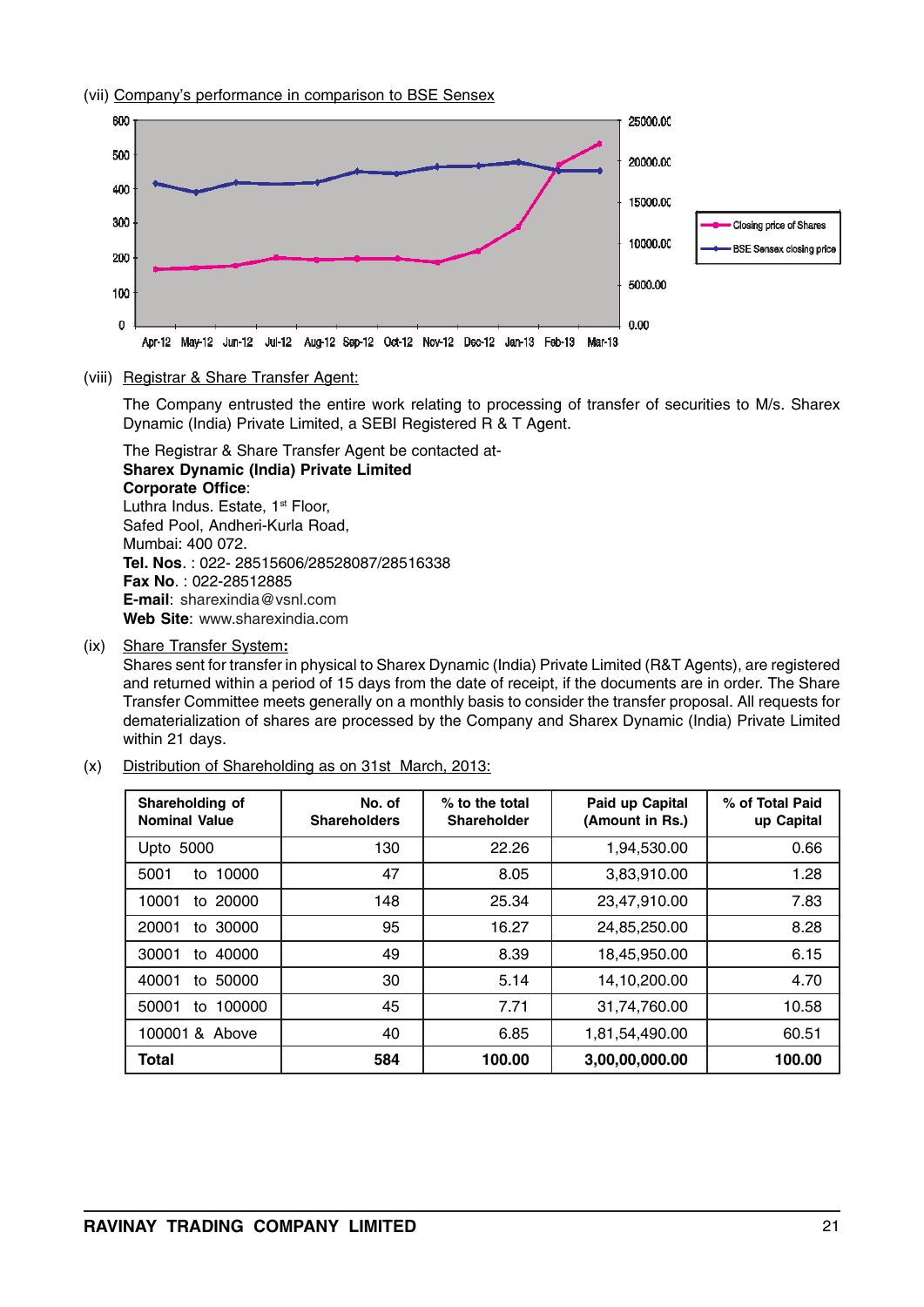#### Shareholding Pattern as on 31<sup>st</sup> March, 2013

| Category                                                                                              | No. of Shares held | % of holding |
|-------------------------------------------------------------------------------------------------------|--------------------|--------------|
| <b>Promoter &amp; its Group</b>                                                                       | 756705             | 25.22        |
| <b>Public Holdings</b>                                                                                |                    |              |
| Financial Institutions, Insurance Companies, Banks<br>and Mutual Funds, Central/State Government etc. | 0                  | O            |
| Foreign Institutional Investors                                                                       | 0                  | 0            |
| <b>Bodies Corporates</b>                                                                              | 289462             | 9.65         |
| NRIs / OCBs                                                                                           | 0                  | O            |
| Indian Public                                                                                         | 1747695            | 58.26        |
| <b>Clearing Members</b>                                                                               | 206138             | 6.87         |
| Total                                                                                                 | 3000000            | 100.00       |



- (xii) Dematerialization of Shares : Equity Shares of the Company can only be traded in dematerialized form, so it is advisable that the shareholders who have shares in physical form get their shares dematerialized. As on 31<sup>st</sup> March, 2013, 29,99,600 of Rs. 10/- each comprising 99.98% of the total paid up share capital were held in dematerialized form with NSDL and CDSL.
- (xiii) There is no outstanding GDR/ADR/Warrant, Convertible Instruments etc. or any Conversation date, which is likely to impact on Equity Shares.
- (xiv) Plant/ Construction Location: The Company has residential cum commercial project at Ramwadi Bail Bazar, Kalyan (W) and at Dindoli within the limit of Surat Municipal Corporation with its partnership firm "M/s Mark Developers".
- (xv) Address for Correspondence 002, Gulmohar Complex, Opp. Annupam Cinema , Station Road , Goregaon (E) , Mumbai – 400063 E-mail: ravinay.trading@gmail.com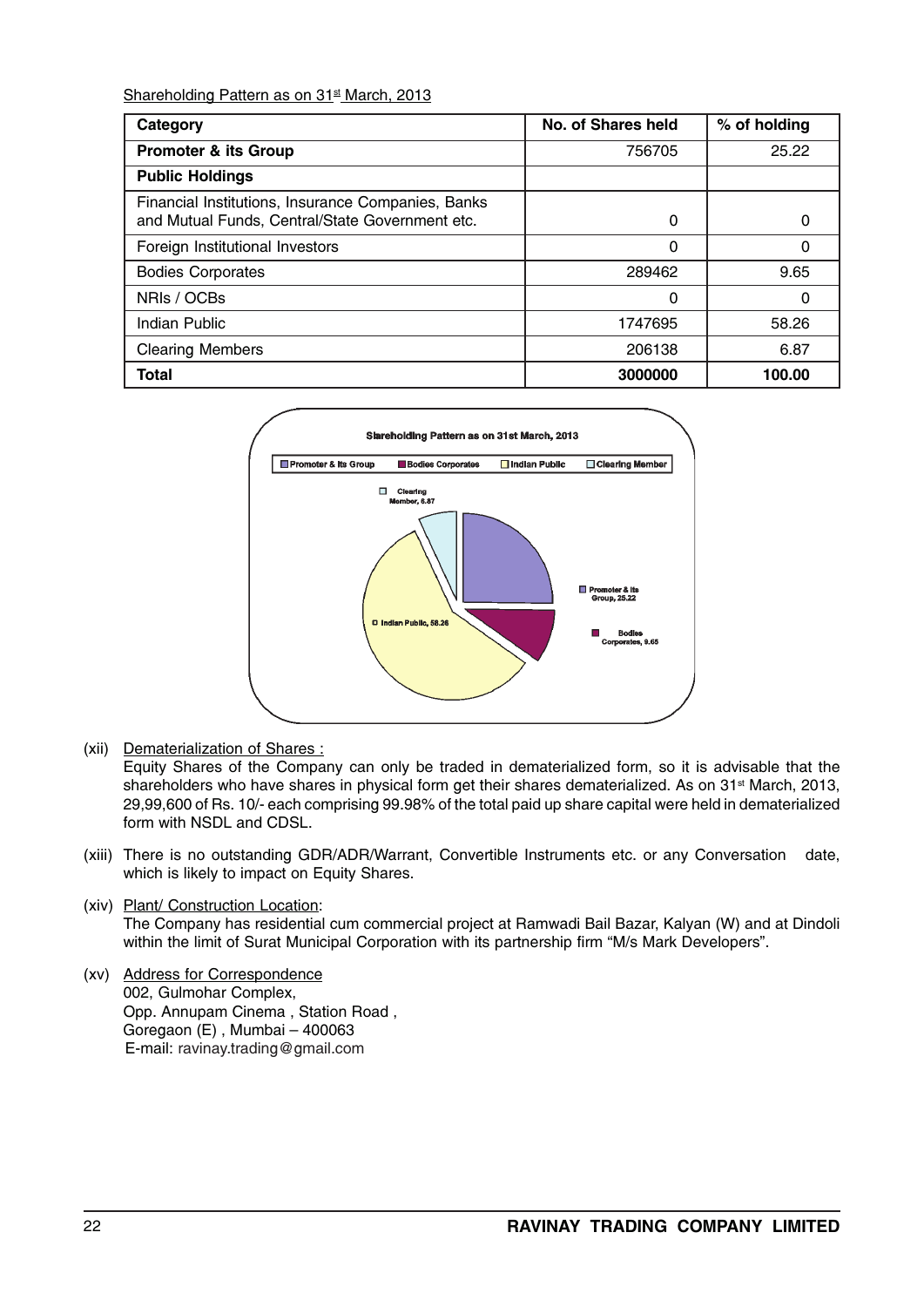#### DECLARATION ON CODE OF CONDUCT

The Board has laid down a Code of Conduct for all Board Members and Senior Management of the Company. In terms of Clause 49 of Listing Agreement, the Company has received the annual affirmations with regard to the adherence to Code of Conduct from all Board Members and Senior Management of the Company, for the Financial Year 2012-13.

#### For Ravinay Trading Company Limited

| Date: $1st$ July, 2013 | Sd/-            |
|------------------------|-----------------|
| Place: Mumbai          | R.V.Ruia        |
|                        | <b>Director</b> |

#### CERTIFICATION BY DIRECTOR

I, R. V. Ruia, Director of RAVINAY TRADING COMPANY LIMITED, to the best of my knowledge and belief, certify that:

- (a) I have reviewed financial statements and the cash flow statement for the year and that to the best of my knowledge and belief:
	- (i) These statements do not contain any materially untrue statement or omit any material fact or contain statements that might be misleading;
	- (ii) These statements together present a true and fair view of the Company's affairs and are in compliance with existing accounting standards, applicable laws and regulations.
- (b) There are, to the best of my knowledge and belief, no transactions entered into by the Company during the year which are fraudulent, illegal or violative of the Company's code of conduct.
- (b) I accept responsibility for establishing and maintaining internal controls for financial reporting and that I have evaluated the effectiveness of internal control systems of the Company pertaining to financial reporting and there is no deficiency in the design or operation of such internal controls.
- (d) (i) There has been not any significant change in internal control over financial reporting during the Year;
	- (ii) There has been not any change in accounting policies during the year
	- (iii) There has been not any instance of fraud and the involvement therein, of the management or an employee having a significant role in the Company's internal control system over financial reporting.

For Ravinay Trading Company Limited

**Director** 

Date : 1<sup>st</sup> July, 2013 **Sd/-**<br>Place : Mumbai State State State State State State State State State State State State State State State State S<br>B. V. Ruia Place : Mumbai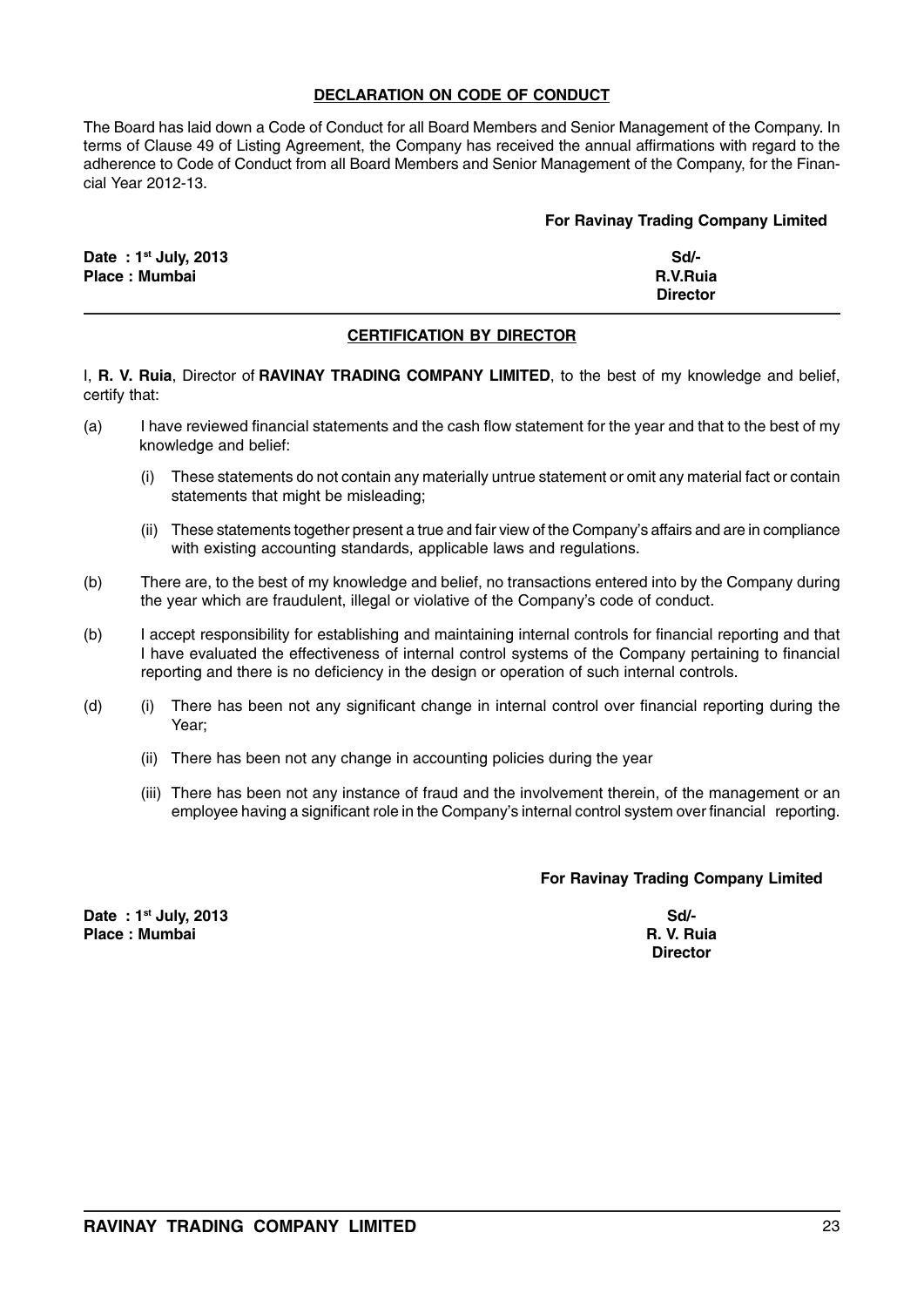#### AUDITORS' CERTIFICATE ON CORPORATE GOVERNANCE

#### To, the Members of Ravinay Trading Company Limited

We have examined the compliance of conditions of Corporate Governance by Ravinay Trading Company Limited, for the year ended on 31st March, 2013, as stipulated in clause 49 of the Listing Agreement of the said Company with stock exchanges.

The compliance of conditions of Corporate Governance is the responsibility of the Management. Our examination was limited to procedures and implementation thereof, adopted by the Company for ensuring the compliance of the conditions of the Corporate Governance. It is neither an audit nor an expression of opinion on the financial statements of the Company.

In our opinion and to the best of our information and according to the explanations given to us, we certify that the Company has complied with the conditions of Corporate Governance as stipulated in the above mentioned Listing Agreement.

We state that no investor grievance is pending for a period exceeding one month against the Company as per the records maintained by the Shareholders/ Investors Grievance Committee.

We further state that such compliance is neither an assurance as to the future viability of the Company nor the efficiency or effectiveness with which the Management has conducted the affairs of the Company.

For CLB & Associates Chartered Accountants

Sd/- S. Sarupria Partner M.No. 035783

Date: 29th May, 2013 Place: Mumbai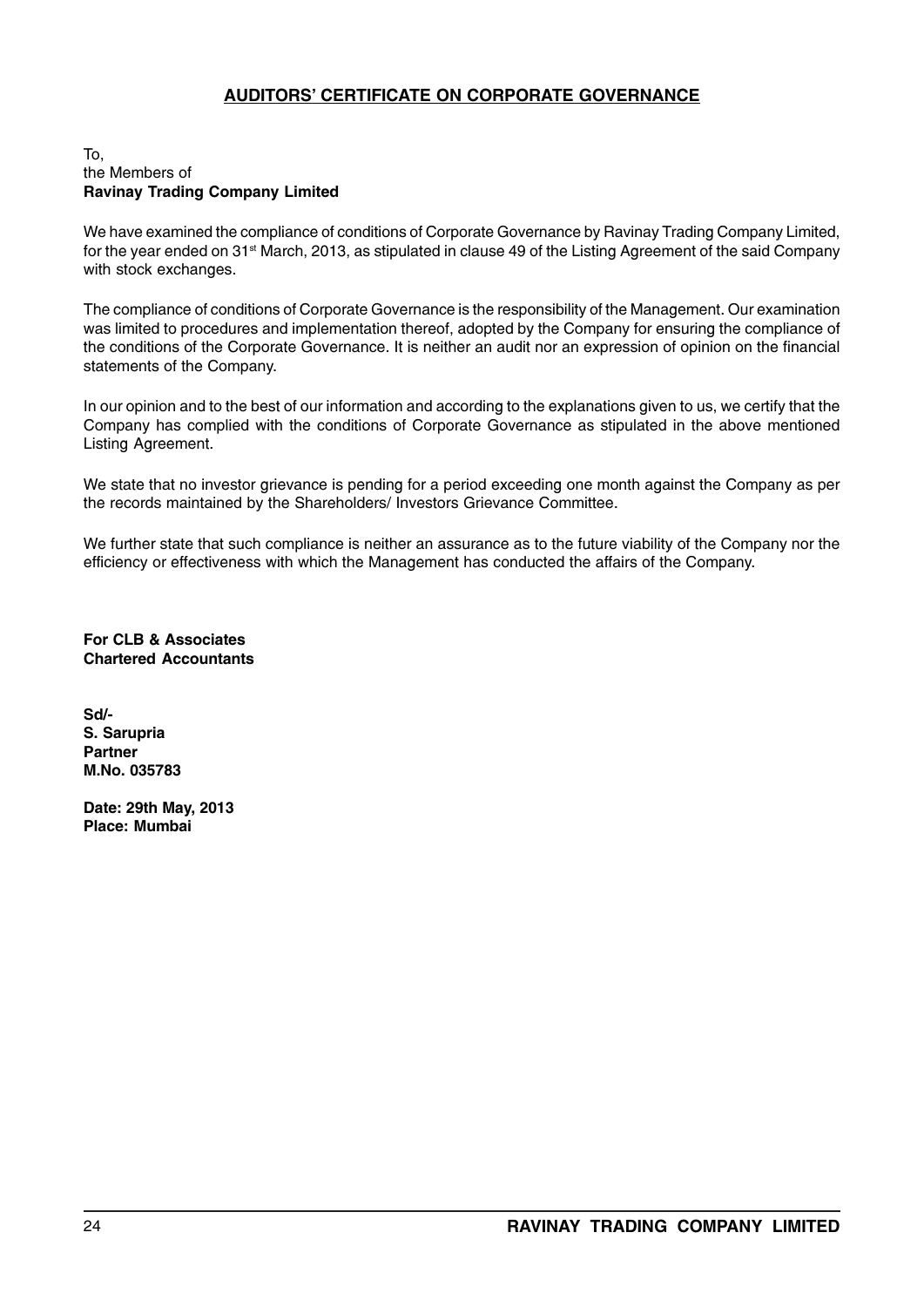#### INDEPENDENT AUDITOR'S REPORT

#### TO THE MEMBERS OF RAVINAY TRADING COMPANY LIMITED.

#### Report on the Financial Statements

We have audited the accompanying financial statements of RAVINAY TRADING COMPANY LIMITED ("the Company"), which comprise the Balance Sheet as at March 31, 2013, and the Statement of Profit and Loss and Cash Flow Statement for the year then ended, and a summary of significant accounting policies and other explanatory information.

#### Management's Responsibility for the Financial Statements

Management is responsible for the preparation of these financial statements that give a true and fair view of the financial position, financial performance and cash flows of the Company in accordance with the Accounting Standards referred to in sub-section (3C) of section 211 of the Companies Act, 1956 "the Act"). This responsibility includes the design, implementation and maintenance of internal control relevant to the preparation and presentation of the financial statements that give a true and fair view and are free from material misstatement, whether due to fraud or error.

#### Auditor's Responsibility

Our responsibility is to express an opinion on these financial statements based on our audit. We conducted our audit in accordance with the Standards on Auditing issued by the Institute of Chartered Accountants of India. Those Standards require that we comply with ethical requirements and plan and perform the audit to obtain reasonable assurance about whether the financial statements are free from material misstatement. An audit involves performing procedures to obtain audit evidence about the amounts and disclosures in the financial statements. The procedures selected depend on the auditor's judgment, including the assessment of the risks of material misstatement of the financial statements, whether due to fraud or error. In making those risk assessments, the auditor considers internal control relevant to the Company's preparation and fair presentation of the financial statements in order to design audit procedures that are appropriate in the circumstances. An audit also includes evaluating the appropriateness of accounting policies used and the reasonableness of the accounting estimates made by management, as well as evaluating the overall presentation of the financial statements. We believe that the audit evidence we have obtained is sufficient and appropriate to provide a basis for our audit opinion

#### **Opinion**

In our opinion and to the best of our information and according to the explanations given to us, the financial statements give the information required by the Act in the manner so required and give a true and fair view in conformity with the accounting principles generally accepted in India:

- (a) in the case of the Balance Sheet, of the state of affairs of the Company as at March 31, 2013;
- (b) in the case of the Statement of Profit and Loss, of the profit for the year ended on that date; and
- (c) in the case of the Cash Flow Statement, of the cash flows for the year ended on that date.

#### Report on Other Legal and Regulatory Requirements

- 1. As required by the Companies (Auditor's Report) Order, 2003 ("the Order") issued by the Central Government of India in terms of sub-section (4A) of section 227 of the Act, we give in the Annexure a statement on the matters specified in paragraphs 4 and 5 of the Order.
- 2. As required by section 227(3) of the Act, we report that:
	- a. we have obtained all the information and explanations which to the best of our knowledge and belief were necessary for the purpose of our audit;
	- b. in our opinion proper books of account as required by law have been kept by the Company so far as appears from our examination of those books [and proper returns adequate for the purposes of our audit have been received from branches not visited by us];
	- c. the Balance Sheet, Statement of Profit and Loss, and Cash Flow Statement dealt with by this Report are in agreement with the books of account [and with the returns received from branches not visited by us];
	- d. in our opinion, the Balance Sheet, Statement of Profit and Loss, and Cash Flow Statement comply with the Accounting Standards referred to in subsection (3C) of section 211 of the Companies Act, 1956;
	- e. on the basis of written representations received from the directors as on March 31, 2013, and taken on record by the Board of Directors, none of the directors is disqualified as on March 31, 2013, from being appointed as a director in terms of clause (g) of sub-section (1) of section 274 of the Companies Act, 1956.

For CLB & Associates Chartered Accountants F. R. No. 124305W

> Sd/- S. Sarupria

Place: Mumbai Partner Date: 29/05/2013 M. No. 035783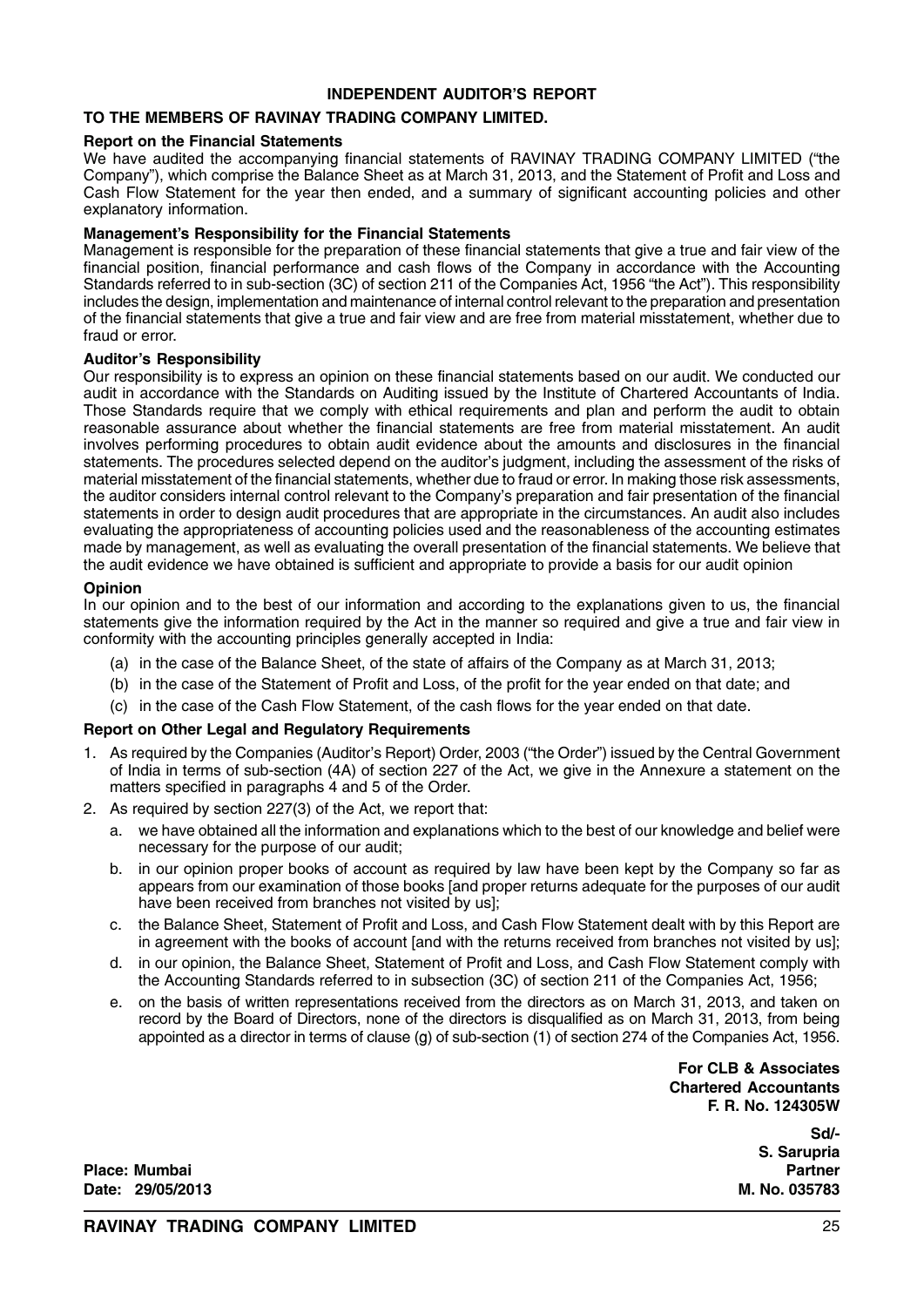#### ANNEXURE TO THE AUDITORS REPORT

Referred to in paragraph 1 under the heading of "Report on Other Legal and Regulatory Requirements" of our report of even date.

- 1. Fixed Assets
	- i) The Company has maintained proper records showing full particulars, including quantitative details and situation of fixed assets.
	- ii) As explained to us, all the fixed assets have been physically verified by the management in phase periodical manner, which is in our opinion reasonable. No material discrepancies were noticed on such verification.
	- iii) In our opinion none of the fixed assets has been disposed off by the company, however according to the information and explanation given to us the going concern status of the Company is not affected.
- 2. Inventories
	- i) The Management has conducted physical verification of inventory at reasonable interval.
	- ii) The procedure of physical verification of inventory followed by the management are reasonable and adequate in relation to the size of the company and the nature of its business,
	- iii) The company is maintaining proper records of inventory and no material discrepancies were noticed on physical verification as compared to book records.
- 3. The Company has neither granted nor taken any loans, secured or unsecured, to/from companies, firms or other parties listed in the Register maintained under section 301 of the Companies Act, 1956.
- 4. In our opinion and according to the information and explanations given to us, there are adequate internal control system commensurate with the size of the Company and the nature of its business, for the purchase of inventory and fixed assets and for the sale of goods. During the course of our audit, we have not observed any major weakness in such internal control system.
- 5. In our opinion and according to the information and explanations given to us and record examined by us there was no transaction in pursuance of such contract with parties exceeding in value Rupees five lakhs have been made.
- 6. According to the information and explanation given to us the Company has not accepted any deposits from the public during the year and, consequently the directives issued by the Reserve Bank of India and the provision of Section 58A and 58AA or any other relevant provisions of the Companies Act, 1956 and the rules framed there under are not applicable.
- 7. In our opinion , the company has an internal audit system commensurate With the size and nature of its business.
- 8. According to the information given to us by the management, Maintenance of cost records under section 209(1) (d) of the companies Act, 1956 are not applicable to the company.
- 9. Taxes and Duties :
	- i) According to the books and records as examined by us and according to the information and explanation given to us, in our opinion, the Company is generally regular in depositing with appropriate authorities, undisputed statutory dues including provident fund, investor education and protection fund, employees state insurance, income-tax, sales-tax, wealth- tax, custom duty, excise duty, cess and other statutory dues applicable to it.
	- ii) According to the information and explanations given to us, no undisputed amounts payable in respect of income tax wealth tax, sales tax, customs duty, and excise duty were outstanding, at the year end for a period of more than six months from the date they became0 payable.
	- iii) As at 31st March 2013, according to the records of the company and the information and explanation given to us, there are no disputed dues in respect of Sales Tax, Income Tax, Wealth Tax, Customs Duty, Excise Duty, and Cess.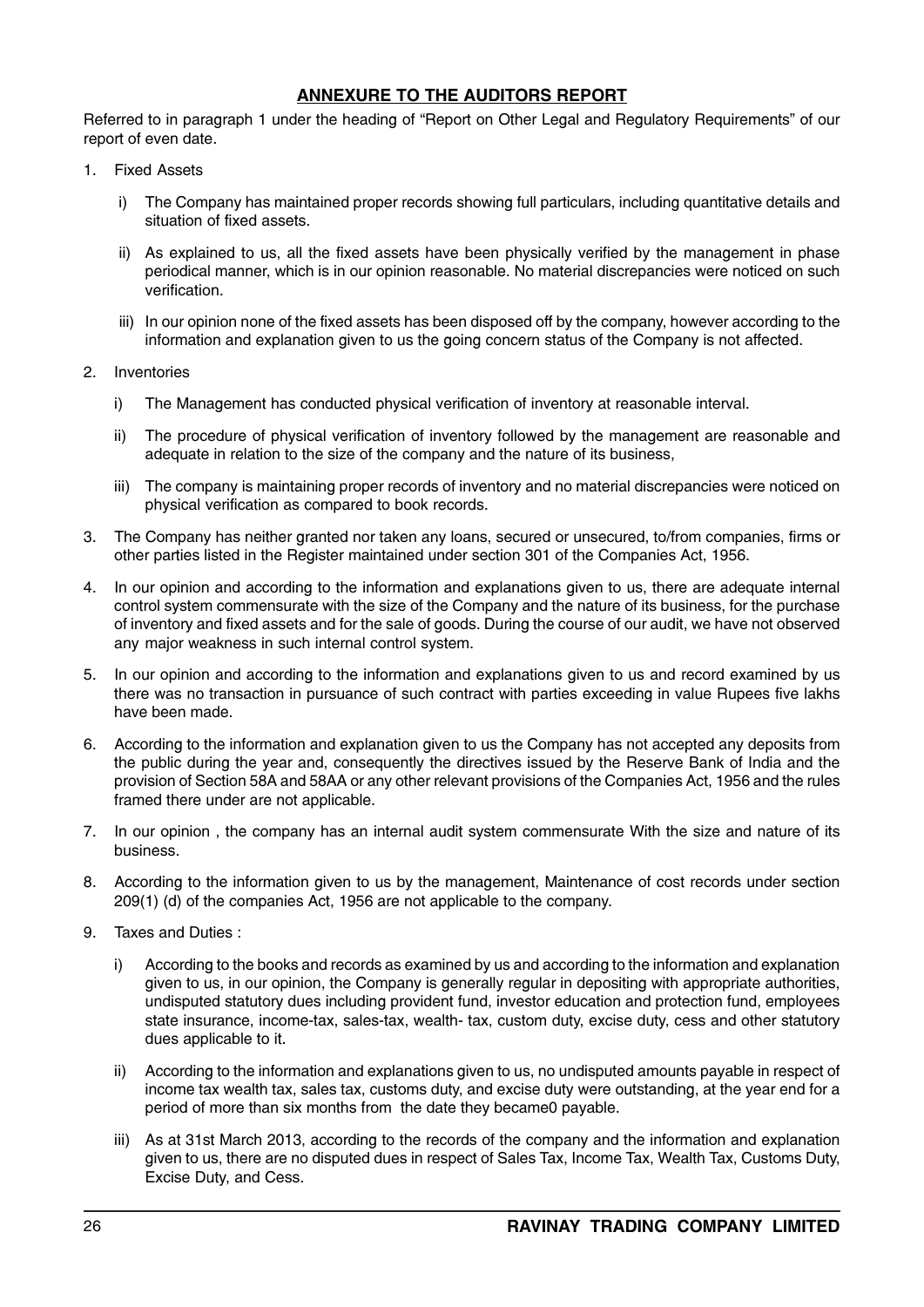- 10. The company does not have any accumulated losses as at the end of the financial year. The company has not incurred cash loss during the current year and the immediately preceding financial year.
- 11. Based on the audit procedures and according to the records of the Company examined by us and the information and explanations given to us, the company has not defaulted in repayment of dues to bank. The company has neither taken any loans from a financial institution nor issued any debentures.
- 12. Based on our examination of records and information and explanation given to us, the company has not granted any loans and advances on the basis of security by way of pledge of shares, debentures and other securities. Therefore, the provision of the clause 4 (xii) of the Order are not applicable to the company.
- 13. The Company is not a chit fund / Nidhi/ Mutual benefit fund/ Society. Therefore, the provisions of clause 4(xiii) of the Order are not applicable to the Company.
- 14. The company has maintained proper records of transactions and contracts in respect of Investment in securities, debentures and other investments and timely entries have been made therein. All shares, debentures and other investments have been held by the Company in its own name except for the shares which are lodged for transfer or pending to be received from the Company or lying with the Broker as certified by the management.
- 15. As per the information and explanations given to us, in our opinion the Company has not given any guarantee for loans taken by others from banks or financial institutions.
- 16. Based on the examination of books of accounts the no term loans taken during the year.
- 17. According to information and explanations given to us and on overall Examination of the balance sheet of the Company, we report that no funds Raised on short-term basis have been used for long-term investment.
- 18. The Company has not made any preferential allotment of shares to the parties or companies covered in the register maintained under Section 301 of The Companies Act, 1956.
- 19. The Company has not issued any debentures during the year and there are no debentures outstanding on at the year end, therefore the question of creation of Securities do not arise.
- 20. The Company has not raised any money through a public issue during the year.
- 21. According to the information and explanations given to us, we report that no fraud on or by the Company has been noticed or reported during the year.

For CLB & Associates Chartered Accountants F. R. No. 124305W

Place: Mumbai Partner<br>
Date : 29/05/2013 M. No. 035783 Date: 29/05/2013

sd/- S. Sarupria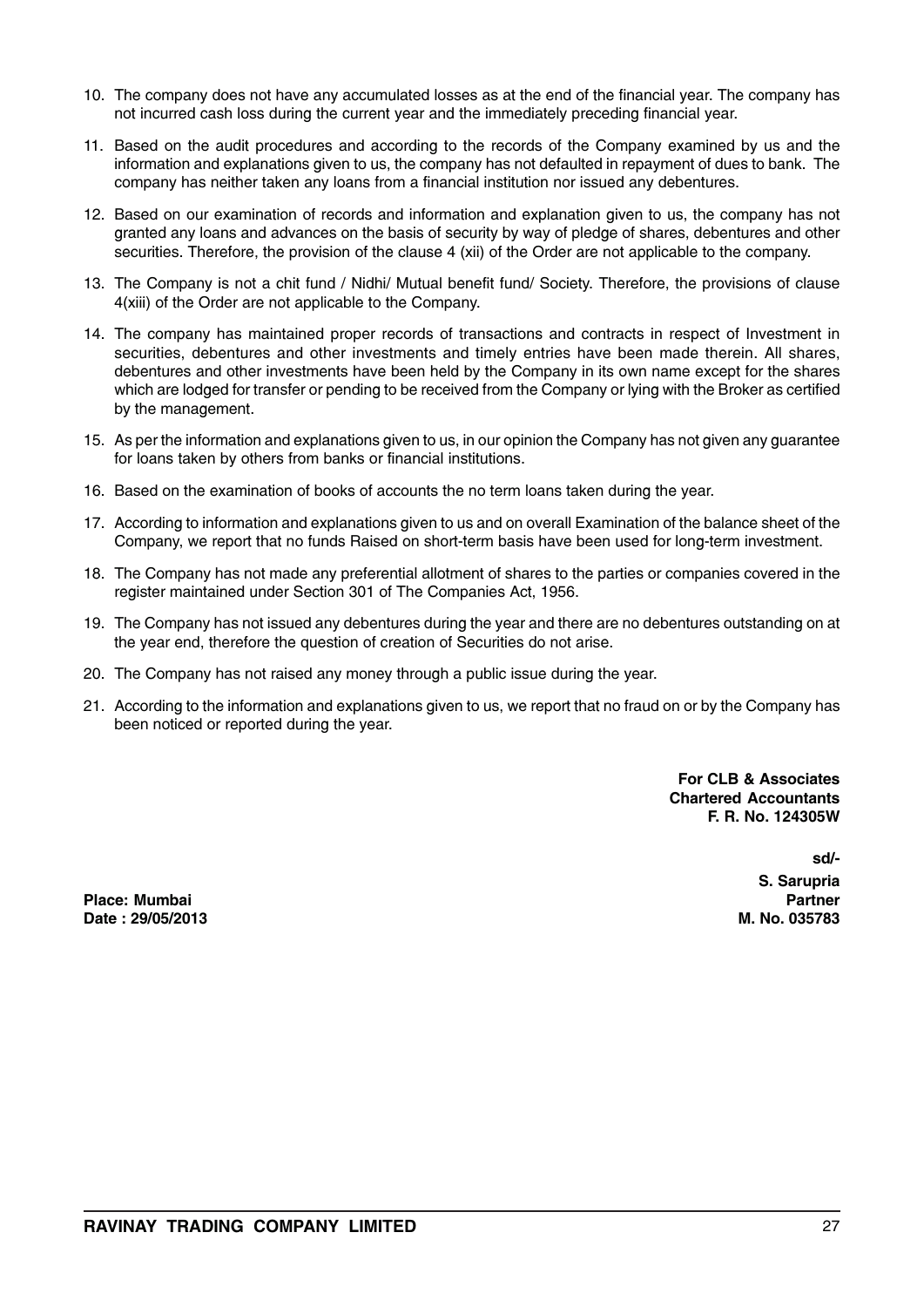#### RAVINAY TRADING COMPANY LIMITED BALANCE SHEET AS AT 31<sup>ST</sup> MARCH, 2013

(In  $\bar{z}$ )

| <b>Particulars</b>                                        | Note No.       | 31.03.2013  | 31.03.2012  |  |  |
|-----------------------------------------------------------|----------------|-------------|-------------|--|--|
| <b>I. EQUITY AND LIABILITIES</b>                          |                |             |             |  |  |
|                                                           |                |             |             |  |  |
| (1) Shareholder's Funds                                   |                |             |             |  |  |
| (a) Share Capital                                         | 1              | 30,000,000  | 30,000,000  |  |  |
| (b) Reserves and Surplus                                  | $\overline{c}$ | 123,888,435 | 87,264,889  |  |  |
| (2) Non-Current Liabilities                               |                |             |             |  |  |
|                                                           | 3              |             |             |  |  |
| (a) Deferred Tax Liabilities (Net)                        |                | 13,510      | 3,224       |  |  |
| (3) Current Liabilities                                   |                |             |             |  |  |
| (a) Short-Term Borrowings                                 | 4              | 1,190,919   | 3,919,435   |  |  |
| (b) Trade Payables                                        | 5              | 9,933,519   | 1,528,220   |  |  |
| (c) Other Current Liabilities                             | 6              | 125,006,228 | 157,848,692 |  |  |
| (d) Short-Term Provisions                                 | $\overline{7}$ | 10,795,000  | 2,675,000   |  |  |
| <b>Total</b>                                              |                | 300,827,611 | 283,239,460 |  |  |
|                                                           |                |             |             |  |  |
| <b>II. ASSETS</b>                                         |                |             |             |  |  |
| (1) Non-Current Assets                                    |                |             |             |  |  |
| (a) Fixed Assets                                          |                |             |             |  |  |
| (i) Tangible Assets                                       | 8              | 63,230      | 36,000      |  |  |
| (b) Non-Current Investments                               | 9              | 52,866,921  | 25,424,280  |  |  |
| (c) Long Term Loans and Advances                          | 10             | 29,300,000  | 35,700,000  |  |  |
| (2) Current Assets                                        |                |             |             |  |  |
| (a) Inventories                                           | 11             | 48,873,425  | 212,184,603 |  |  |
| (b) Sundry debtors                                        | 12             | 119,857,257 |             |  |  |
| (c) Cash and Cash Equivalents                             | 13             | 1,659,501   | 715,242     |  |  |
| (d) Short-Term Loans and Advances                         | 14             | 48,148,253  | 9,179,335   |  |  |
| (e) Other Current Assets                                  | 15             | 59,024      |             |  |  |
| <b>Total</b>                                              |                | 300,827,611 | 283,239,460 |  |  |
| Significant Accounting Policies & Notes on Accounts<br>25 |                |             |             |  |  |

The schedule referred above to form an integral part of the Balance Sheet in our report of even date.

FRN No. 124305W

Sd/- Sd/- Sd/- M.No. 035783

Place: Mumbai Date: 29 / 05 / 2013.

For CLB & Associates<br>
CHARTERED ACCOUNTANTS<br>
Ravinay Trading Company Limited Ravinay Trading Company Limited

S. SARUPRIA **S. SARUPRIA** R. V. Ruia Vardhman Mishrilal Jain<br>Partner (Director) (Director) (Director) Partner (Director) (Director)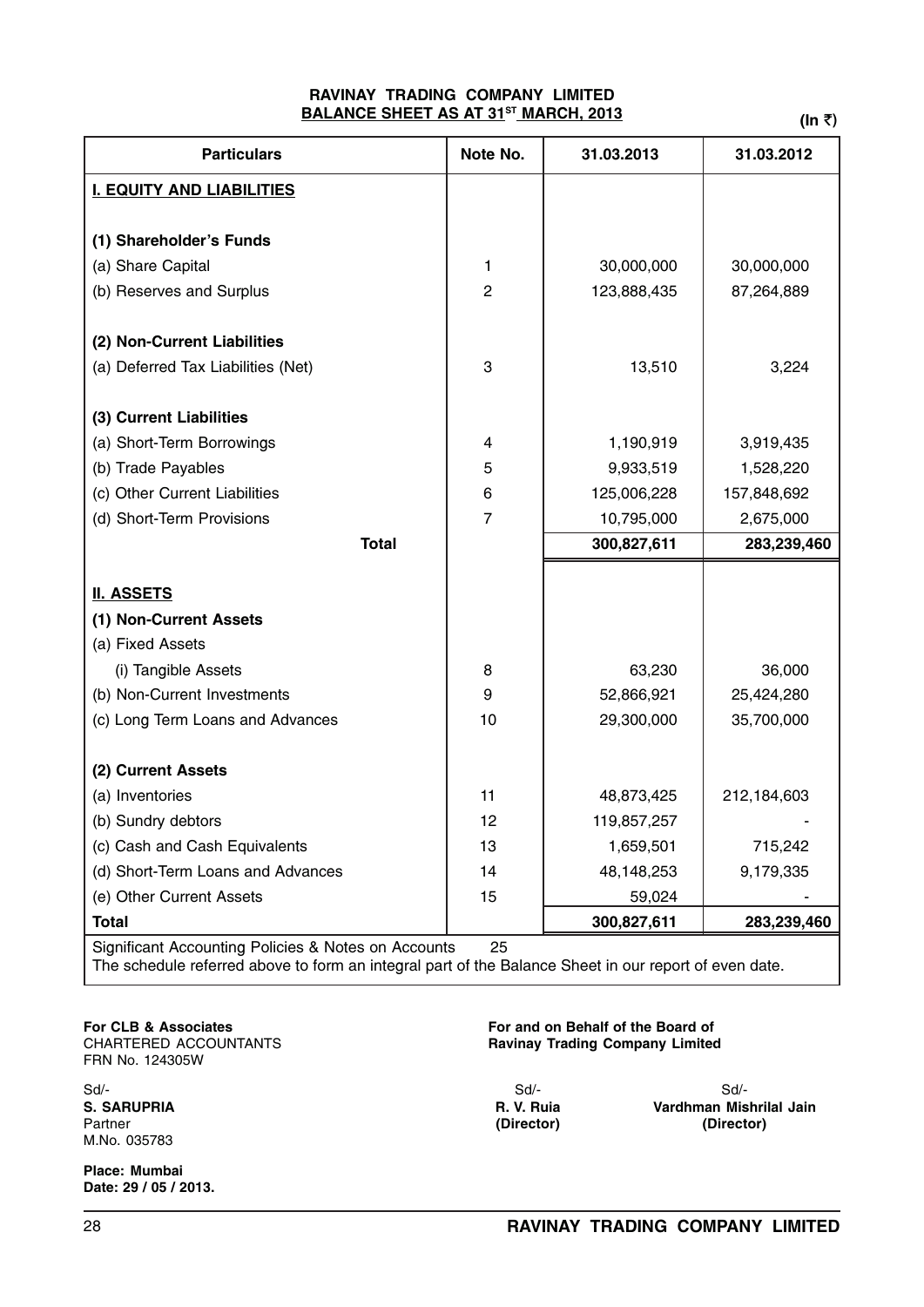#### RAVINAY TRADING COMPANY LIMITED STATEMENT OF PROFIT AND LOSS FOR THE YEAR ENDED 31<sup>st</sup> MARCH, 2013

 $(\ln \overline{\tau})$ 

|                                                                                                       |                |              | www.           |  |  |
|-------------------------------------------------------------------------------------------------------|----------------|--------------|----------------|--|--|
| <b>Particulars</b>                                                                                    | <b>Note No</b> | F.Y. 2011-12 | F.Y. 2010-11   |  |  |
| I. Revenue from Operations                                                                            | 16             | 323,603,780  | 95,262,756     |  |  |
| II. Other Income                                                                                      | 17             | 1,787,090    | 212,774        |  |  |
| III. Total Revenue (I +II)                                                                            |                | 325,390,871  | 95,475,530     |  |  |
| <b>IV. Expenses:</b>                                                                                  |                |              |                |  |  |
| Cost of Land, Plots & Constructed Properties &                                                        |                |              |                |  |  |
| <b>Development Rights</b>                                                                             | 18             | 94,970,544   | 84,284,175     |  |  |
| Purchase of Stock-in-Trade                                                                            | 19             | 17,895,992   | 103,488,094    |  |  |
| Change in inventories of finished goods & work in progress                                            | 20             | 163,311,178  | (99, 913, 980) |  |  |
| <b>Employee Benefit Expense</b>                                                                       | 21             | 1,507,080    | 1,217,422      |  |  |
| Financial costs                                                                                       | 22             | 148,622      | 2,050,493      |  |  |
| Depreciation & Amortization                                                                           | 23             | 25,326       | 6,411          |  |  |
| <b>Other Expenses</b>                                                                                 | 24             | 1,288,658    | 1,049,435      |  |  |
| <b>Total Expenses</b>                                                                                 |                | 279,147,398  | 92,182,051     |  |  |
|                                                                                                       |                |              |                |  |  |
| V. Profit before exceptional and extraordinary items and tax                                          | $(III - IV)$   | 46,243,472   | 3,293,479      |  |  |
| VI. Exceptional Items                                                                                 |                |              |                |  |  |
| VII. Profit before extraordinary items and tax                                                        | $(V - VI)$     | 46,243,472   | 3,293,479      |  |  |
| VIII. Extraordinary Items                                                                             |                |              |                |  |  |
| IX. Profit Before Tax                                                                                 | $(VII - VIII)$ | 46,243,472   | 3,293,479      |  |  |
|                                                                                                       |                |              |                |  |  |
| X. Tax Expense:                                                                                       |                |              |                |  |  |
| (1) Current Tax                                                                                       |                |              |                |  |  |
| - Income Tax                                                                                          |                | 9,550,000    | 700,000        |  |  |
| (2) Earlier Year Tax                                                                                  |                |              |                |  |  |
| - Short/(Excess) Provision of Tax                                                                     |                | 59,641       | (145, 749)     |  |  |
| - Income Tax                                                                                          |                |              | 370,070        |  |  |
| (3) Deferred Tax                                                                                      |                | 10,286       | 1,426          |  |  |
| XI. Profit(Loss) from the period from continuing operations                                           | $(IX-X)$       | 36,623,546   | 2,367,732      |  |  |
| XII. Earning per equity share:                                                                        |                |              |                |  |  |
| $(1)$ Basic                                                                                           |                | 12.21        | 0.79           |  |  |
| (2) Diluted                                                                                           |                | 12.21        | 0.79           |  |  |
|                                                                                                       |                |              |                |  |  |
| Significant Accounting Policies & Notes on Accounts                                                   | 22             |              |                |  |  |
| The schedule referred above to form an integral part of the Profit & Loss in our report of even date. |                |              |                |  |  |

FRN No. 124305W

Sd/- Sd/- Sd/- M.No. 035783

Place: Mumbai Date: 29 / 05 / 2013.

For CLB & Associates For and on Behalf of the Board of Ravinay Trading Company Limited

S. SARUPRIA **S. SARUPRIA** R. V. Ruia Vardhman Mishrilal Jain<br>Partner (Director) (Director) (Director) Partner (Director) (Director)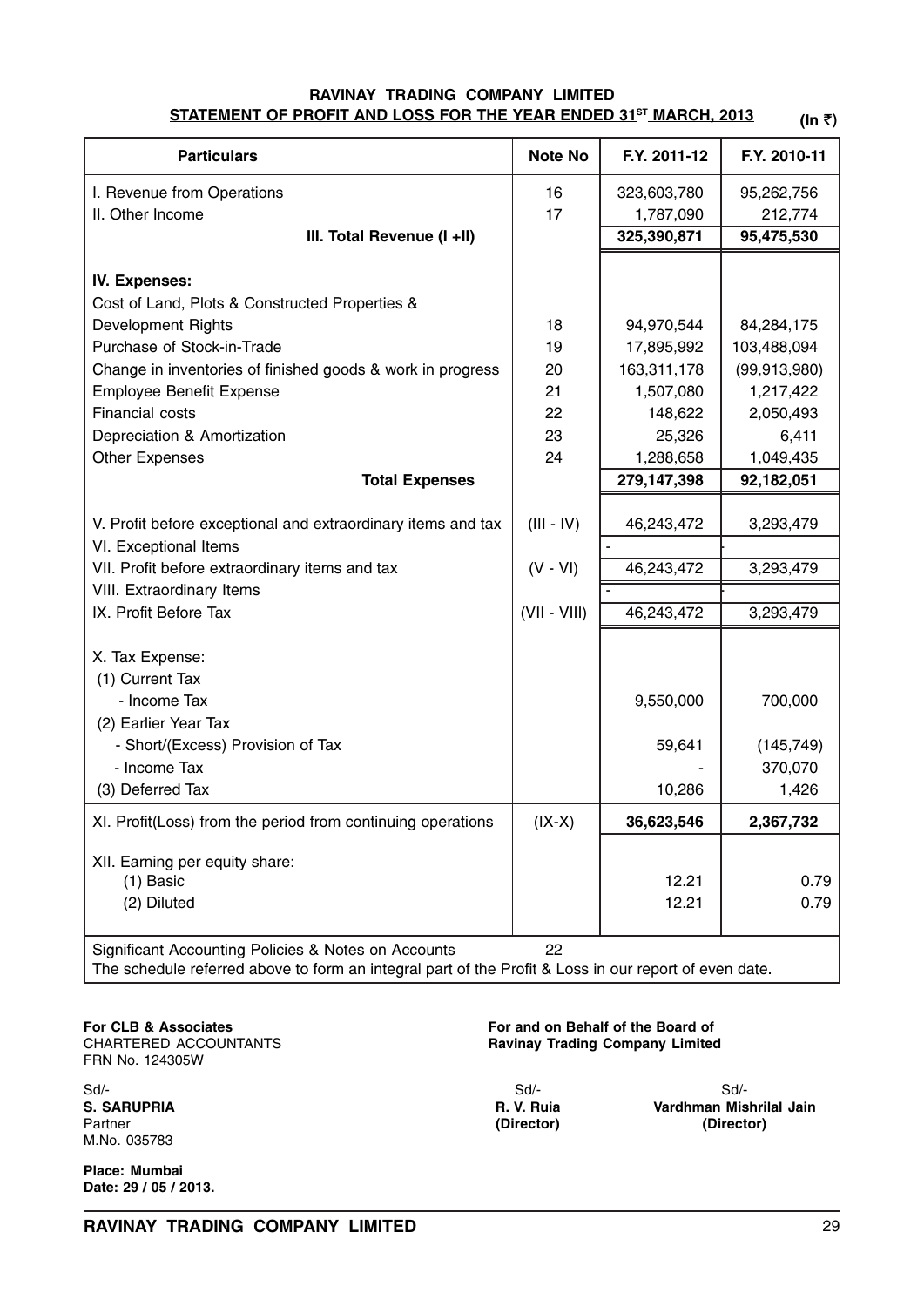#### RAVINAY TRADING COMPANY LIMITED CASH FLOW STATEMENT FOR THE YEAR ENDED 31ST MARCH 2013

(In  $\bar{z}$ )

|                                                           | <b>Current year</b><br>₹ | <b>Previous year</b><br>₹ |
|-----------------------------------------------------------|--------------------------|---------------------------|
| A. CASH FLOW FROM OPERATING ACTIVITIES:                   |                          |                           |
| Net Profit before tax                                     | 46,243,472               | 3,293,479                 |
| Add: Depreciation                                         | 10,570                   | 6,411                     |
| Less: Taxes Paid                                          | (9,609,641)              | (924, 321)                |
| Less: Dividend Received                                   | (144, 279)               | (180, 195)                |
| Changes in Working Capital:-                              |                          |                           |
| Less: Increase in Inventory                               |                          | (99, 913, 980)            |
| Add: Decrease In Inventory                                | 163,311,178              |                           |
| Less: Increase in Debtors                                 | (119, 857, 257)          |                           |
| Add: Increase in Current Liabilities                      |                          | 35,300,333                |
| Less: Decrease in Current Liabilities                     | (19,045,681)             |                           |
| Add: Decrease in Misc. Assets                             |                          | 11,625                    |
| Less: Increase in Misc. Assets                            | (59,024)                 |                           |
| Net Cash Flow from Operating Activities(A)                | 60,849,338               | (62, 406, 648)            |
| <b>B. CASH FLOW FROM INVESTING ACTIVITIES</b>             |                          |                           |
| <b>Investments in Mutual Funds</b>                        |                          | (52, 196)                 |
| Investments in Partnership Firm                           | (27, 390, 595)           |                           |
| Investment in Debenture & Bonds                           | (52,046)                 |                           |
| Income from Dividend                                      | 144,279                  | 180,195                   |
| <b>Fixed Assets Purchased</b>                             | (37,800)                 | (21, 645)                 |
| Net Cash Flow from Investing Activities(B)                | (27, 336, 162)           | 106,354                   |
| <b>C. CASH FLOW FROM FINANCING ACTIVITIES</b>             |                          |                           |
| Proceeds from Issue of Shares                             |                          |                           |
| Repayment of Loan                                         |                          | (6,517,707)               |
| <b>Reduction in Advances Given</b>                        | 6,400,000                | 64,819,621                |
| Increase in Short Term Loan & Advances                    | (38,968,918)             |                           |
| <b>Net Cash Flow from Financing Activities(C)</b>         | (32,568,918)             | 58,301,914                |
| Net increase/(decrease) in cash & cash equivalents(A+B+C) | 944,258                  | (3,998,380)               |
| Cash and Cash equivalents (Opening Balance)               | 715,242                  | 4,713,622                 |
| <b>Cash and Cash equivalents (Closing Balance)</b>        | 1,659,500                | 715,242                   |

FRN No. 124305W

Sd/- Sd/- Sd/- M.No. 035783

Place: Mumbai Date: 29 / 05 / 2013.

For CLB & Associates For and on Behalf of the Board of Ravinay Trading Company Limited

S. SARUPRIA **R. V. Ruia** Vardhman Mishrilal Jain<br>Partner (Director) (Director) (Director) Partner (Director) (Director)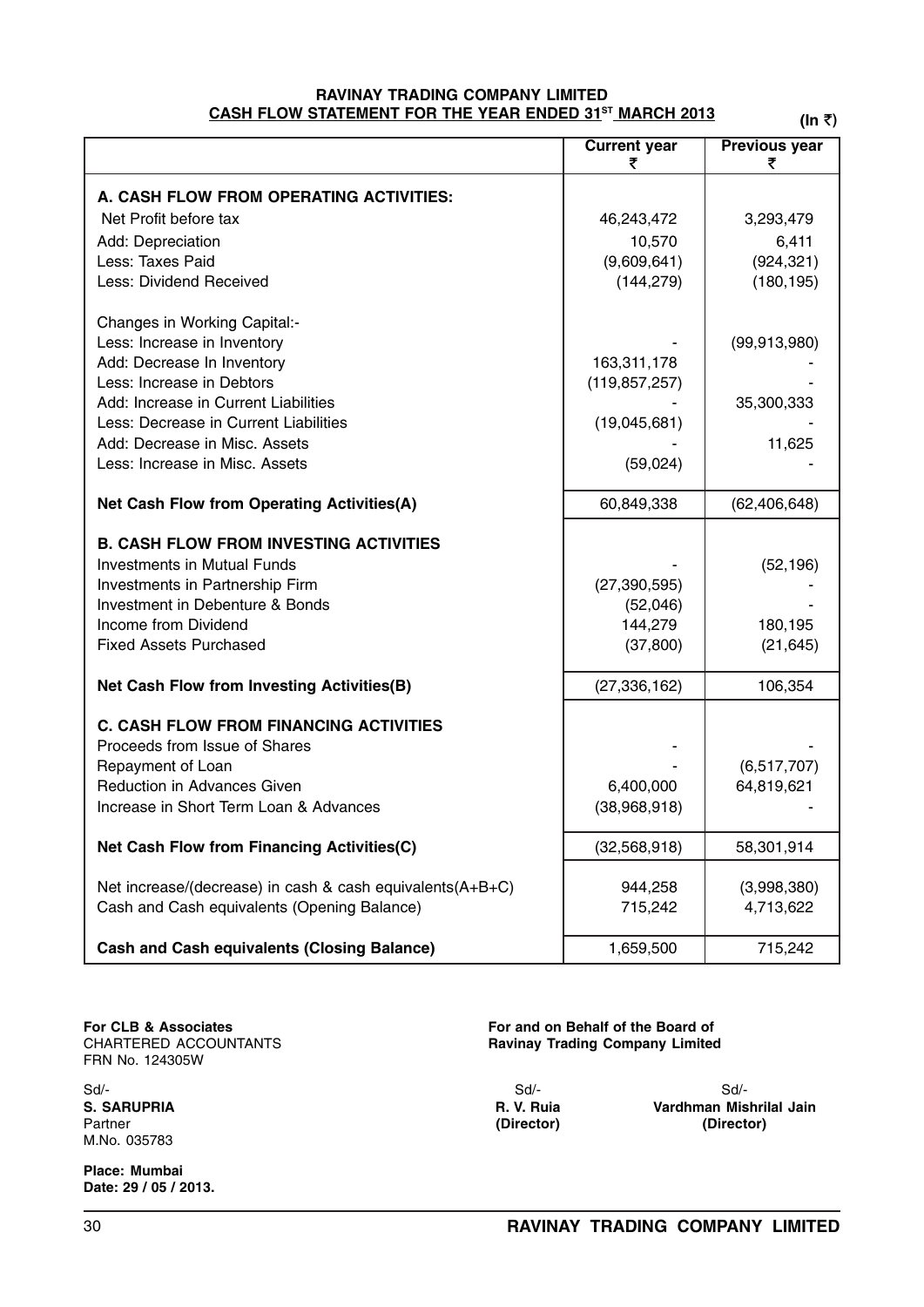#### NOTES FORMING PART OF FINANCIAL STATEMENTS

The previous year's figures have been reworked, regrouped, rearranged and reclassified wherever necessary

#### NOTE 1: SHARE CAPITAL

| <b>Particulars</b>                                                                        | As at 31 March, 2013 |            | As at 31 March, 2012 |             |
|-------------------------------------------------------------------------------------------|----------------------|------------|----------------------|-------------|
|                                                                                           | Number of<br>shares  | Amt. (₹)   | Number of<br>shares  | Amt. $($ ₹) |
| (a) Authorised:<br>52,00,000 Equity Shares of ₹10/- each                                  | 5,200,000            | 52,000,000 | 5,200,000            | 52,000,000  |
| (Previous year 52,00,000 Equity Shares of<br>₹ 10/- each)                                 |                      |            |                      |             |
| (b) Issued, subscribed and fully paid-up shares:<br>30,00,000 Equity Shares of ₹10/- each |                      |            |                      |             |
| fully paid up                                                                             | 3,000,000            | 30,000,000 | 3,000,000            | 30,000,000  |
| Total Issued, subscribed and fully paid-up shares                                         | 3,000,000            | 30,000,000 | 3,000,000            | 30,000,000  |

#### (a) Reconciliation of the shares outstanding at the beginning and end of the reporting year

|                                                                                | As at 31 March, 2013 |            | As at 31 March, 2012 |            |
|--------------------------------------------------------------------------------|----------------------|------------|----------------------|------------|
|                                                                                | Number of<br>shares  | Amt. $(5)$ | Number of<br>shares  | Amt. $(3)$ |
| <b>Equity Shares</b><br>At the beginning of the year<br>Issued during the year | 3,000,000            | 30,000,000 | 3,000,000            | 30,000,000 |
| Outstanding at the end of the year                                             | 3,000,000            | 30,000,000 | 3,000,000            | 30,000,000 |

#### (b) Shares held by each shareholder holding more than 5% of equity share capital:

| Name of the shareholder          |                     | As at 31 March, 2013 |                     | As at 31 March, 2012 |
|----------------------------------|---------------------|----------------------|---------------------|----------------------|
|                                  | Number of<br>shares | %<br>Shareholding    | Number of<br>shares | %<br>Shareholding    |
| Grace United Real Estate PVT Ltd |                     | ٠                    | 294,435             | 9.81                 |
| Indianivesh Securities Pvt Ltd   | 168,090             | 5.60                 |                     |                      |
| TOTAL [5% & above ]              | 168,090             | 5.60                 | 294,435             | 9.81                 |

#### ( c) Terms/rights attached to equity shares

The Company has only one class of equity shares having a par value of  $\bar{\tau}$  10 per share. Each holder of equity shares is entitled to one vote per share.

The Company declares and pays dividend in Indian Rupees. The dividend proposed by the Board of directors is subject to the approval of the shareholders in ensuing Annual General Meeting. In event of liquidation of the Company, the holders of equity shares would be entitled to receive remaining assets of the Company, after distribution of all preferential amounts. The Distribution will be in proportion to the number of equity shares held by the shareholders.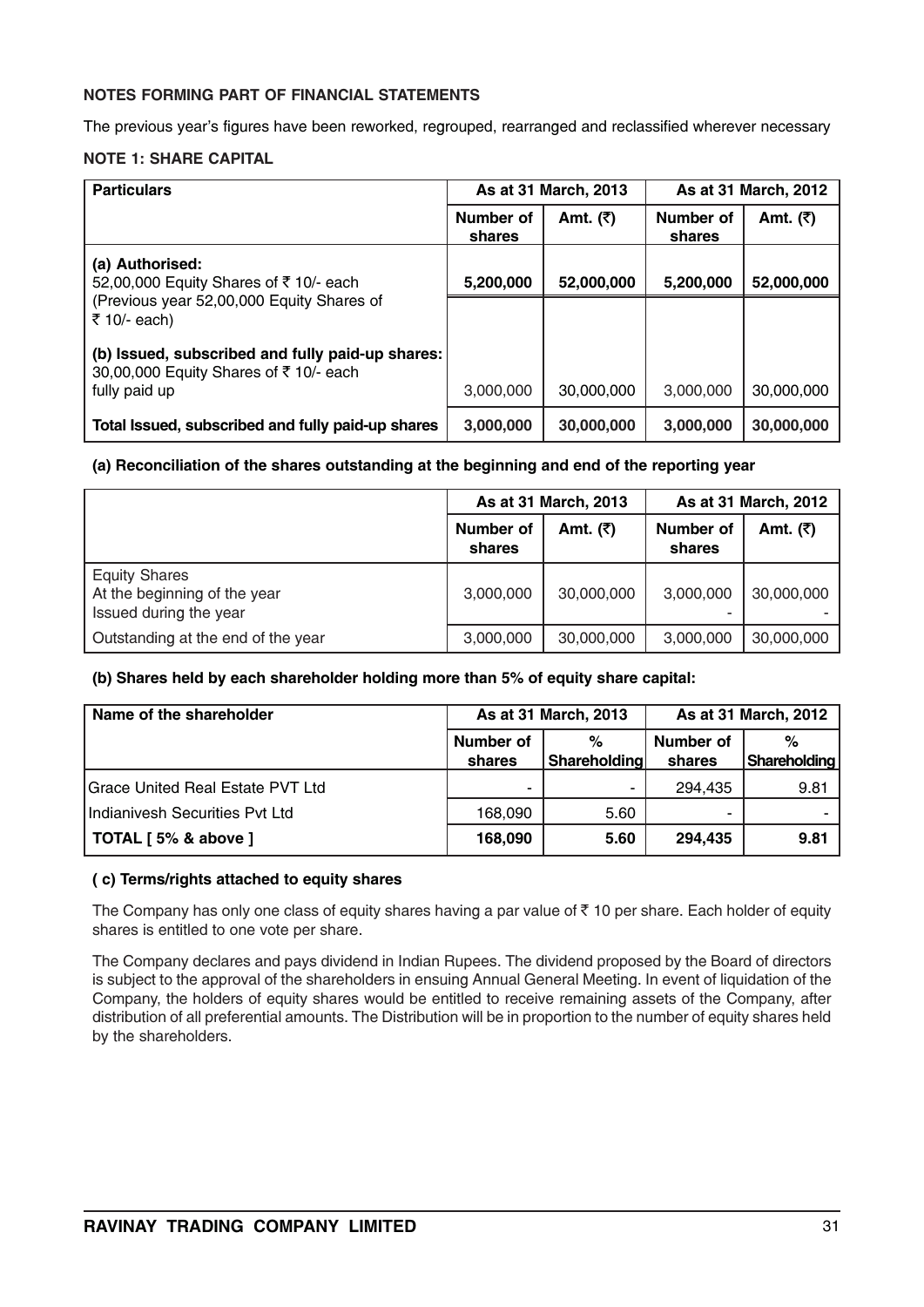#### Note : 2 Reserve & Surplus

| Sr. No       | <b>Particulars</b>                                      | As at 31.03.2013 | As at 31.03.2012 |
|--------------|---------------------------------------------------------|------------------|------------------|
|              | Capital Reserve<br>As Per Last Balance sheet            | 1,024,970        | 1,024,970        |
| $\mathbf{c}$ | Securities Premium Reserve<br>As Per Last Balance sheet | 42,750,000       | 42,750,000       |
| 3            | Profit and loss Account                                 |                  |                  |
|              | As Per Last Balance sheet                               | 43,489,919       | 41,122,187       |
|              | Add: Profit for the year                                | 36,623,546       | 2,367,732        |
|              | Amount available for Appropriation                      | 80,113,465       | 43,489,919       |
|              | Less: Appropriations                                    |                  |                  |
|              | Balance in Profit & Loss                                | 80,113,465       | 43,489,919       |
|              | Total                                                   | 123,888,435      | 87,264,889       |

#### Note : 3 Deferred Tax

| Sr. No | <b>Particulars</b>                                       | As at 31.03.2013 | As at 31.03.2012 |
|--------|----------------------------------------------------------|------------------|------------------|
|        | Deferred Tax Liability<br><b>Related to fixed Assets</b> | 13.510           | 3,224            |
|        | Total                                                    | 13,510           | 3,224            |

### Note : 4 Short Term Borrowings

| Sr. No | <b>Particulars</b>  | As at 31.03.2013 | As at 31.03.2012 |
|--------|---------------------|------------------|------------------|
|        | Intercorporate Loan | 1,190,919        | 3,919,435        |
|        | Total               | 1,190,919        | 3,919,435        |

#### Note : 5 Trade Payables

| Sr. No | <b>Particulars</b>      | As at 31.03.2013 | As at 31.03.2012 |
|--------|-------------------------|------------------|------------------|
|        | <b>Sundry Creditors</b> | 9,933,519        | 1,528,220        |
|        | Total                   | 9,933,519        | 1,528,220        |

#### Note : 6 Other Current Liabilities

| Sr. No         | <b>Particulars</b>             | As at 31.03.2013 | As at 31.03.2012 |
|----------------|--------------------------------|------------------|------------------|
|                | <b>Advances from Customers</b> | 117,871,225      | 153,780,864      |
| $\overline{2}$ | <b>Statutory remittances</b>   | 4,709,549        | 2,739,024        |
| 3              | Bank Book OD                   | 2,425,454        | 1,328,804        |
|                | Total                          | 125,006,228      | 157,848,692      |

#### Note : 7 Short Term Provisions

| Sr. No | <b>Particulars</b>   | As at 31.03.2013 | As at 31.03.2012 |
|--------|----------------------|------------------|------------------|
|        | <b>Others</b>        |                  |                  |
|        | Income Tax Provision | 10,795,000       | 2,675,000        |
|        | Total                | 10,795,000       | 2,675,000        |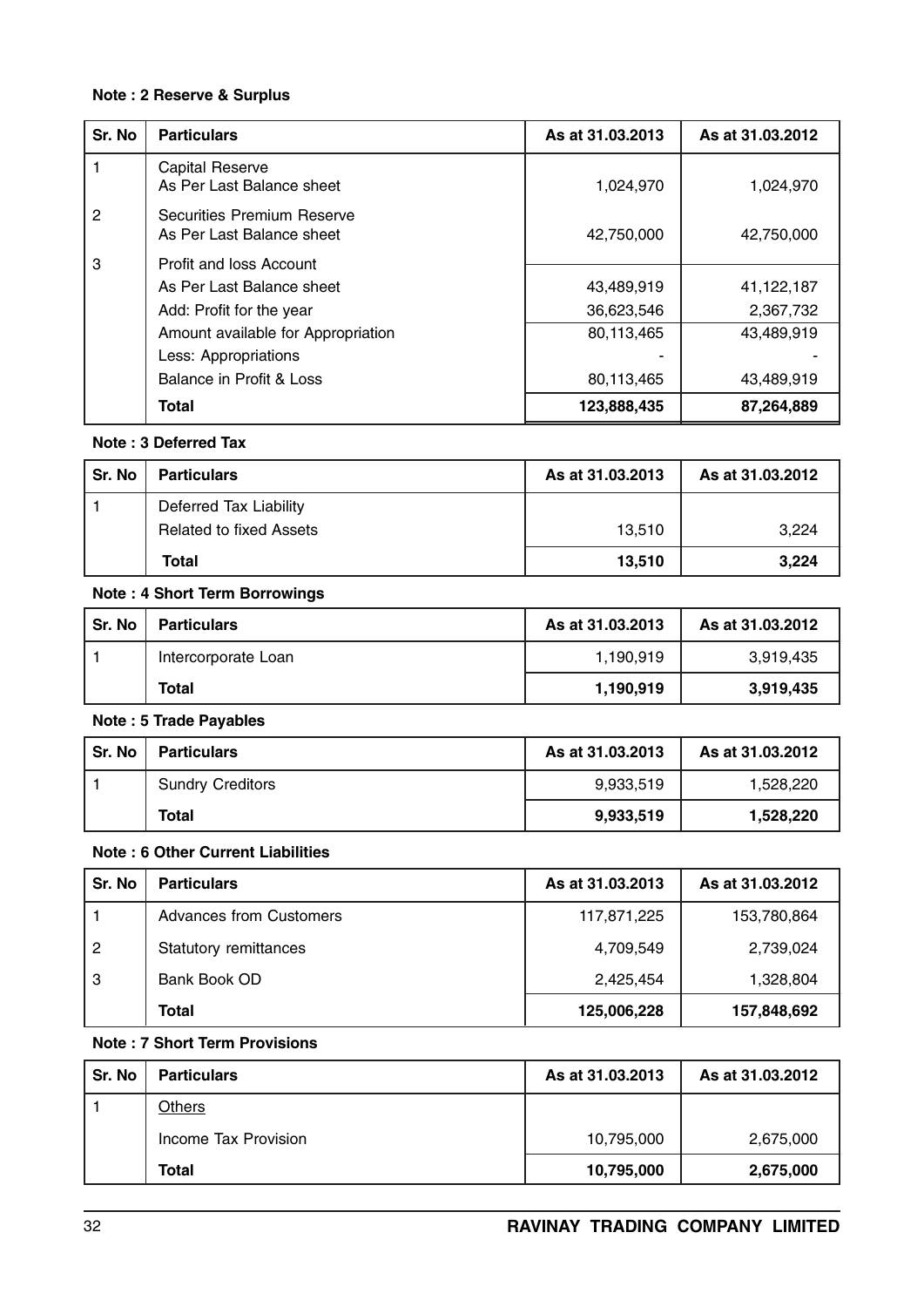| Sr. No       | <b>Particulars</b>                             |                           | <b>Gross Block</b>                    |                                 |                                  |           | Depreciaton                    |                                 |                     |                           | <b>Net Block</b>          |
|--------------|------------------------------------------------|---------------------------|---------------------------------------|---------------------------------|----------------------------------|-----------|--------------------------------|---------------------------------|---------------------|---------------------------|---------------------------|
|              |                                                | Value at the<br>beginning | during the<br><b>Addition</b><br>year | Deduction<br>during the<br>year | Value at the Value at the<br>end | beginning | during the<br>Addition<br>year | Deduction<br>during the<br>year | Value at the<br>end | 31.03.2013<br>WDV as<br>5 | 31.03.2012<br>WDV as<br>ã |
|              | Tangible Assets                                |                           |                                       |                                 |                                  |           |                                |                                 |                     |                           |                           |
| ↽            | Computer & Printer                             | 12,300                    | 37,800                                | $\mathbf{I}$                    | 50,100                           | 1,535     | 5,594                          |                                 | 7,129               | 42,971                    | 10,765                    |
| $\mathbf{a}$ | Fingerprint Biometric System                   | 9,345                     |                                       | $\blacksquare$                  | 9,345                            | 1,435     | 1,515                          |                                 | 2,950               | 6,395                     | 7,910                     |
| S            | Camera                                         | 21,352                    | $\blacksquare$                        | $\blacksquare$                  | 21,352                           | 4,027     | 3,461                          | $\blacksquare$                  | 7,488               | 13,864                    | 17,325                    |
|              | SUB TOTAL (A)                                  | 42,997                    | 37,800                                | $\blacksquare$                  | 80,797                           | 6,997     | 10,570                         | $\blacksquare$                  | 17,567              | 63,230                    | 36,000                    |
|              |                                                |                           |                                       |                                 |                                  |           |                                |                                 |                     |                           |                           |
|              | (Current Year)<br>$\mathbf{z}$<br><b>Total</b> | 42,997                    | 37,800                                | ×,                              | 80,797                           | 6,997     | 10,570                         | ×                               | 17,567              | 63,230                    | 36,000                    |
|              | Year)<br>(Previous                             | 21,352                    | 21,645                                | $\blacksquare$                  | 42,997                           | 586       | 6,411                          | ٠                               | 6,997               | 36,000                    | 20,766                    |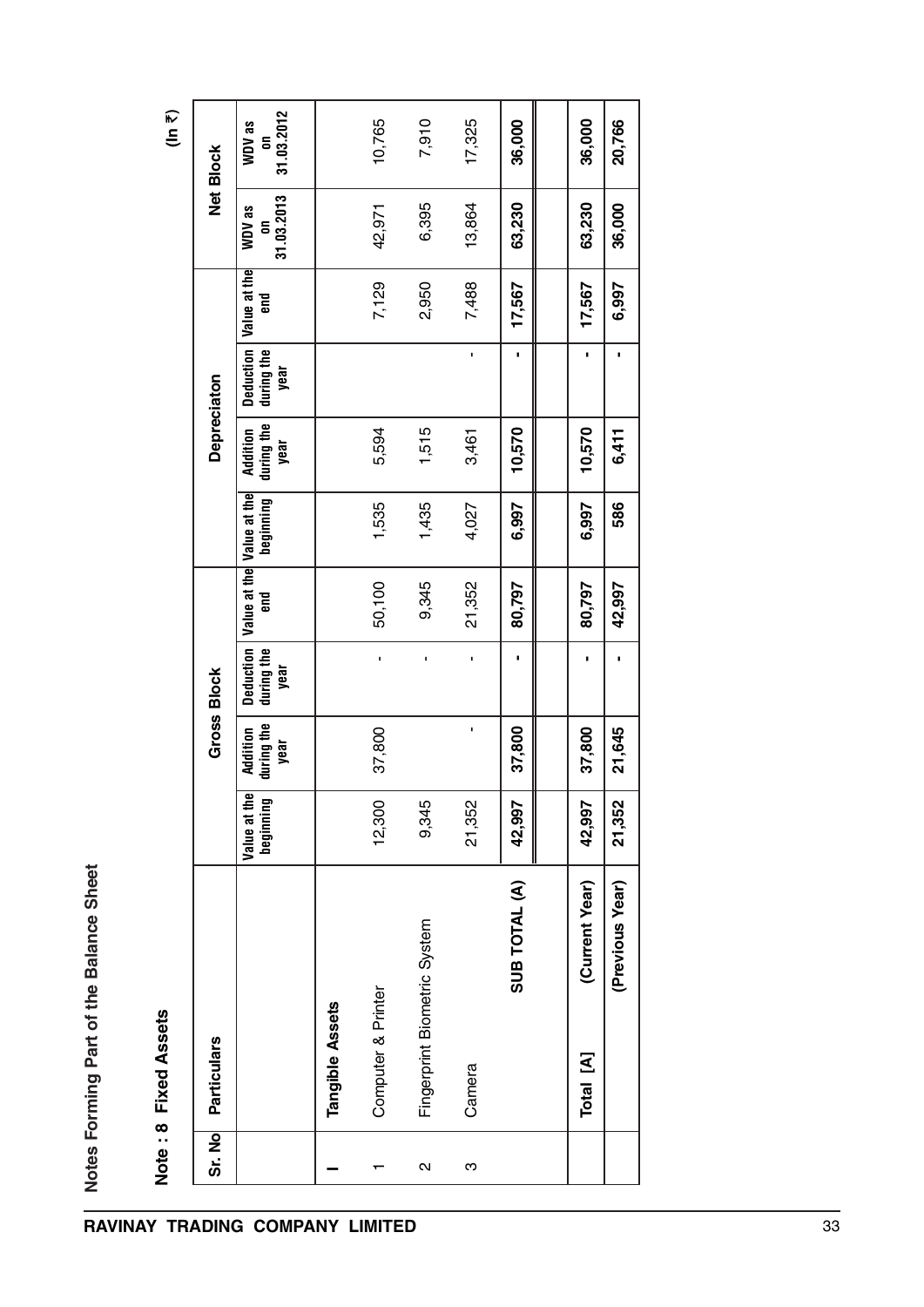### Note : 9 Non Current Investment

| Sr. No | <b>Particulars</b>               | As at 31.03.2013 | As at 31.03.2012 |
|--------|----------------------------------|------------------|------------------|
|        | Investment in Equity Instrument  | 220,000          | 220,000          |
| 2      | Investment in Debentures & Bonds | 906.326          | 854,280          |
| 3      | Investment in Partnership Firm   | 51,740,595       | 24,350,000       |
|        | Total                            | 52,866,921       | 25,424,280       |

#### Additional Information

| Sr. No       | <b>Particulars</b>                                                                                                                                                             | As at 31.03.2013 | As at 31.03.2012 |
|--------------|--------------------------------------------------------------------------------------------------------------------------------------------------------------------------------|------------------|------------------|
|              | <b>Quoted Investments</b><br><b>Shree Vindhya Paper -4000 Share</b><br>(MV as on 31.3.2013 & 31.03.2012 is not<br>ascertained as the same is suspended due to<br>penal reason) | 220,000          | 220,000          |
| $\mathbf{2}$ | <b>Unquoted Investments</b><br><b>ICICI Pru Flexible-Mutual Fund Unit</b><br>(MV as on 31.3.2013 ₹. 8,89,365.84/-<br>(MV as on 31.3.2012 ₹. 860386.84/-)                       | 906.326          | 854.280          |
|              | Total                                                                                                                                                                          | 1,126,326        | 1,074,280        |

#### Investment in Partnership Firm M/s. Mark Developers

| Sr. No | <b>NAME OF PARTNER</b>       | % OF SHARING |
|--------|------------------------------|--------------|
|        | Ravinay Trading Company Ltd. | 75.00        |
| 2      | Kantilal Shah                | 8.34         |
| 3      | Ramesh R Sisodiya            | 8.33         |
| 4      | Ronak R Shah                 | 8.33         |

#### Note : 10 Long Term Loans and Advances

| Sr. No | <b>Particulars</b>                | As at 31,03,2013 | As at 31.03.2012 |
|--------|-----------------------------------|------------------|------------------|
|        | <b>Other Loans &amp; Advances</b> |                  |                  |
|        | a) Unsecured, Considered Good:    | 29,300,000       | 35,700,000       |
|        | Total                             | 29,300,000       | 35,700,000       |

#### Note : 11 Inventories

| Sr. No | <b>Particulars</b> | As at 31.03.2013 | As at 31.03.2012 |
|--------|--------------------|------------------|------------------|
|        | Stock of Share     | 19.440.680       | 27,937,367       |
| -2     | Work-in-Progress   | 29.432.745       | 184,247,236      |
|        | Total              | 48,873,425       | 212,184,603      |

#### Note : 12 Trade Receivables

| Sr. No | <b>Particulars</b>                   | As at 31.03.2013 | As at 31.03.2012 |
|--------|--------------------------------------|------------------|------------------|
|        | <b>Unsecured and Considered Good</b> |                  |                  |
|        | Over Six month                       | 108,904,064      | ۰                |
|        | Other                                | 10,953,193       |                  |
|        | Total                                | 119,857,257      |                  |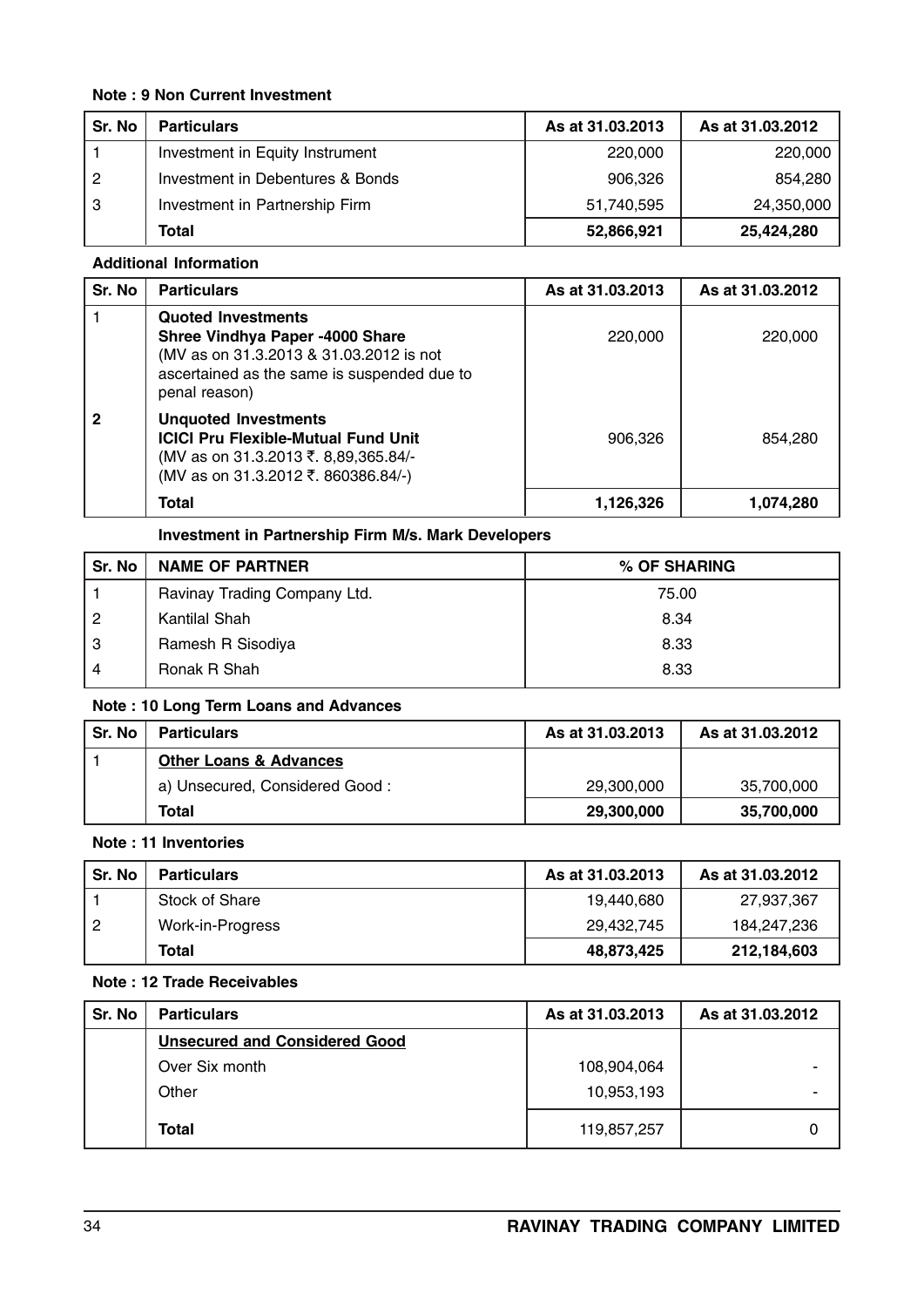### Note : 13 Cash & Cash Equivalent

| Sr. No         | <b>Particulars</b>  | As at 31.03.2013 | As at 31.03.2012 |
|----------------|---------------------|------------------|------------------|
|                | <b>Bank Balance</b> |                  |                  |
|                | - Current Account   | 313,158          | 148,408          |
|                | Sub Total (A)       | 313,158          | 148,408          |
| $\overline{2}$ | Cash-in-Hand        |                  |                  |
|                | Cash Balance        | 1,346,343        | 566,834          |
|                | Sub Total (B)       | 1,346,343        | 566,834          |
|                | Total $[A + B]$     | 1,659,501        | 715,242          |

#### Note :14 Short Terms Loans and Advances

| Sr. No | <b>Particulars</b>    | As at 31.03.2013 | As at 31.03.2012 |
|--------|-----------------------|------------------|------------------|
| а      | Advance Tax           | 1,098,253        | 1,964,593        |
| b      | <b>Other Advances</b> | 47,050,000       | 7,214,742        |
|        | Total                 | 48,148,253       | 9,179,335        |

#### Note : 15 Other Curmrent Assets

| Sr. No | <b>Particulamrs</b>             | As at 31.03.2013 | As at 31.03.2012 |
|--------|---------------------------------|------------------|------------------|
|        | <b>Unamortized Expenses</b>     |                  |                  |
|        | (TO THE EXTENT NOT WRITTEN OFF) |                  |                  |
|        | <b>Preliminary Expenses</b>     | 59.024           | -                |
|        | <b>Total</b>                    | 59.024           |                  |

#### Notes Forming Part of the Profit and Loss Statement

#### Note : 16 Income from Operations

| Sr. No | <b>Particulars</b>      | F.Y. 2012-13 | F.Y. 2011-12 |
|--------|-------------------------|--------------|--------------|
|        | Sale of Shares          | 18,838,851   | 95,262,756   |
| 2      | Sale of FSI             | 80,016,000   |              |
| 3      | Sale of Flats & offices | 224,748,929  |              |
|        | <b>Total</b>            | 323,603,780  | 95,262,756   |

#### Note : 17 Other Income

| Sr. No         | <b>Particulars</b>                           | F.Y. 2012-13 | F.Y. 2011-12 |
|----------------|----------------------------------------------|--------------|--------------|
|                | Dividend Income                              | 144.279      | 180,195      |
| $\overline{2}$ | Profit from Partnership Firm-Mark Developers | 1,540,595    |              |
| . 3            | Discount Received                            | 3,366        | 32,579       |
| $\overline{4}$ | Balances written-off                         | 98,851       |              |
|                | Total                                        | 1,787,090    | 212,774      |

#### Note : 18 Cost of Land, Plots & Constructed Properties & Development Rights

| Sr. No         | <b>Particulars</b>         | F.Y. 2012-13 | F.Y. 2011-12 |
|----------------|----------------------------|--------------|--------------|
|                | <b>Building Material</b>   | 2,692,570    | 5,829,601    |
| i 2            | Cement                     | 6,304,451    | 6,307,406    |
| $\sqrt{3}$     | <b>Consultancy Charges</b> | 1,050,202    | 1,739,944    |
| $\overline{4}$ | Development Rights         | -            | 20,000,000   |

## (In Rs.)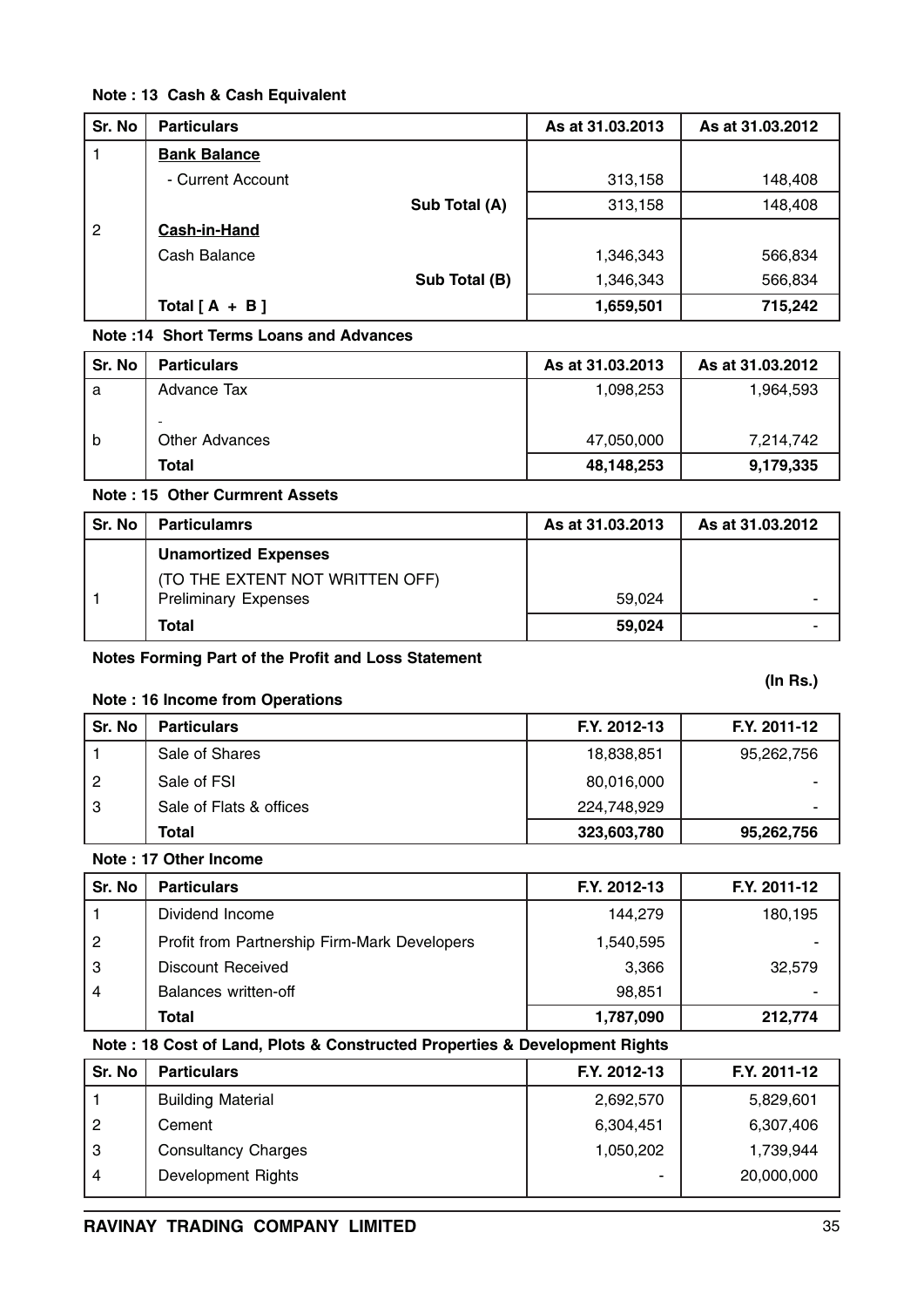| 5              | Door & Door Frames                          | 1,512,300  |            |
|----------------|---------------------------------------------|------------|------------|
| 6              | <b>Electrical Work</b>                      | 4,056,037  | 200,000    |
| $\overline{7}$ | <b>Electricity Expenses</b>                 | 1,100,490  | 683,425    |
| 8              | <b>Flooring Materials</b>                   | 1,881,316  |            |
| 9              | Glazing Work and Labour Charges             | 81,09,000  |            |
| 10             | Granite                                     | 944,931    |            |
| 11             | Property Tax                                | 39,54,253  | 15,955,531 |
| 12             | <b>Building Lift</b>                        | 2,249,400  |            |
| 13             | Other Expenses                              | 2,077,060  | 1,121,749  |
| 14             | Paint and Putty Exp.                        | 629,235    |            |
| 15             | <b>Plumbing Works</b>                       | 739,098    |            |
| 16             | <b>RCC Contractor's Charges</b>             | 28,748,303 | 15,400,000 |
| 17             | Ready mix Concrete                          |            | 1,130,283  |
| 18             | Siporex Blocks                              | 2,516,459  |            |
| 19             | <b>Staircase Making Charges</b>             | 364,242    |            |
| 20             | <b>Steel</b>                                | 14,858,194 | 13,256,041 |
| 21             | <b>TDR Cost</b>                             | 3,000,000  | 1,500,000  |
| 22             | <b>Tenant Cost</b>                          | 5,701,000  | 550,000    |
| 23             | <b>Tiles Fixings Charges</b>                | 623,751    |            |
| 24             | <b>Transportation Charges</b>               | 983,485    | 338,664    |
| 25             | <b>Transportation of Building Materials</b> | 874,764    | 271,531    |
|                | <b>Total</b>                                | 94,970,544 | 84,284,175 |

#### Note : 19 Purchase of Stock

| Sr. No | <b>Particulars</b>           | F.Y. 2012-13 | F.Y. 2011-12 |
|--------|------------------------------|--------------|--------------|
|        | <b>Purchase of Share</b>     | 17,845,428   | 103,187,372  |
|        | Add: Account opening charges |              | 500          |
|        | Stock Exchange charges       | 5,093        | 22,660       |
|        | <b>STT Charges</b>           | 38,591       | 219,299      |
|        | Services Tax                 | 6,879        | 58,263       |
|        | Total                        | 17,895,992   | 103,488,094  |

#### Note : 20 Change in Inventories

| Sr. No | <b>Particulars</b>                       | F.Y. 2012-13 | F.Y. 2011-12   |
|--------|------------------------------------------|--------------|----------------|
|        | Inventories at the beginning of the year |              |                |
|        | Finished goods                           | 27,937,367   | 14,578,210     |
|        | Work in Progress                         | 184,247,236  | 97,692,413     |
|        | Inventories at the end of the year       |              |                |
|        | <b>Finished Goods</b>                    | 19,440,680   | 27,937,367     |
|        | Work in Progress                         | 29,432,745   | 184,247,236    |
|        | Total                                    | 163,311,178  | (99, 913, 980) |

## Note : 21 Employment Benefit Expenses

| Sr. No | <b>Particulars</b>          | F.Y. 2012-13 | F.Y. 2011-12 |
|--------|-----------------------------|--------------|--------------|
|        | <b>Salaries &amp; Wages</b> |              |              |
|        | Salaries & Wages            | 1,507,080    | 1,217,422    |
|        | Total                       | 1,507,080    | 1,217,422    |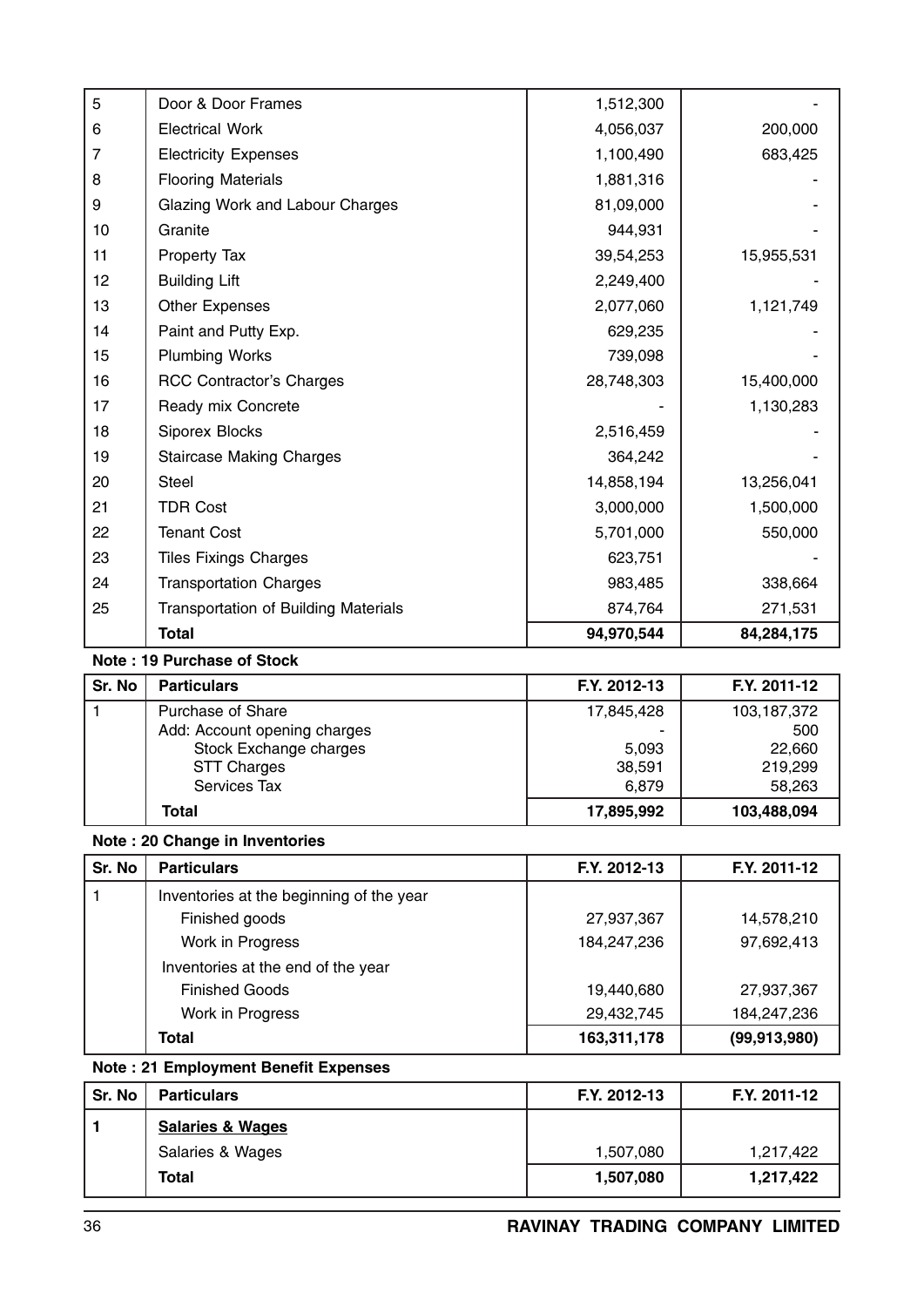#### Note :22 Financial Cost

| Sr. No | <b>Particulars</b>  | F.Y. 2012-13 | F.Y. 2011-12 |
|--------|---------------------|--------------|--------------|
|        | Interest Expense    | 134.274      | 2,031,886    |
| 2      | <b>Bank Charges</b> | 14.348       | 18,608       |
|        | Total               | 148,622      | 2,050,493    |

## Note :23 Depreciation & Amortization

| Sr. No         | <b>Particulars</b>           | F.Y. 2012-13 | F.Y. 2011-12 |
|----------------|------------------------------|--------------|--------------|
|                | Depreciation on              |              |              |
|                | Tangible assets              | 10,570       | 6,411        |
| $\overline{2}$ | Amortization of Expenses     |              |              |
|                | <b>Amalgamation Expenses</b> | 14,756       | ۰            |
|                | Total                        | 25,326       | 6,411        |

#### Note : 24 Other Expenses

| Sr. No         | <b>Particulars</b>                        | F.Y. 2012-13 | F.Y. 2011-12 |
|----------------|-------------------------------------------|--------------|--------------|
| 1              | <b>Advertisement Expenses</b>             | 52,426       | 126,319      |
| $\overline{c}$ | <b>Audit Fees</b>                         | 50,562       | 50,562       |
| 3              | <b>Bonus Paid</b>                         |              | 96,000       |
| 4              | <b>Breaking Works</b>                     | 76,110       |              |
| 5              | <b>BSE Annual Fees</b>                    | 41,536       | 71,695       |
| 6              | <b>Carpentry Works</b>                    | 56,356       |              |
| 7              | <b>Cleaning Work</b>                      | 108,999      |              |
| 8              | <b>Conveyance Expenses</b>                |              | 15,847       |
| 9              | D P Charges                               | 1,488        | 28,667       |
| 10             | <b>Electric Supervision Charges</b>       | 38,848       |              |
| 11             | Internet Charges                          | 5,141        | 17,114       |
| 12             | Late Fees (VAT)                           | 30,000       |              |
| 13             | Legal Fees                                | 117,345      | 33,698       |
| 14             | <b>Office Expenses</b>                    | 12,800       | 33,889       |
| 15             | <b>Printing &amp; Stationery Expenses</b> | 21,528       | 22,420       |
| 16             | Professional & Legal Fees                 | 40,065       | 129,142      |
| 17             | Professional Tax                          | 4,000        | 24,000       |
| 18             | Repairs & Maintenance                     | 84,223       | 11,250       |
| 19             | <b>ROC Fees</b>                           | 1,800        | 11,175       |
| 20             | <b>Security Expenses</b>                  | 434,807      | 365,269      |
| 21             | <b>Share transfer Fees</b>                | 14,556       |              |
| 22             | <b>Telephone Expenses</b>                 | 9,090        | 12,388       |
| 23             | Water Pump Motor                          | 86,978       |              |
|                | <b>Total</b>                              | 1,288,658    | 1,049,435    |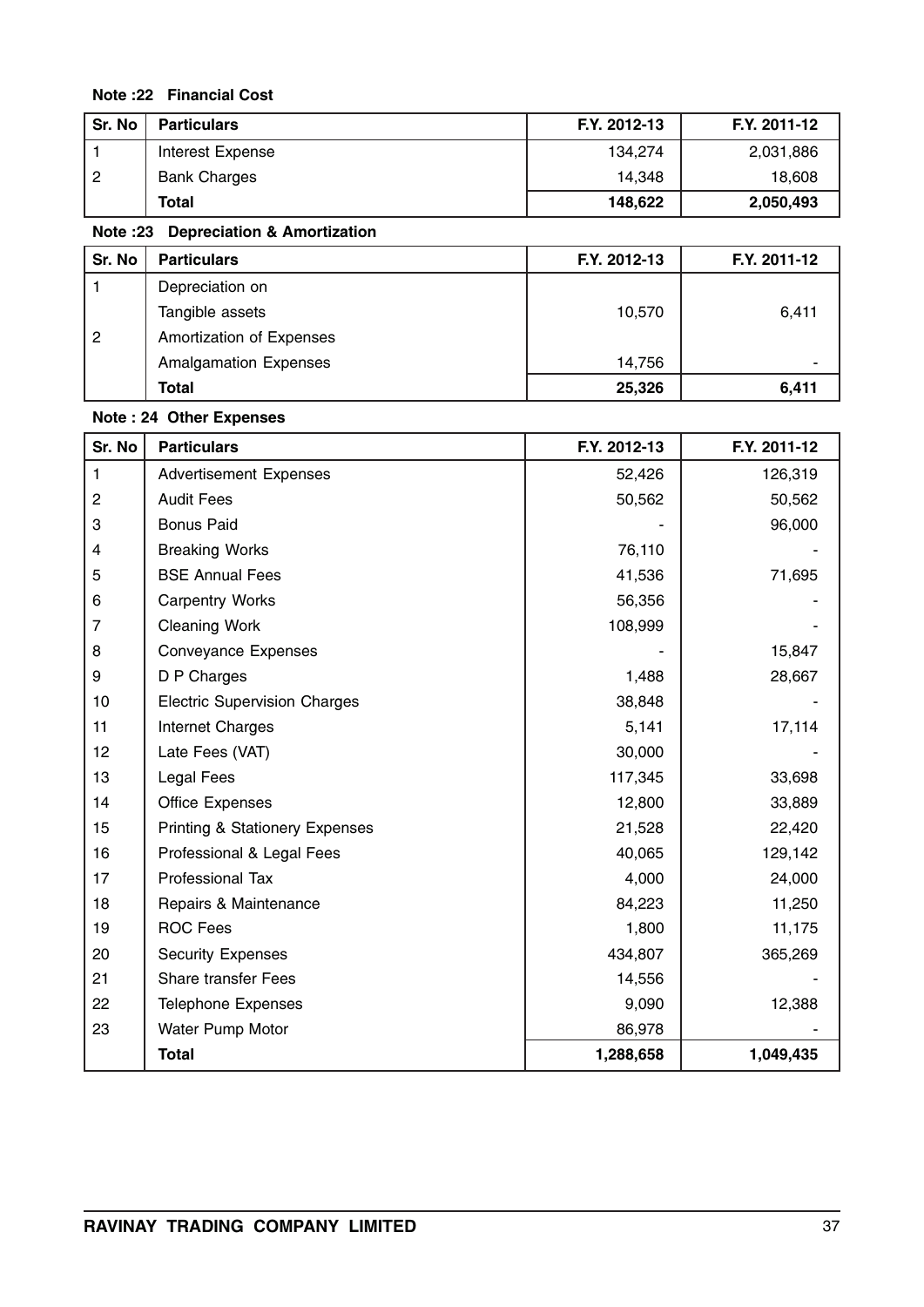#### Schedule "25" SIGNIFICANT ACCOUNTING POLICIES & NOTES TO ACCOUNTS FOR THE YEAR ENDED 31.03.2013:-

#### 1. Significant Accounting Policies:-

(a) Basis of Preparation of financial statements:

The financial statements are prepared under the historical cost convention, on accrual basis; in accordance with applicable mandatory accounting standards issued by the Institute of Chartered Accountants of India and the relevant provisions of the Companies Act, 1956.

- (b) Revenue recognition:
	- A) Sale of plots is recognized in the financial year in which the condition of agreement to sell is fulfilled.
	- B) Revenue from constructed properties-.
		- Assets given on perpetual lease are considered sold in the year in which the agreement to sell is executed and revenue is recognized on the percentage of completion method of accounting referred to in (ii) below.
		- ii. Revenue from constructed properties is recognized on the "percentage of completion method". Total sale consideration as per the agreements to sell constructed properties entered into is recognized as revenue based on the percentage of actual project costs incurred thereon to total estimated project cost, subject to such actual cost incurred being 30 per cent or more of the total estimated project cost. Project cost includes cost of land, estimated construction and development cost of such properties. The estimates of the saleable area and costs are reviewed periodically and effect of any changes in such estimates is recognized in the period such changes are determined. However, when the total project cost is estimated to exceed total revenues from the project, the loss is recognized immediately.
- (c) Fixed Assets: All Fixed assets are valued at cost less accumulated depreciation.
- (d) Investment:

Investments are of long-term nature and are valued at cost, and include all other expenses incurred on its acquisition and interest accrued thereon, if any less any permanent diminishing in the value of investment.

(e) Use of estimates

The preparation of financial statements in conformity with Generally Accepted Accounting Principles requires estimates and assumptions to be made that affect the reported amounts of assets and liabilities and disclosure of contingent liabilities on the date of the financial statements and the reported amounts of revenues and expenses during the reporting period. Actual results could differ from those estimates and differences between actual results and estimates are recognized in the period in which the results are known/materialize

(f) Contingent Liabilities:

Contingent Liability, if any, is generally not provided for in the accounts and is shown separately as a note to the accounts.

(g) Taxation:

Income-tax expenses comprises of Current Tax, and Deferred Tax charge or credit. Provision of Current Tax is made on the assessable income at the tax rate applicable to the relevant assessment year.

Deferred Tax is recognized, subject to the consideration of prudence, on timing differences, being the difference between taxable incomes and accounting income that originate in one period and are capable of reversal in one or more subsequent periods.

#### 2) Notes to Accounts:-

i) The company has entered as a partner into partnership for development of land in and around Surat district of Gujarat in the name of M/s Mark Developers. The amount paid to this partnership, is classified as investment.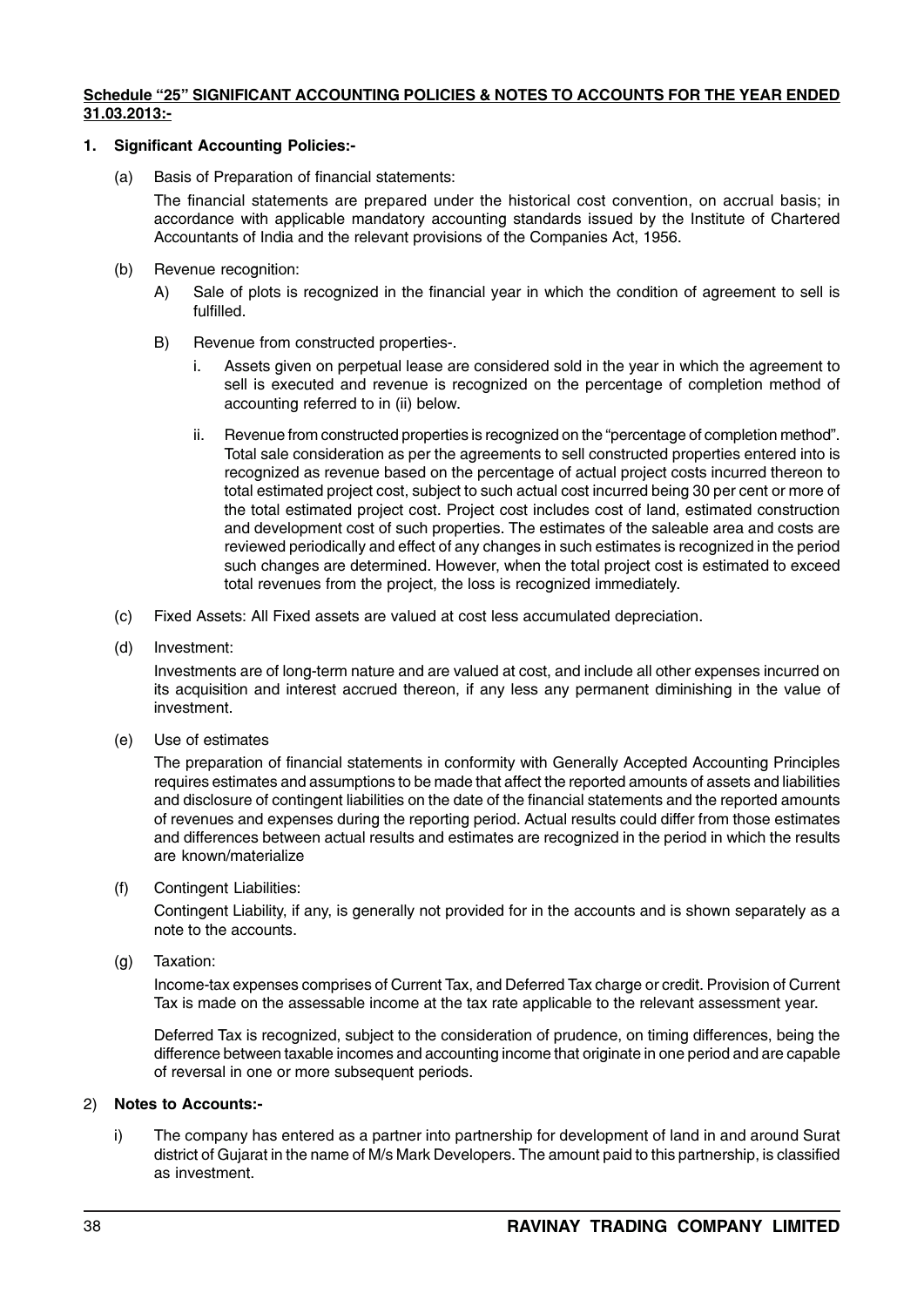- ii) Related Party Disclosure as per Accounting Standard 18 on "Related Party Disclosures":
	- (A) Names of the related parties and description of relationship:

Enterprises where control exist :

- (i) Key Management Personnel
	- (a) Mr. Vivek Sharma
- (ii) Associates Concern
	- (a) Mark Developers- Partnership Firm
- (B) The following transaction was carried out with related parties in the ordinary course of business

|                                   | <b>Partnership Firm</b> |               | <b>Key Management Personnel</b>                             | Total  |        |  |
|-----------------------------------|-------------------------|---------------|-------------------------------------------------------------|--------|--------|--|
|                                   | Current Year            | Previous Year | Current Year   Previous Year   Current Year   Previous Year |        |        |  |
| Investment in Firm                | 273.91                  | 243.50        |                                                             | 273.91 | 243.50 |  |
| Payment for Development<br>Rights |                         |               | 200.00                                                      |        | 200.00 |  |

(C) Outstanding

| Pavable                  | Current Year | Pervious Year |
|--------------------------|--------------|---------------|
| Key Management Personnel | 38.20        | 38.20         |

i) In the opinion of the Board of Directors, the current assets, loans and advances are approximately of the value stated if realized in the ordinary course of business. In the opinion of the Board of directors, the provisions for all the liabilities are adequate and not in excess of the amounts considered reasonably necessary and there are no contingent liabilities outstanding on the balance sheet date.

ii) Earnings Per Share:

| <b>Particular</b>                                                                                       | <b>Current Year</b><br>(₹) | <b>Previous Year</b><br>(₹) |
|---------------------------------------------------------------------------------------------------------|----------------------------|-----------------------------|
| Face Value Per Share                                                                                    | 10                         | 10                          |
| Profit after tax (excluding excess/short) provision of taxation earlier<br>years written back/(off)     | 3,66,83,186                | 25.92.053                   |
| Number of shares used in computing Basic & Diluted EPS<br>(Calculated by using Weighted Average Method) | 30,00,000                  | 30,00,000                   |
| Earnings Per Share - Basic & Diluted                                                                    | 12.23                      | 0.86                        |

- i) There are no amounts due and outstanding to be credited to investor education & protection fund as at 31st March, 2013.
- ii) The company has identified two reportable segments viz. Realty & Investment. Segments have been identified and reported taking into account nature of products & services, the differing risk and returns and the internal business reporting systems. The accounting policies adopted for segment reporting are in line with the accounting policy of the Company with following additional policies for segment reporting.
	- a) Revenue and expenses have been identified to a segment on the basis of relationship to operating activities of the segment. Revenue and expenses which are relate to enterprises as a whole and are not allocable to a segment on reasonable basis have been disclosed as "Unallocable".
	- b) Segment assets and segment liabilities represent assets and liabilities in respective segment. Other assets & liabilities that cannot be allocated to segment on reasonable basis have been disclosed as "Unallocable".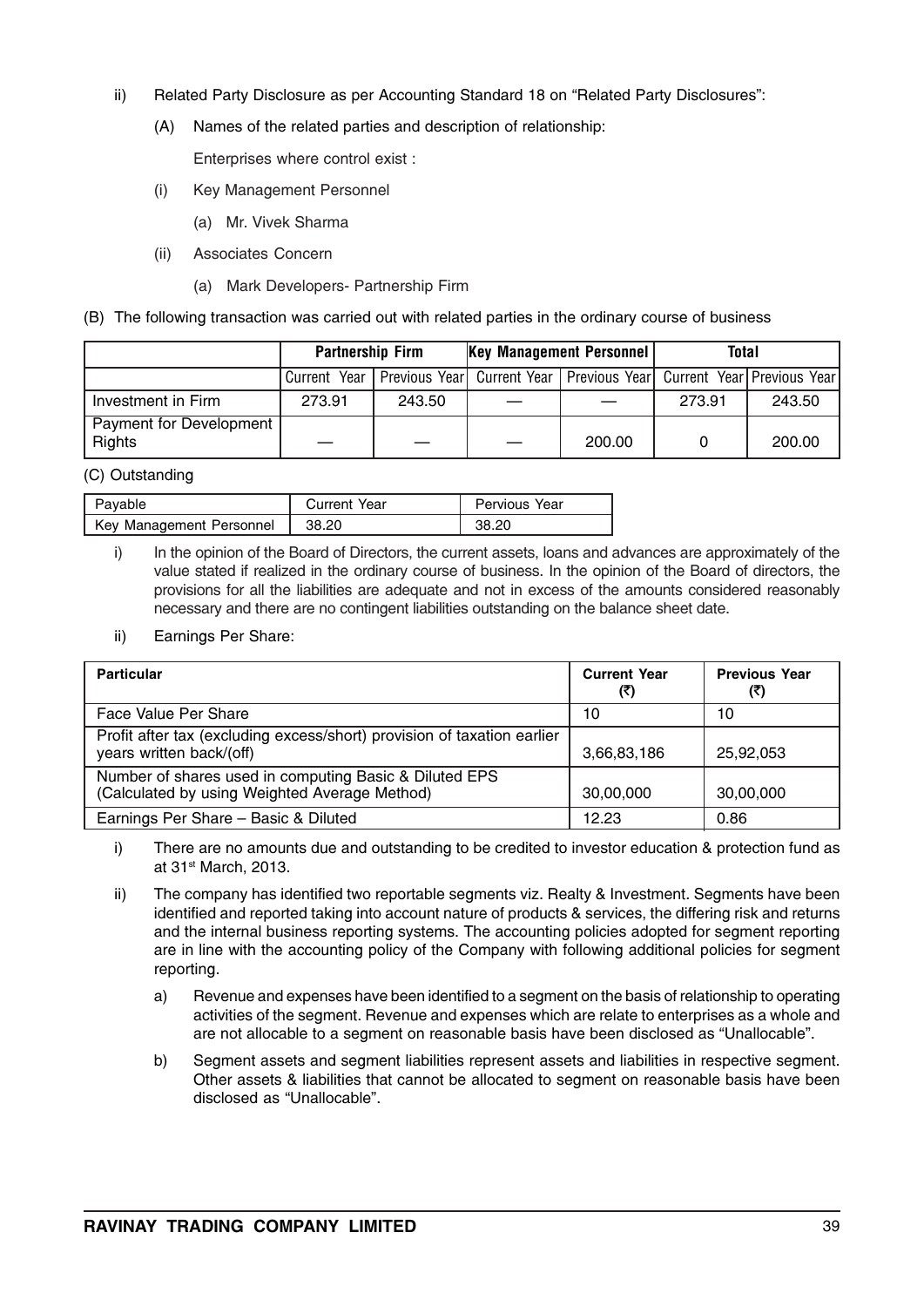#### (1) Primary Segment Information:

|                | Particular                                                  | Realty     | Investment |
|----------------|-------------------------------------------------------------|------------|------------|
|                |                                                             | 31.03.2013 | 31.03.2013 |
|                | Segment Revenue                                             |            |            |
|                | <b>External Turnover</b>                                    | 3047.61    | 189.82     |
|                | Less: Inter Segment                                         | 0          | 0          |
|                | Net Turnover                                                | 3047.61    | 189.82     |
| $\overline{2}$ | <b>Segment Result</b><br>Net profit before interest & Tax   | 528.56     | (80.09)    |
|                | Less: Interest                                              | 1.45       |            |
|                | Profit bmefore Tax                                          | 527.11     | (80.09)    |
| 3              | Other Information<br>Capital Employed (Assets -Liabilities) | 1311.33    | 227.56     |

vii) Auditors remuneration & expenses charges to accounts:-

Statutory Audit fees Rs. 33,708/-

Tax Audit Fees Rs. 16.854/-

- vii) Additional information required vide Part II of Schedule VI of Companies Act, 1956 are either Nil or not applicable.
- viii) The previous year's figures have been regrouped, rearranged and reclassified wherever necessary.

FRN No. 124305W

Sd/- Sd/- Sd/- M.No. 035783

Place: Mumbai Date: 29 / 05 / 2013.

For CLB & Associates<br>
CHARTERED ACCOUNTANTS<br>
Ravinay Trading Company Limited Ravinay Trading Company Limited

S. SARUPRIA **S. SARUPRIA** R. V. Ruia Vivek Moolchand Sharma<br>
Partner (Director) (Director) (Director) Partner (Director) (Director)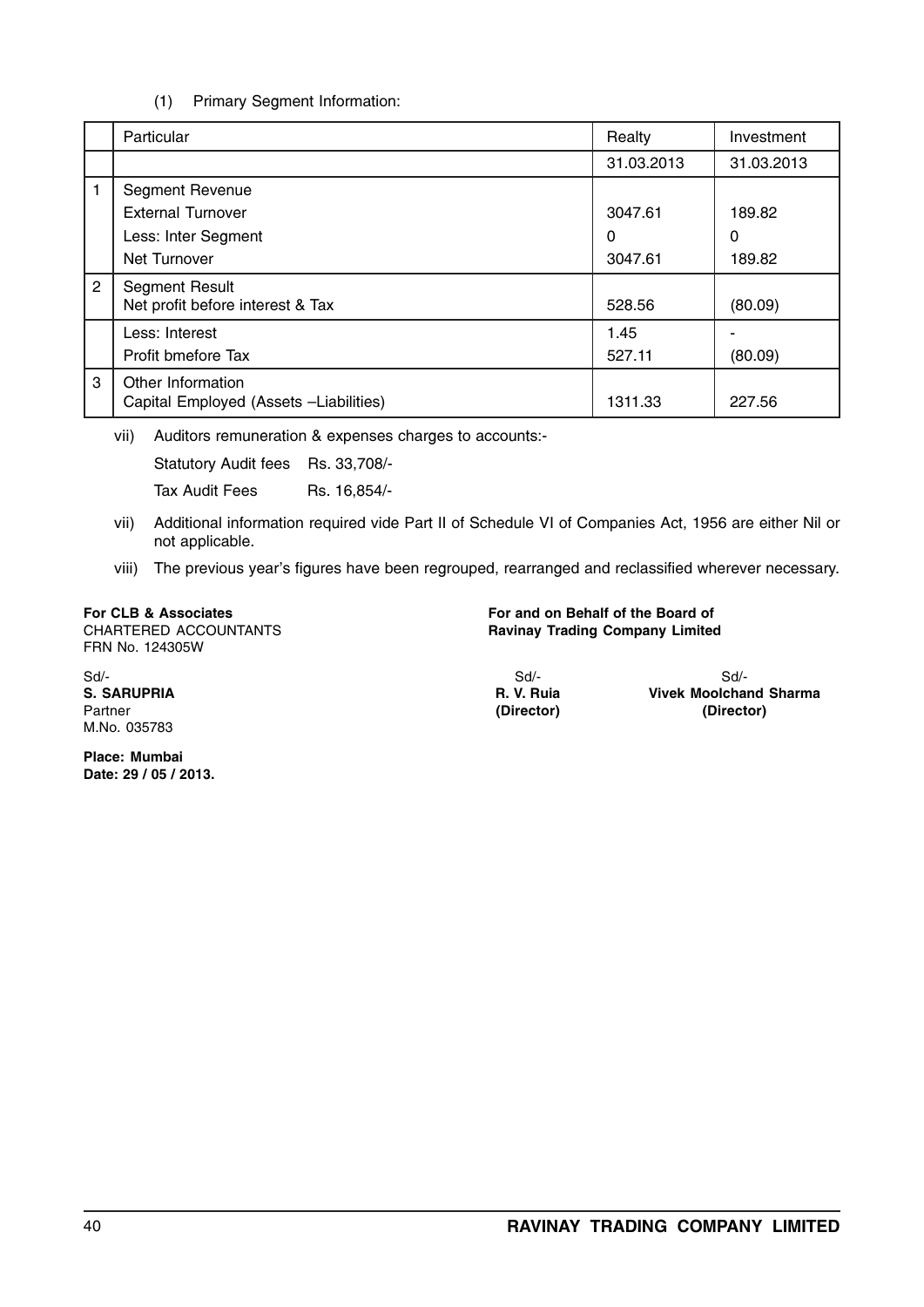This Page Has Beech Links International Manufacturer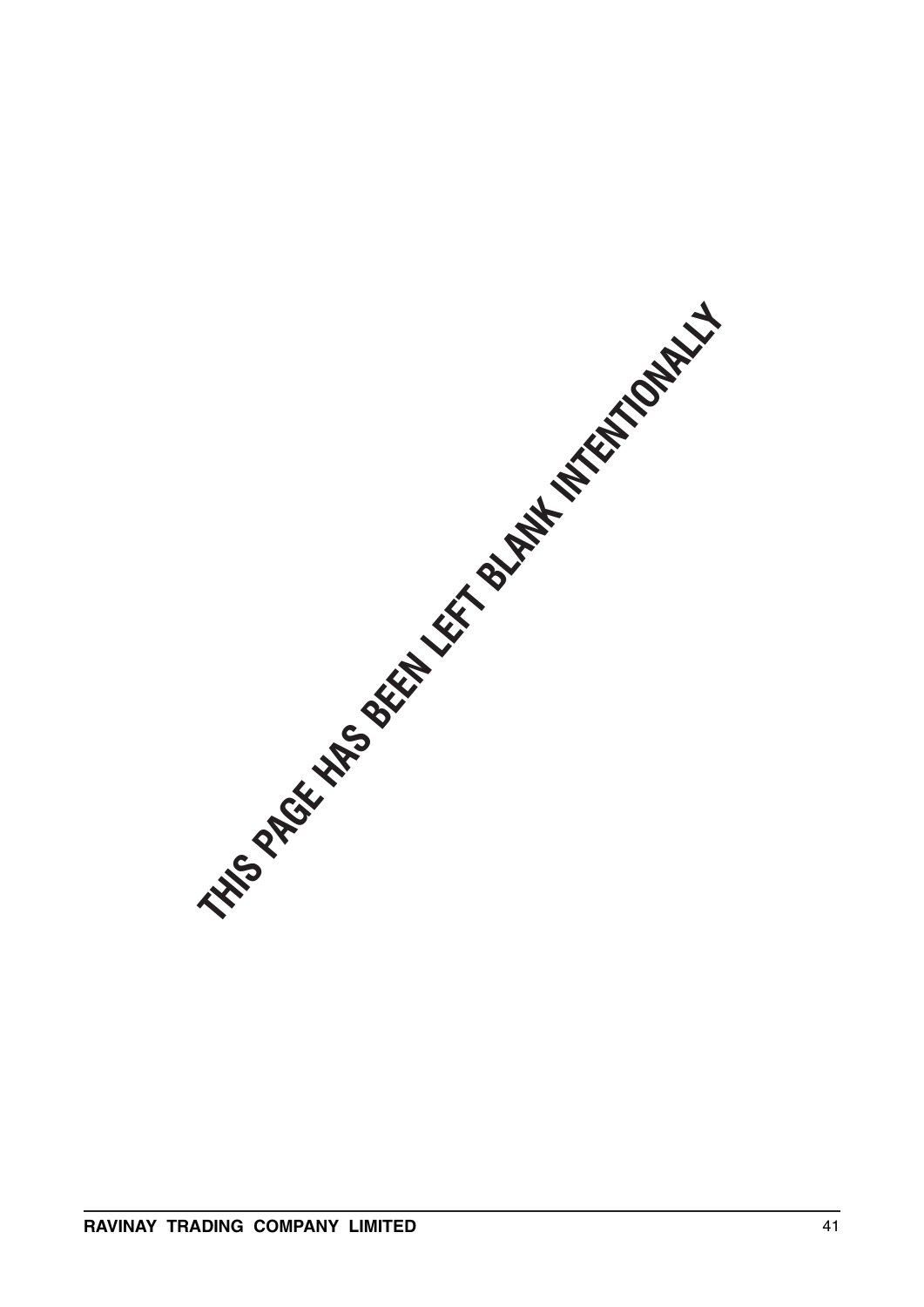#### ATTENDANCE SLIP

## RAVINAY TRADING COMPANY LIMITED

Regd. Office: 022, Gulmohar Complex, Opp. Annupam Cinema, Station Road, Goregaon (East), Mumbai 400063

(Please fill in attendance slip and hand it over at the entrance of the meeting place.)

I hereby record my presence at the 32<sup>nd</sup> Annual General Meeting of the Company being held on Saturday, 10<sup>th</sup> August, 2013 at 4.00 p.m. at registered office 022, Gulmohar Complex , Opp. Annupam Cinema , Station Road, Goregaon (East), Mumbai 400063, and at any adjournment thereof.

Folio No ………………………………………..........………… DP-ID\* ……………………………………………………

No. of Shares held ……………………....……………….. Client ID\* …………………………………………………….

| (in Block Letters) |  |  |  | (Member's/ Proxy's Signature) |  |
|--------------------|--|--|--|-------------------------------|--|

(To be signed at the time of handing over this slip)

\* Applicable for Members holding Shares in electronic form.

—TEAR HEAR—

PROXY FORM

## RAVINAY TRADING COMPANY LIMITED

Regd. Office: 022, Gulmohar Complex, Opp. Annupam Cinema, Station Road, Goregaon (East), Mumbai 400063

I/We .............................................................................. of................................................... being a Member/ Members of the Ravinay Trading Company Limited, hereby appoint ................................................................ or failing him........................................................... as my/our Proxy to attend and vote for me/us and on my/our behalf at the 32<sup>nd</sup> Annual General Meeting of the Company to be held on Saturday, 10<sup>th</sup> August, 2013 at 4.00 p.m. at the registered office 022, Gulmohar Complex , Opp. Annupam Cinema , Station Road, Goregaon (East), Mumbai 400063 and at any adjournment thereof.

| Folio No:           | $DP$ -ID*              |                                      |
|---------------------|------------------------|--------------------------------------|
| No. of shares held: | Client ID <sup>*</sup> | Affix Re.                            |
|                     |                        | $1.00$ Revenue<br><sub>1</sub> Stamp |

#### Signature of Member

\* Applicable for members holding Shares in electronic form

Note: This proxy form in order to be effective should be duly filled, stamped, and signed and must be deposited at the Registered Office of the Company at Regd. Office: 022, Gulmohar Complex, Opp. Annupam Cinema, Station Road, Goregaon (East), Mumbai 400063, not less than 48 hours before the time for holding the meeting. A proxy need not be a member of the Company.